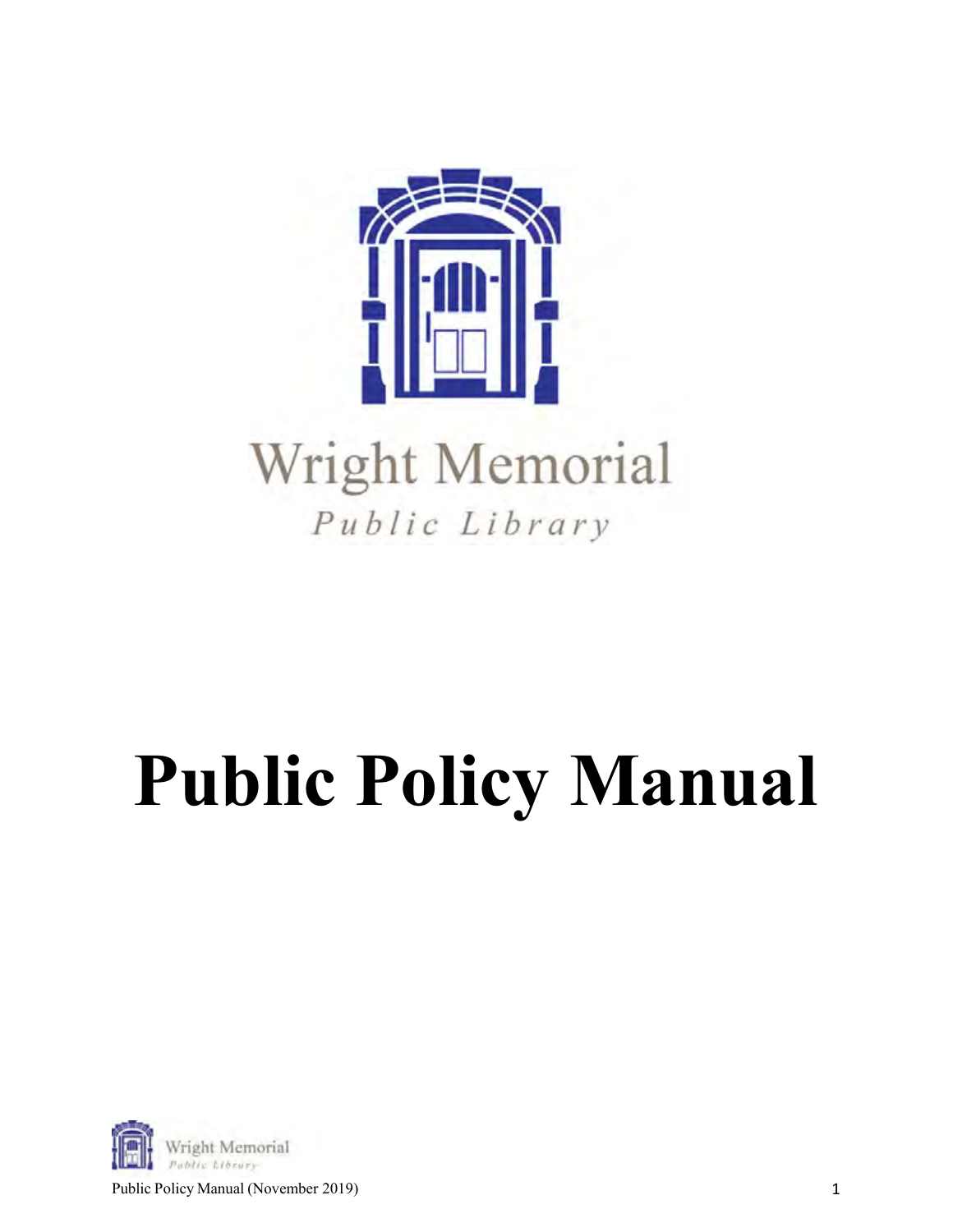# Table of Contents



Wright Memorial Public Library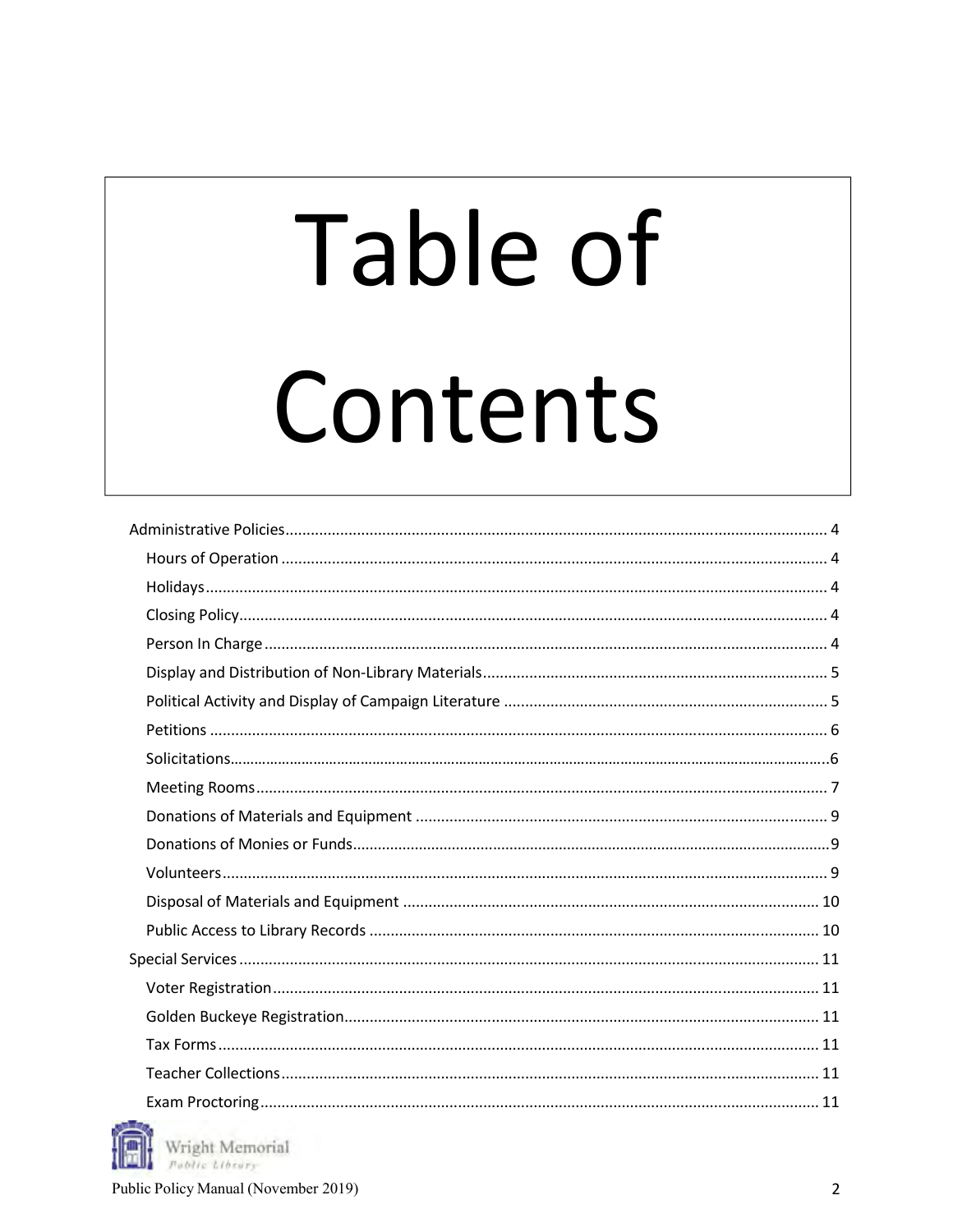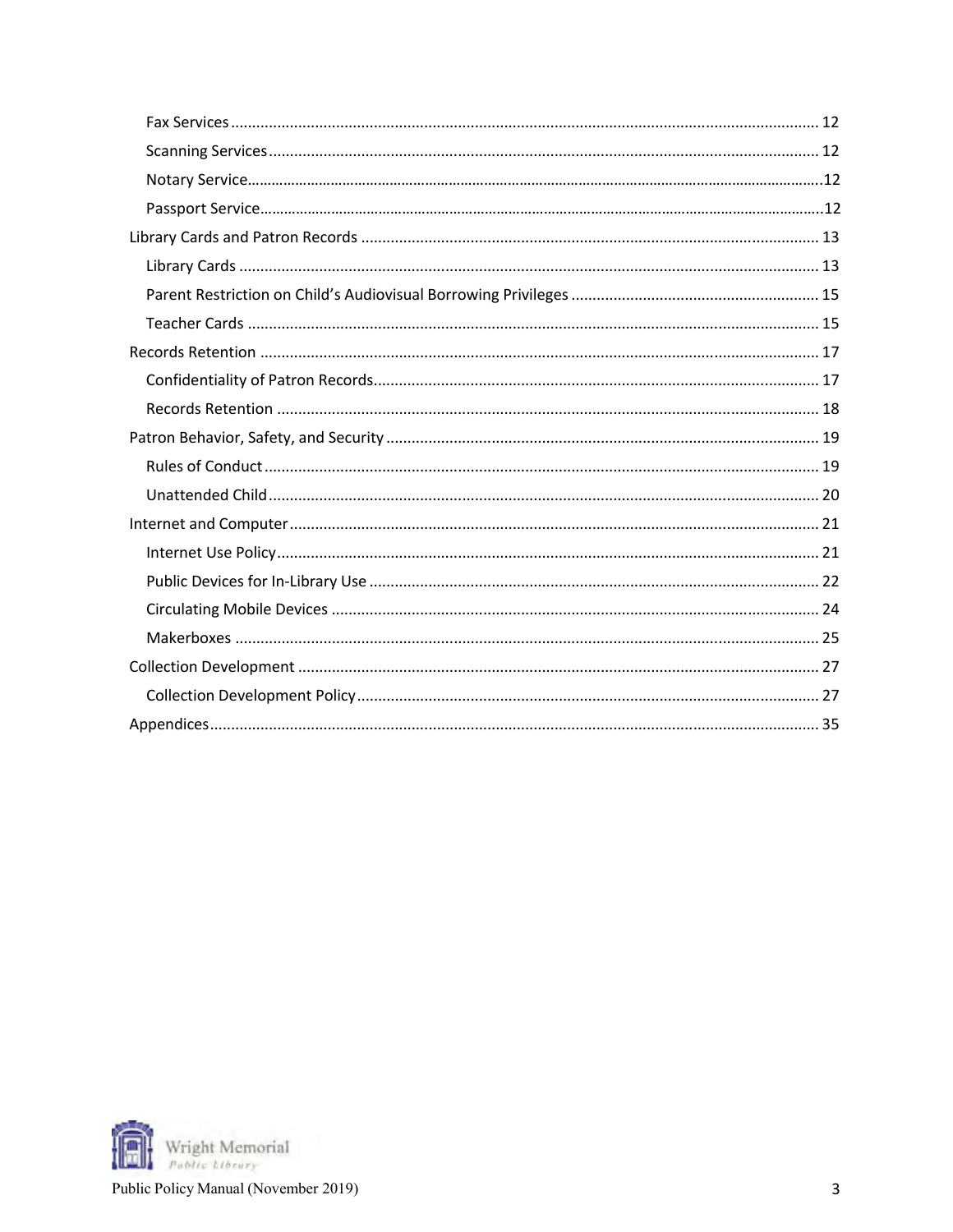## Administrative Policies

#### **Hours of Operation**

Wright Memorial Public Library is open to the public during the hours listed below. Exceptions may be made in emergencies and inclement weather. In such cases, the Wright Memorial Public Library Director or delegate may make this decision.

Monday through Friday from 10:00 am to 9:00 pm Saturday from 10:00 am to 5:00 pm Sunday from 1:00 to 5:00 pm

#### **Holidays**

Wright Memorial Public Library is closed on the following holidays:

Easter Sunday Memorial Day Independence Day Labor Day

New Year's Day **Martin Luther King, Jr. Day** Columbus Day Thanksgiving Day Christmas Eve **Christmas Day Christmas Day New Year's Eve** 

#### **Closing Policy**

To assist patrons at closing, staff will make every effort to alert patrons in timely intervals prior to closing. All patrons being assisted at public service desks at the time of closing will be served.

#### **Person In Charge**

As needed, staff may be asked to act as the "Person In Charge" in the absence of library administration. The person in charge may be asked to address situations involving the building and/or patron services in the absence of a supervisor. Listed below are general guidelines for determining the person in charge.

Director Fiscal Officer Supervisor with the most experience Librarian with the most experience Associate with the most experience

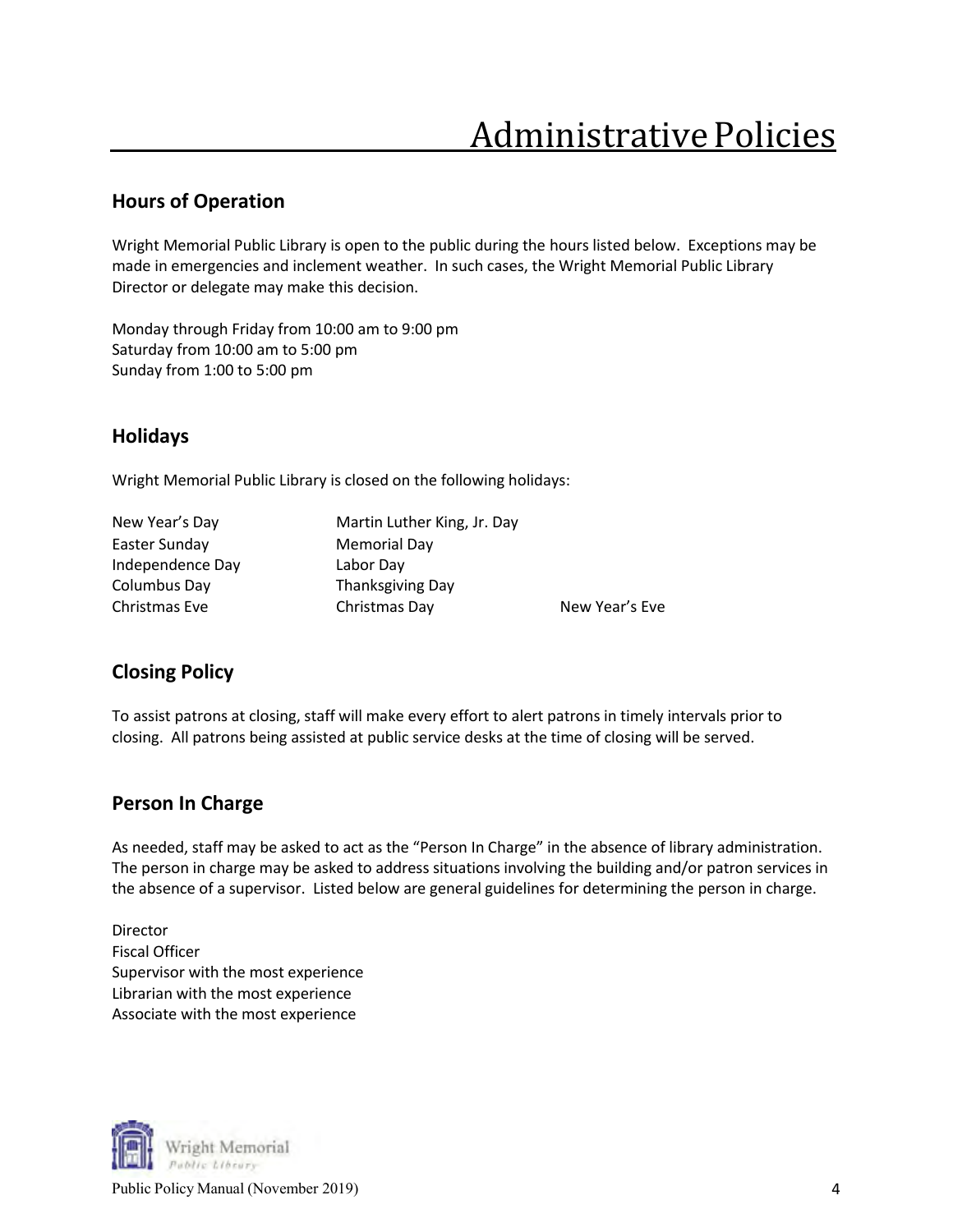#### **Display and Distribution of Non‐Library Materials**

To provide the public with access to information that may not be available in the library's collection, the Wright Memorial Public Library will provide a designated space for the display and/or passive distribution of free‐non‐library materials.

Community organizations such as non‐profits, cultural and educational institutions, businesses or government agencies may display or distribute posters, flyers, brochures or newspapers that are informational in nature.

Organizations with materials to display should present them to library staff for approval. Factors such as size, quantity, timeliness of the materials and space availability are considered. Priority may be given to materials from the library and its supporting organizations and to events and organizations that are of local interest. The library makes no attempt to solicit materials for the display area or to balance the collection. Display or distribution of materials does not imply endorsement by the library.

Materials that are exclusively commercial, materials that advocate illegal activity, and materials from individuals are not permitted.

Wright Memorial Public Library disposes of surplus, and/or outdated materials or materials that do not comply with this policy. The library assumes no responsibility for the preservation or protection of materials posted or distributed.

Materials which meet these criteria for display but which are determined to be unsuitable for minors by the Wright Memorial Public Library Director or a majority of the Library Board will be made available elsewhere in the library and a notice posted to that effect.

Concerns or complaints about this policy, its implementation or materials displayed should be directed to the Wright Memorial Public Library Director.

#### **Political Activity and Display of Campaign Literature**

Wright Memorial Public Library is a place where citizens can learn about various viewpoints and decide for themselves on issues of the day. The library is a resource for the entire community that seeks to make information available on a wide variety of issues. The library works to maintain a professional reputation as a nonpartisan, nonsectarian, non‐biased place for the sharing and exchange of ideas. To avoid the appearance of an endorsement by the library of any candidate for office or issue appearing on the ballot, the following policy has been adopted by the Board of Trustees:

Because of space limitations, the library will not display literature of individual candidates for office, but will allow display of literature about ballot issues on a space available basis. All materials displayed must be from registered political action committees. The library also will allow display of published materials that provide an overview of all sides in an upcoming election, such as the Voters Guide from the League of Women Voters. A space will be designated for these materials separate from the public bulletin board.

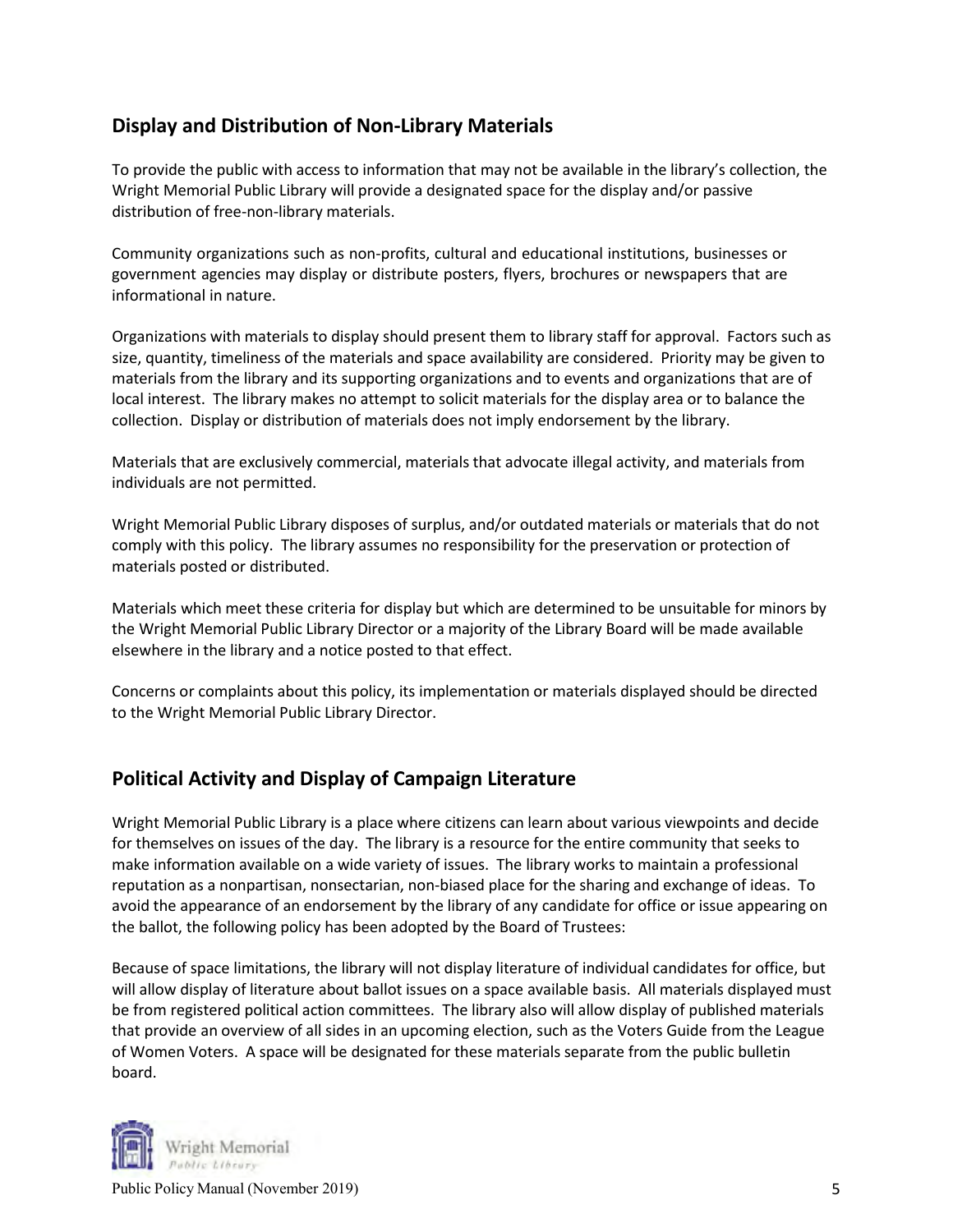Display of the material does not constitute an endorsement by the library board or staff and the library makes no claim as to the accuracy of the material. This disclaimer will be posted in the display area.

The library will not be responsible for acquiring materials, replacing them, or seeing that all issues are represented.

If space is a problem, local (within Montgomery County) issues will take priority.

Materials will be displayed for thirty days before an election day. The library will discard the materials after Election Day.

No signage may be posted outdoors on the library building, grounds, or property.

#### **Petitions**

It is the policy of the Wright Memorial Public Library Board of Trustees that an individual or groups of individuals requesting signatures on petitions will be permitted on the sidewalks or other outdoor public areas around the library so long as the activity does not interfere with patrons accessing library entrances or library services. Petitioners are not permitted to block patron access to the library or to harass patrons in an effort to obtain signatures. Petitioners are not allowed to gather signatures inside the library.

#### **Solicitations**

Solicitation refers to written or verbal persuasion to join in some endeavor or buy some product or service.

#### Solicitation inside Library Facilities by Non‐Employees:

Solicitation of patrons and/or employees by non‐employees, inside library facilities, is prohibited regardless of the nature or content of the solicitation, the method of style or presentation, and presence of financial remuneration.

#### Solicitation by Employees:

Employees either while on duty, or while on the Library premises when not on duty, are prohibited from soliciting the public in any way, including sales or contributions for non‐profit (charitable) organizations or purposes, with the following exceptions:

- 1. Contributions for established charities approved by the Board of Trustees
- 2. Solicitations which specifically support the interests of this Library or libraries in general, as approved by the Director.

#### Solicitation on Library Website:

Solicitation of Library website visitors is prohibited.

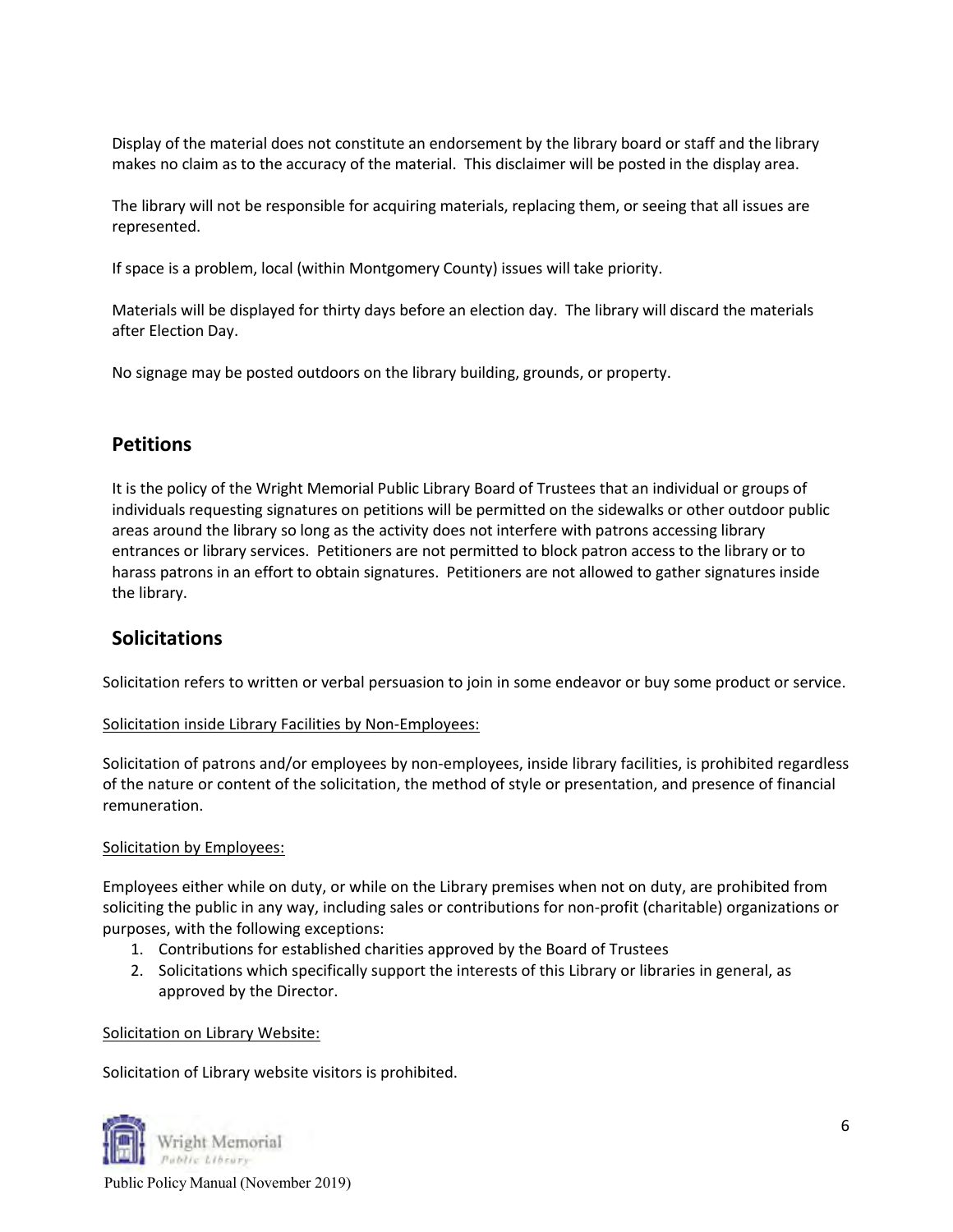Exceptions to the no solicitation policy include:

- Activities authorized and directed by the Library Administration including book/media sales/discounts/rebates in conjunction with programs or summer reading clubs; patron surveys/polling,
- Fundraising initiatives conducted on behalf of Wright Memorial Public Library or Library volunteer groups, such as the Wright Memorial Public Library Foundation.
- Solicitation and fundraising initiatives sponsored by the Library staff and/or Library volunteer groups, such as the Wright Memorial Public Library Foundation (with the approval of the Library Director), including book/food drives, levy campaigns.
- Solicitation on public access areas, (sidewalks, parking lots) that do not interfere with a library patron's use of the Library for its intended purpose.

#### **Meeting Rooms**

Wright Library is pleased to provide meeting rooms for community use. The primary purpose of the library meeting rooms is to provide facilities for library programs and needs. As a community service, the library also makes its meeting rooms available for gatherings of a civic, cultural, or educational nature when it is not being used for library-related programs. Meetings in the Community Room must be open to the public.

The meeting rooms may not be used for private parties, profit‐making ventures, or by representatives of commercial organizations to advertise or sell their goods or services. Groups using the meeting rooms may not charge admission, sell merchandise or services, or solicit donations unless the group is soliciting donations to benefit the library, with the following exceptions:

- Nonprofit organizations may accept membership dues
- Educational groups may accept fees for a workshop or education course
- Authors, illustrators, or performers at library‐sponsored programs may, with permission, sell their books or recordings.

Groups using the meeting rooms must agree to follow the library's Meeting Rooms policy and Rules of Conduct, and may not disrupt the normal functions of the library.

Users of the library meeting rooms may not use the name or address of Wright Memorial Public Library in any way that might imply library sponsorship. The name, address, or telephone number of the library may not be used as contact information by the group.

The fact that a group is permitted to meet at the library does not in any way constitute an endorsement by Wright Memorial Public Library.

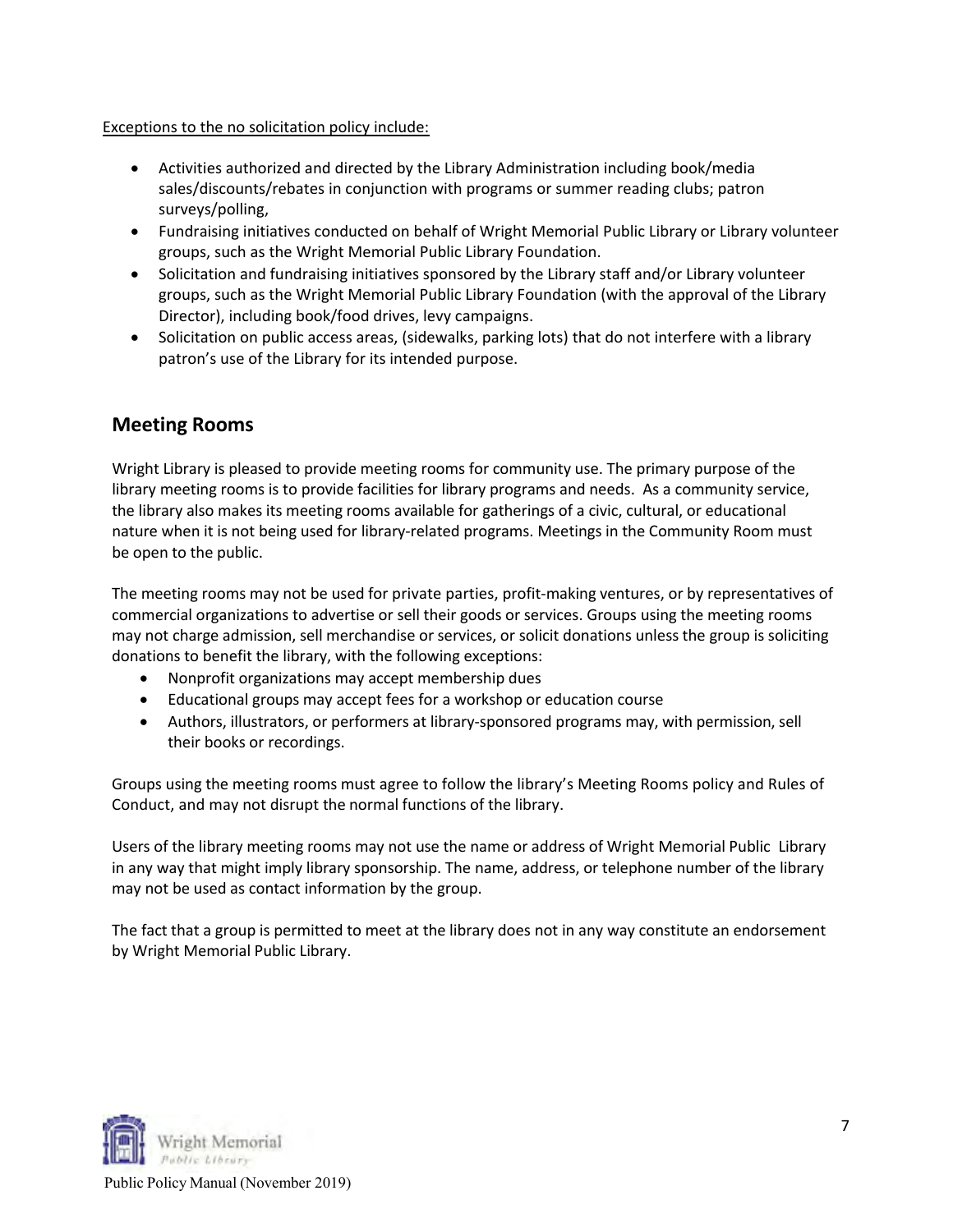#### **WMPL MEETING ROOM DESCRIPTIONS**

| <b>COMMUNITY ROOM</b>              | <b>Equipment Availability:</b>                     |
|------------------------------------|----------------------------------------------------|
| Size: 1200 SF                      | Tables & chairs (upon request)                     |
| Minimum for Reservation: 8         | Video Screen                                       |
| Maximum Capacity: 75               | Flat-screen television & connectors (upon request) |
| Kitchenette (upon request)         |                                                    |
| <b>LOWER LEVEL CONFERENCE ROOM</b> | <b>Equipment Availability:</b>                     |
| Size: 200 SF                       | Conference table and 10 chairs                     |
| Min. for Reservation: 3            | Video Screen (upon request)                        |
| Maximum Capacity: 10               | Flat-screen television & connectors (upon request) |
| <b>ABERDEEN CONFERENCE ROOM</b>    | Equipment Availability:                            |
| Size: 140 SF                       | Powered Conference Table and 8 chairs              |
| Min. for Reservation: 3            | Flat-screen television & connectors                |
| Maximum capacity: 8                |                                                    |

Groups may reserve meeting rooms in advance by contacting the library and agreeing to the Meeting Rooms policy. A group is defined as three or more persons. A minimum group size of eight is required to reserve the Community Room. Meeting rooms may be used by two or fewer individuals on a walk‐in basis, but they may be asked by library staff to relocate if a group reserves the space. Exceptions to the group size minimum may be made at the discretion of the Library Director.

Although rare, reservations may be cancelled or modified by library administration when necessary to meet the needs of the library.

#### Equipment/Storage

Limited equipment is available. Equipment must be requested in advance by the user. The library does not provide setup or storage space for users of the meeting rooms.

#### Hours

Meetings may not be scheduled before or after library hours and must end 15 minutes prior to the library closing. Group representatives may not enter the library building before regular opening hours or remain after the library is closed.

#### Food and Beverages

Food and non‐alcoholic beverages are permitted in the Meeting Rooms. Alcoholic beverages are prohibited, except for events sponsored by the library or affiliated groups, after the library administration has obtained any needed legal permits or licenses and/or additional insurance coverage.

#### Other Responsibilities

Room capacities may not be exceeded.

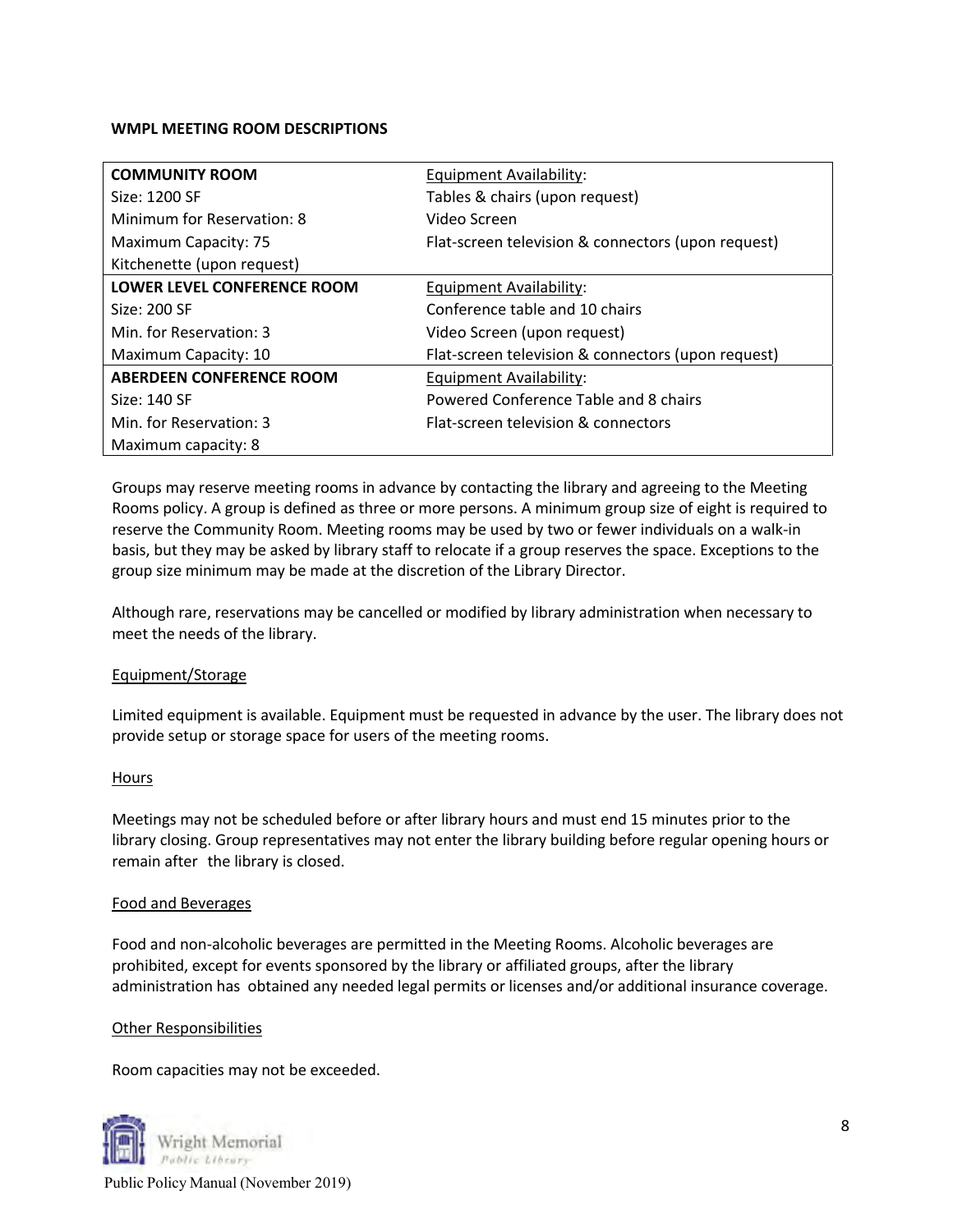Groups using the meeting rooms are responsible for setting up the room for their meeting and for returning the room to the arrangement and condition in which it was found.

Library administration has the right to deny the use of the meeting room to any individual or group that does not meet the criteria above or that violates this or any other library policy.

#### Special Provisions for Groups Affiliated with Wright Memorial Public Library and Community Partners

The Library, the Wright Memorial Public Foundation, the Board of Trustees\*, and any other affiliated group of Wright Memorial Public Library are permitted to hold occasional "invitation only" events that are not open to the general public, such as fundraisers for the benefit of the library, appreciation events for donors and volunteers, or special programs offered as a benefit to members of groups affiliated with Wright Memorial Public Library.

\*Please note that all meetings of the Board of Trustees are open to the public.

If a group is working in an official partnership with the library, a leader may make arrangements with the library staff to enter the building early to set up the room for an event scheduled to begin at the time the library opens.

A group working in an official partnership with Wright Memorial Public Library, with permission of the Library Director, may make arrangements for their members to register for a limited number of available spaces for an event.

#### **Donations of Monies or Funds**

Monetary gifts may be donated to the Wright Memorial Public Library, Wright Memorial Public Library Foundation, or Wright Memorial Public Library Friends group.

Money donated to the library for gift books or memorials will be deposited in the General Fund. Items purchased with donated funds become the property of Wright Memorial Public Library and may be disposed of accordingly. Gifts of this type will be acknowledged by letter, to donor and honoree, and book plates added to each item.

#### **Volunteers**

Patrons, age 14 and over, may volunteer at the Wright Memorial Public Library. Interested volunteers must complete a volunteer application and submit it to the library. If volunteer opportunities are available, library staff will review the application, interview appropriate candidates, assign tasks, establish a schedule, train and supervise the volunteer. Background and reference checks will be required of all adult volunteers.

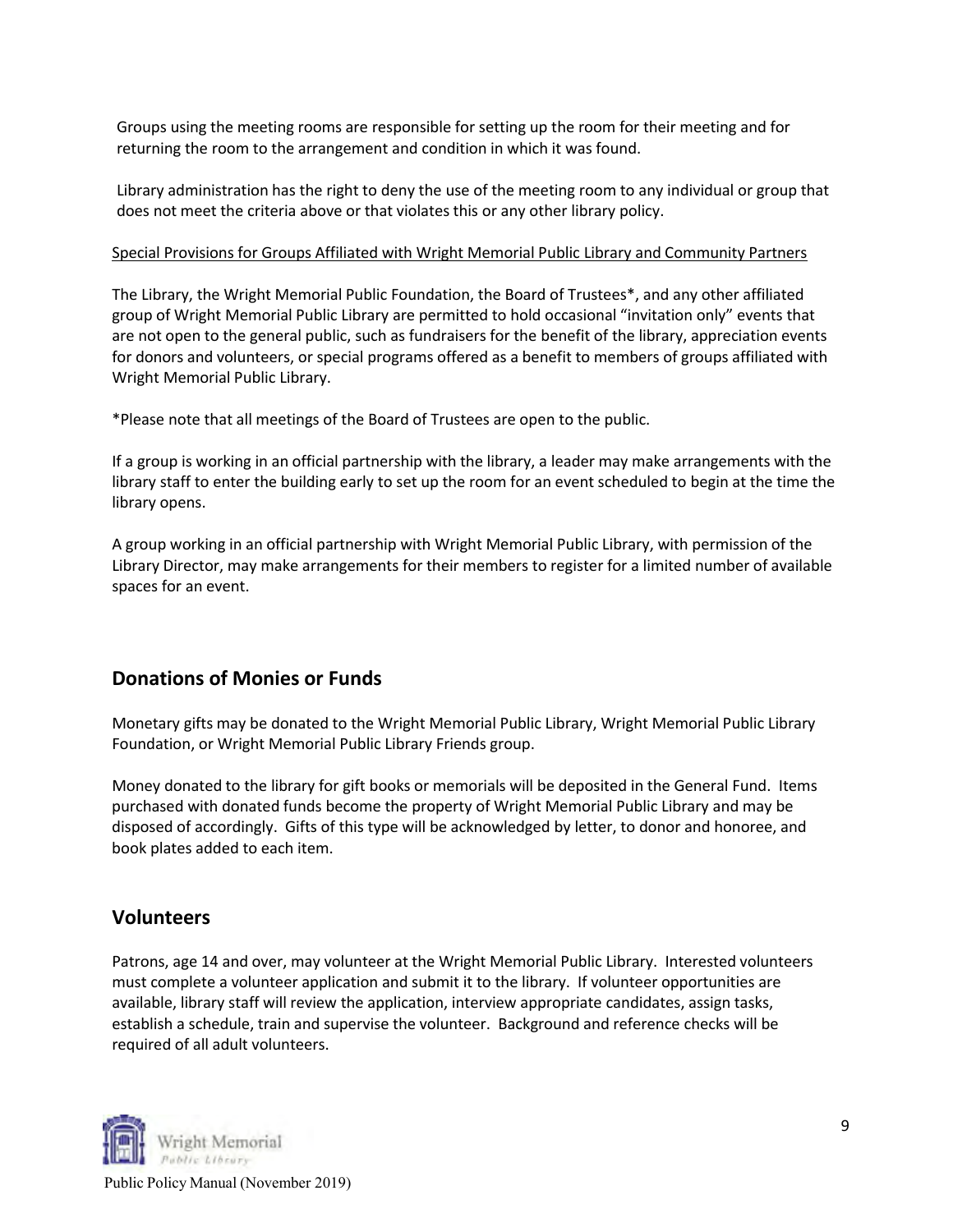#### **Disposal of Materials and Equipment**

Library materials and equipment, when no longer needed, will be withdrawn from library inventory. Materials may be given to the Wright Memorial Public Library Foundation or Friends for sale at an ongoing or annual sale. Items at book sales are sold "as is" with no refunds given.

The library director is authorized by the Board of Trustees to sell or discard any outdated library materials or equipment, or may give discarded library materials or equipment to an organization or governmental unit. The receiving organization or governmental unit's mission must be in line with the mission of the Wright Memorial Public Library. Preference is given to qualifying agencies serving Oakwood residents.

#### **Public Access to Library Records**

The Board of Trustees recognizes that all records generated by and for the operation of the library are public documents, including, but not limited to, Board of Trustees' Minutes and Library Director's Reports to the Board of Trustees; receipts and expenditures; salary schedules and position descriptions; safety and health materials; contracts; and policy statements. As such, the Board of Trustees recognizes that these public records are open to public review.

By law, records containing information on library patrons are not open to public review. *See Records Retention & Confidentiality of Patron Records Policies*.

A request to review public records is made to the Library Director who will respond within seventy‐two (72) hours. If the Director will not be available within seventy‐two hours, the Fiscal Officer, or the Administrative Services Coordinator will respond to the request within seventy‐two (72) hours. On‐site review of public records is made in the presence of the Library Director. Review may be made in the presence of the Fiscal Officer or the Administrative Services Coordinator if the Director will not be available within seventy‐two (72) hours.

Copies of public records may be requested. Copies are made by the library and provided to the requester at a duplication charge equal to what is normally charged to the public for copies in the library. Full payment must be received before copies are given to the requester.

Mail requests to review public records are made to the Library Director who is to respond to the request within ten (10) business days, stating the cost of making copies available and any mailing or delivery costs. Prepayment of copying and delivery costs is required. Mail or delivery of requested copies is to be made within ten (10) business days after receipt of full payment for copying and delivery. A mail request for copies of public records is presumed to have been received by the library on the third (3rd) business day following the postmark of the request.

The library does not ask about the identity of the requester or the intended use of any requested public document, except when necessary to facilitate compliance with a request.

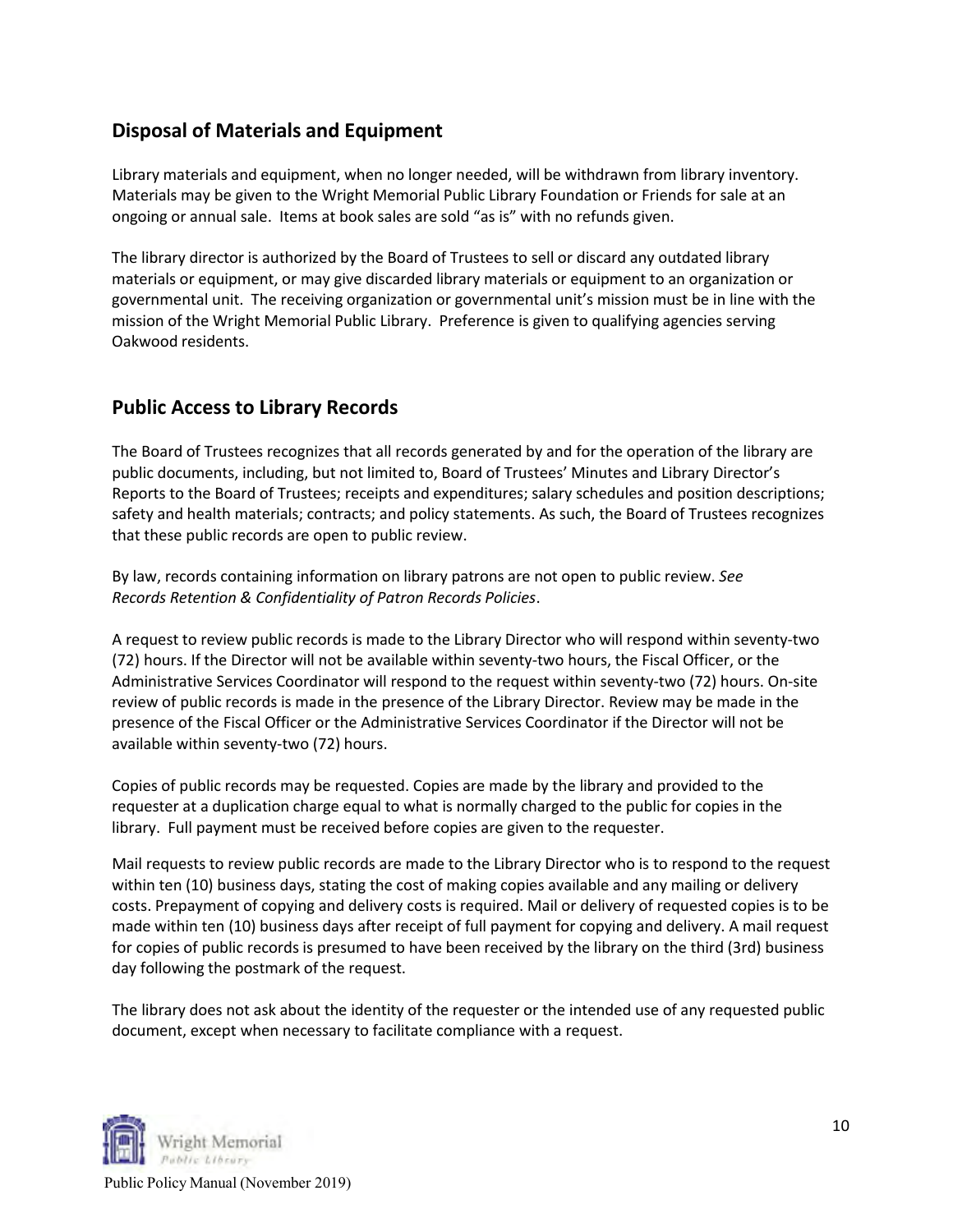#### **Voter Registration**

Citizens may register to vote at the Wright Memorial Public Library. New and/or updated registrations may be completed at any time and will be forwarded to the Montgomery County Board of Elections. Registrants must check with the Election Board to confirm their eligibility to vote.

#### **Golden Buckeye Registration**

Patrons may register for Golden Buckeye cards at the Wright Memorial Public Library. Staff members will verify eligibility and fax completed applications to the State of Ohio for processing. Registrants will keep the application form after the fax transmission is complete.

#### **Tax Forms**

Wright Memorial Public Library serves as a distribution point for federal, state, and local tax forms. Paper copies of high demand tax forms are provided while supplies last. Additional tax forms may be available and printed on demand (printing costs may apply).

#### **Teacher Collections**

Area teachers/educators who have a Teacher Card may request a collection of materials on a particular topic or subject area. The teacher borrowing the materials agrees to the terms and conditions specified in the Teacher Card policy.

#### **Exam Proctoring**

Proctoring is available for students in accredited degree or certificate granting programs. Conditions for proctoring must be within the library's service limitations. The student must make an appointment with the designated proctor and satisfy all prerequisites before the day of testing. Wright Memorial Public Library will not charge a service fee for proctoring; however students are responsible for any/all costs associated with the examination (mailing, printing, faxing, etc.).

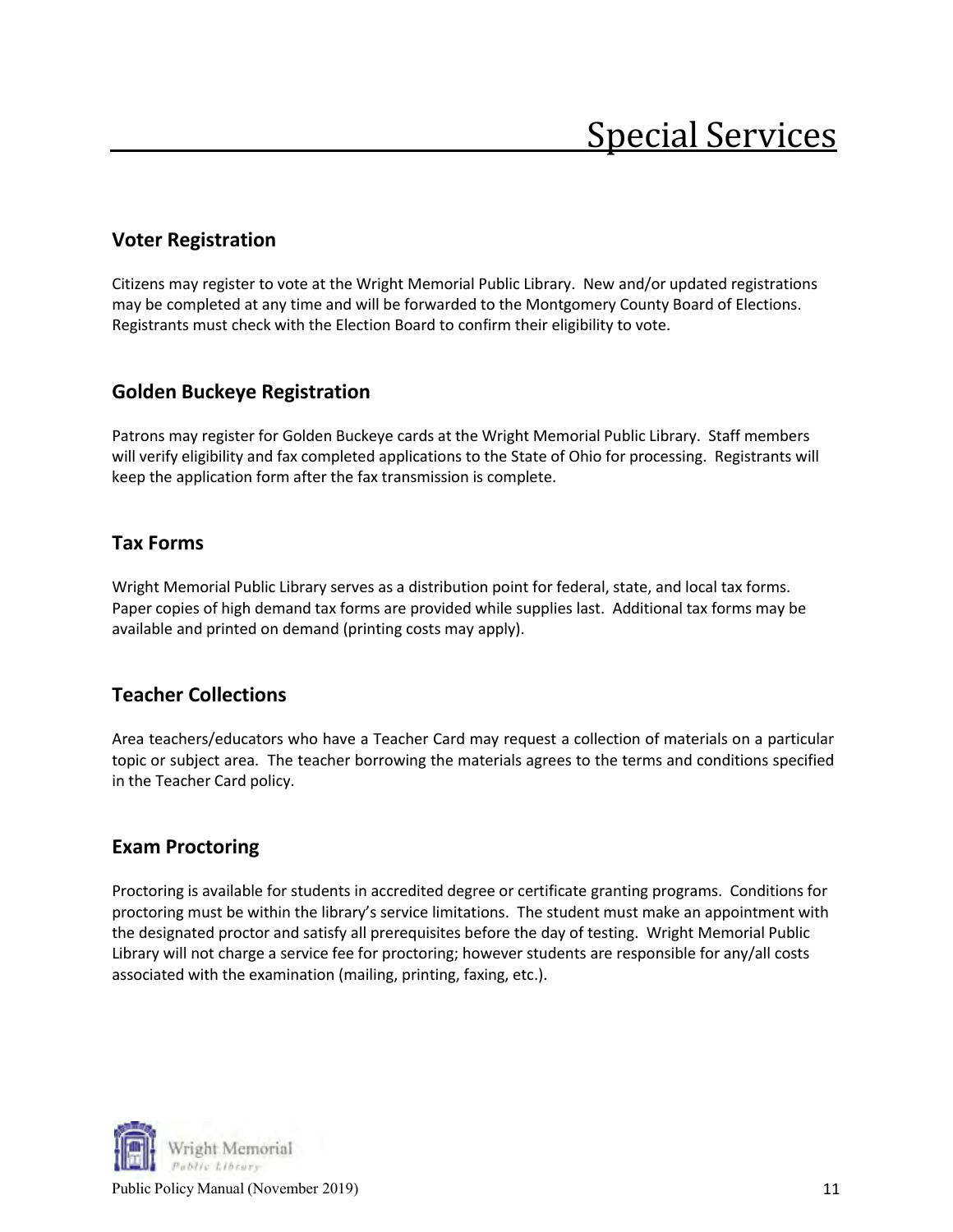#### **Fax Services**

Wright Memorial Public Library provides outgoing fax transmissions only. The Library provides a cover sheet (at no charge) to be filled out by the patron. The patron is responsible for finding and verifying the correct fax number. Charges are a flat \$1.00 per page for local, toll‐free, and long‐distance numbers (see Appendix). Operation of the fax machine is restricted to staff members only and this service will be provided as work schedules permit.

If the fax number is busy, the number is redialed twice automatically. If the fax is not successfully transmitted after three attempts, the document(s) and payment will be returned to the patron. The Library assumes no responsibility for documents left on the premises. The Library is unable to receive faxes. The library staff reserves the right to make exceptions regarding maximum number of pages faxed.

#### **Scan Services**

Wright Memorial Public Library offers a free scanning service. Scanned items may be saved to a patron's personal storage device. Operation of the scanner is restricted to staff members only, with this service provided as work schedules permit.

#### **Notary Service**

Wright Memorial Public Library offers limited notary services at no charge. Service is dependent on the availability of a notary and may not be available during all open library hours. The service is limited to common, short documents; complex documents will be refused.

#### **Passport Service**

Wright Memorial Public Library offers passport processing by appointment. There is a fee for this service.

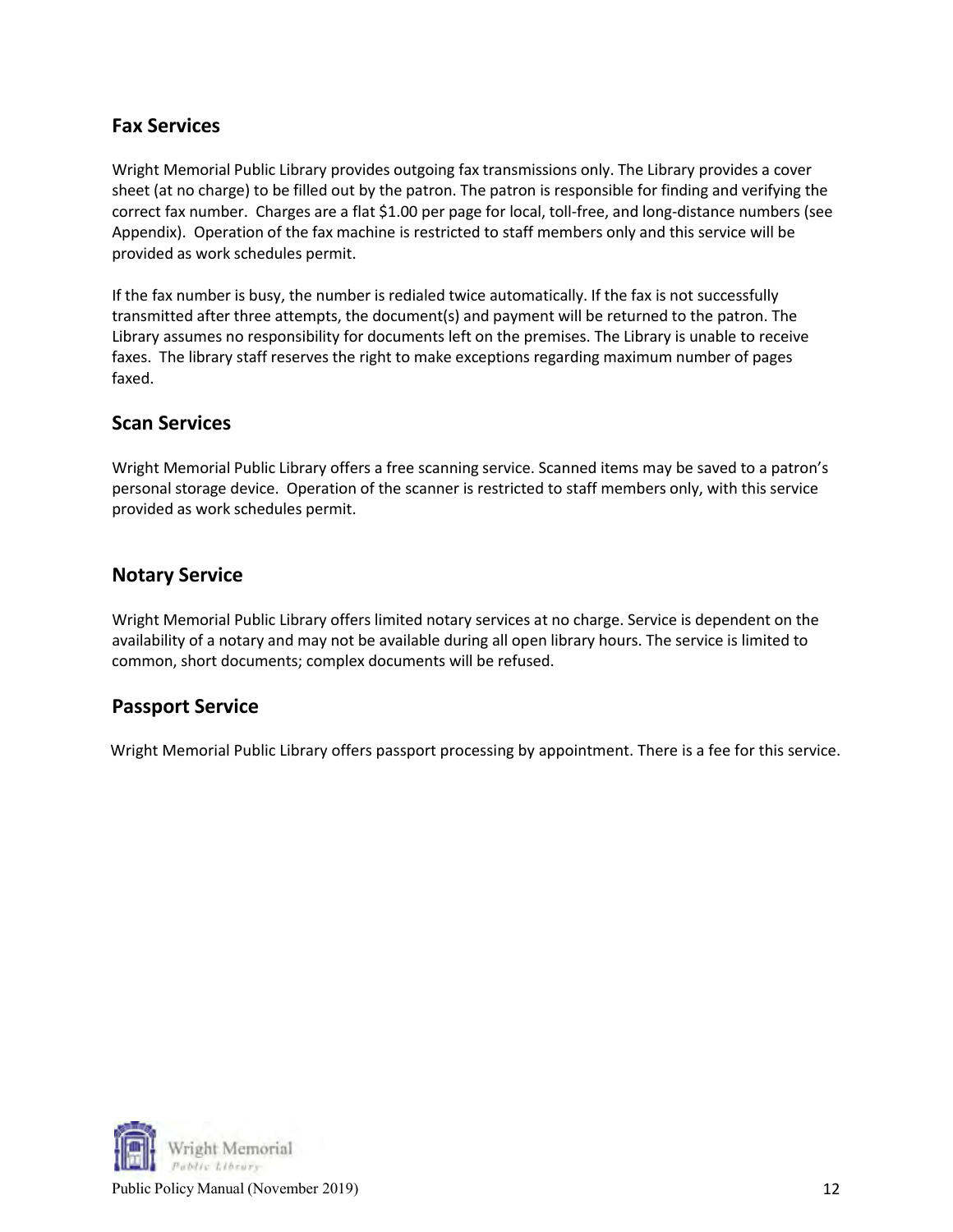## Library Cards and Patron Records

#### **Library Cards**

#### Getting a Library Card

Residents of Ohio are eligible for Wright Memorial Public Library cards.

#### *Traditional Library Cards*

A valid photo ID is required in order to obtain a traditional library card with full access to all library materials. With proof of address, patrons may obtain a library card and borrow library materials upon registration. Without proof of address, library cards will be mailed for address verification.

New card registrants with verified addresses will have provisional borrowing privileges for 60 days and may borrow 20 items at a time, five of which may be movies and console games; some special collections may not be borrowed during the first 60 days of having a library card.

After the 60 day provisional period, borrowing privileges will increase to a maximum of 150 items, 25 of which may be movies while console games remain at a limit of five per card. New card registrants without proof of address may borrow a maximum of two items at a time until the address verification process is complete.

In the case of a minor child, a library card registration can be initiated by a child without a parent present or by a parent without a photo ID. In these situations, the library card will be mailed to the parent or guardian of the minor child for both address and parental approval verifications. The minor may borrow a maximum of two books (no audio‐visual) at a time until the verification process is complete.

#### *e Cards*

An eCard is an alternative card type that permits access to only the library's online resources. This card type does not permit borrowing physical materials in the library. The eCard application is completely online, and a photo I.D. is not required. An Ohio address is required, and an eCard number will be sent to the patron once the address has been verified.

Borrowing limits for eCards vary across the digital services the library provides. If an eCard patron wishes to check out physical materials, they will need to provide a valid photo I.D. When a traditional card is issued, it replaces the eCard. Patrons may not have both a traditional card and an eCard.

#### Responsibility of library card holders

Patrons are responsible for all materials checked out on their library cards. If materials are lost, damaged, or returned late, patrons are responsible for paying fines or replacement fees. The parent or legal guardian of a minor patron is responsible for all materials checked out on the minor patron's card.

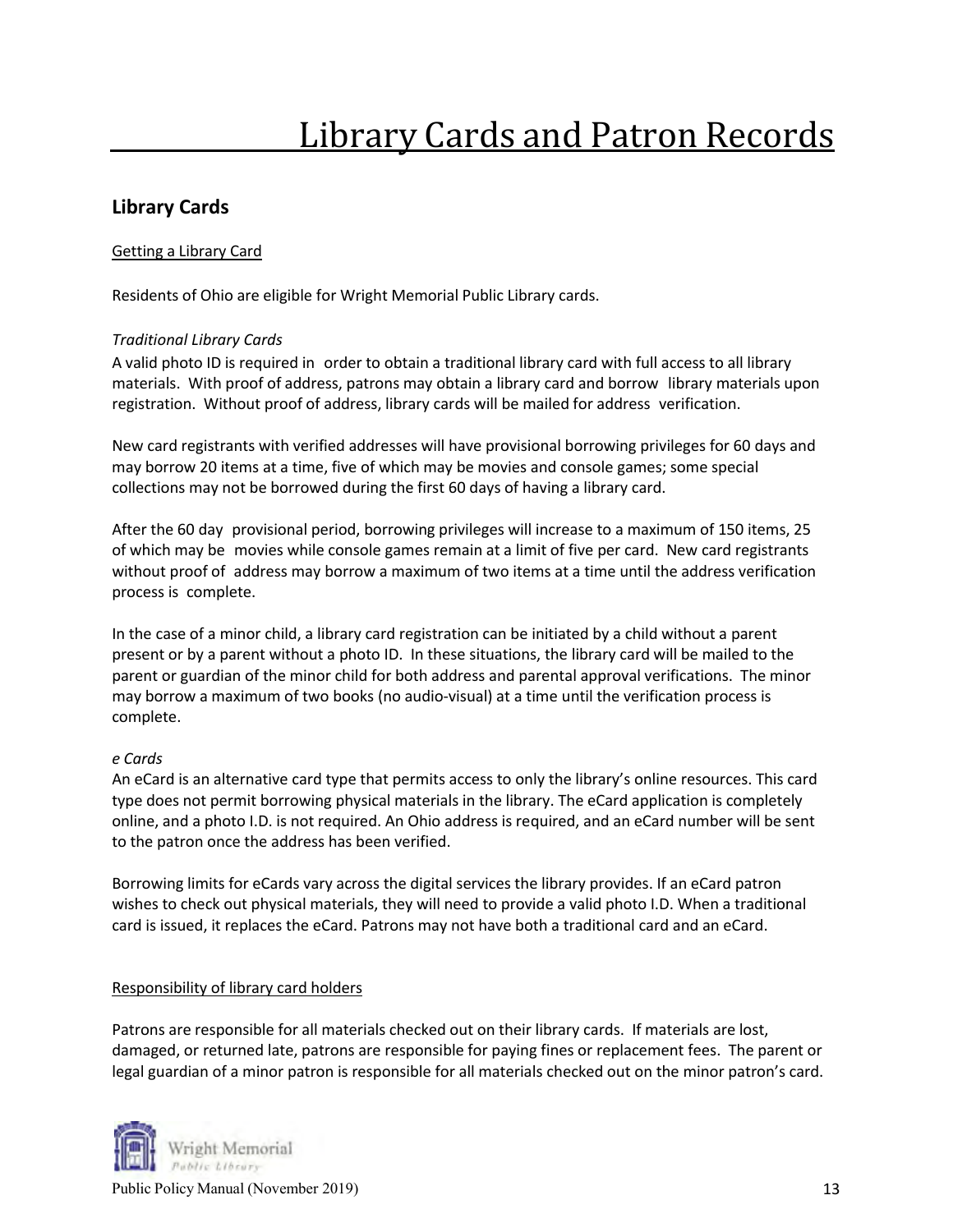Patrons are responsible for providing current contact information when updates occur.

#### Lost or stolen cards

The owner of a lost or stolen library card is responsible for all materials checked out on that card up to the time it was reported lost or stolen. Lost cards can be replaced by showing a valid photo I.D.

#### Using a library card

An adult library patron may present photo identification in lieu of a library card to borrow materials using his/her account. Because minors do not usually have access to photo identification, Library staff will provide services to a minor for that patron's account, provided that the minor can verify his or her name, address, and birth date.

Self-service opportunities in the library require the patron to use his or her library card or number and a PIN number.

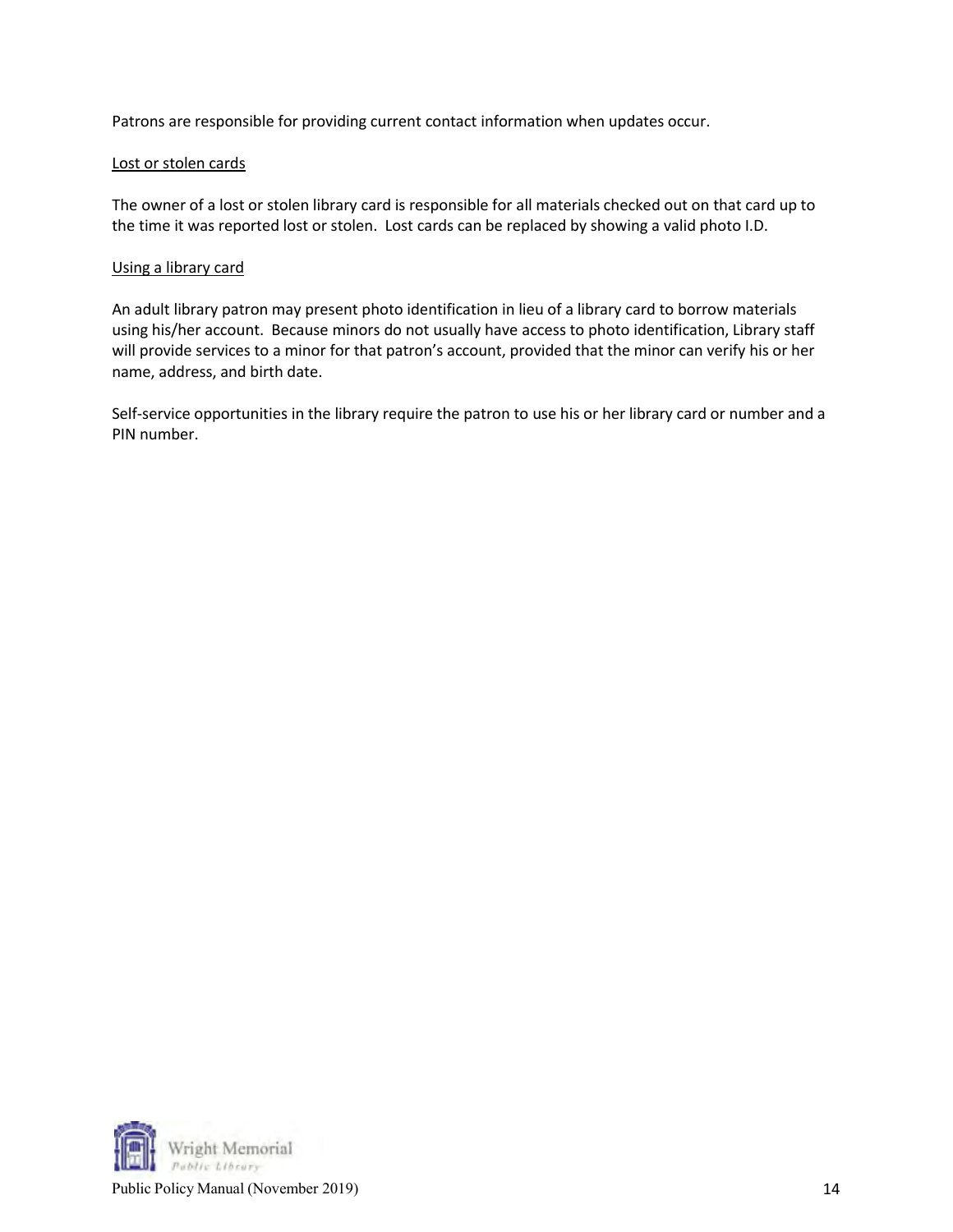#### Account Designates

Patrons may name a designate allowing another to access their account. A designate may, upon verification of ID, be given access to account information, borrow materials, or pick up held items on behalf of the card holder. Registration as an account designate must be processed in person at the Information Desk.

A parent, guardian, or custodian of a minor under 18 may see the child's library record by providing a photo ID, the child's library card number, or by being named a Designated Borrower on the child's account.

#### Loan Periods and Renewals

The standard loan period for most materials is three weeks. Movies, console games, and Fast Reads are loaned for one week. Fast Views are loaned for 3 days. Loan periods for special collections vary by collection.

Teachers are eligible for a "Teacher Card" (separate from their personal library card) that will allow longer loan periods for classroom use. See *Teacher Cards Policy* for details.

Most materials are renewable 6 times as long as the materials have not been requested by another patron and the patron card is in good standing. Fast Reads, Fast Views, and 7‐day hot spots are not renewable.

#### Fines and Fees

Overdue fines accrue at the rate of 10¢ per day for most overdue materials. Exceptions include:

- Fast Reads, Fast Views, and console games accrue fines at a rate of \$0.50 per day.
- Special collections, such as mobile devices, Makerboxes, and "Doorway to Dayton" museum passes, accrue fines at a rate of \$1.00 per day.
- Public devices for in-library use accrue fines at \$1.00 per minute.

Patrons will be barred from borrowing items if they owe \$10.00 or more in fines or fees. Patrons whose accounts have been sent to a collection agency must pay their balance in full before their library borrowing privileges are restored.

Lost items will be billed at the library's recorded price. The replacement charge will be waived if a new, exact match replacement is provided. However a \$5.00 processing fee will be assessed. Refunds (less overdue fees) are available if a lost item is found within six months of the payment date. Refunds are paid by check from the Wright Memorial Public Library and mailed to the address of record.

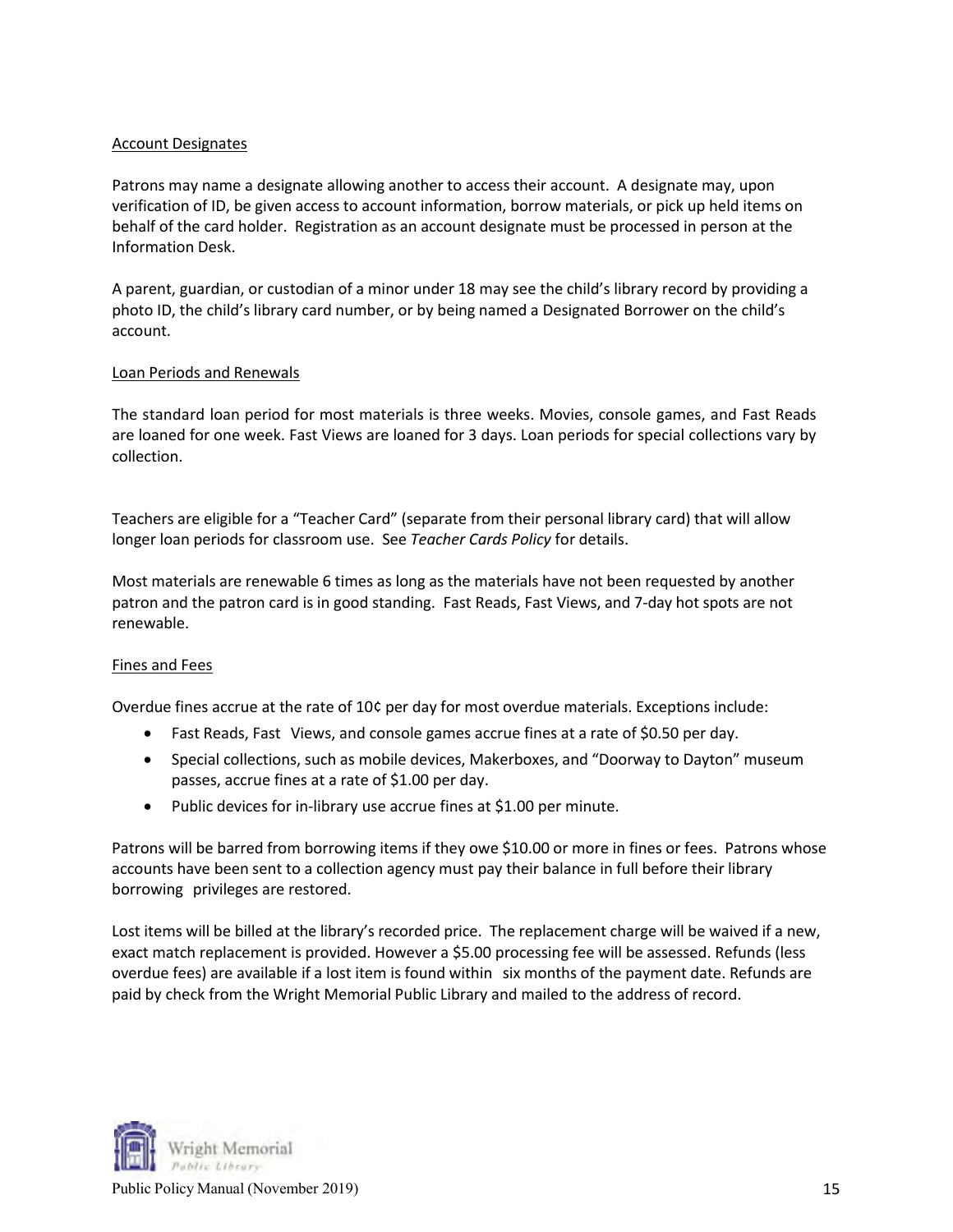#### Overdue Notices

A patron is sent a notice by phone, e‐mail, text, or mail when an item is 3 days overdue. A second overdue notice is sent when an item is 14 days overdue. A patron is billed for the cost of the item when it is 45 days overdue. Patrons with accounts of \$25.00 or more in materials and fines not settled within 60 days may be turned over to a collection agency to recover the materials. A \$10 collection agency fee is added to these accounts.

#### Library Patron E‐mail Addresses

The Wright Memorial Public Library Board of Trustees approves the library's occasional use of the patron's email for the purpose of sending news and information about the library, its services, programs, events, policies, and Foundation/Friends groups. The Wright Memorial Public Library does not share email addresses with outside companies.

#### **Parent Restriction on Child's Audiovisual Borrowing Privileges**

Wright Memorial Public Library allows all patrons, regardless of age, to borrow materials from all areas of the Library's collection. The staff does not monitor or judge the materials selection of any borrower. Parents are strongly encouraged to help their children select appropriate materials.

It is the parents' right and responsibility to monitor their child's library use. A parent or legal guardian may restrict his/her child under the age of eighteen (18) from borrowing audiovisual materials by completing the **Parent Restriction on Child's Audiovisual Borrowing Privileges** form (see appendix).

#### **Teacher Cards**

Wright Memorial Public Library strives to provide educators extended access to educational library materials tailored to classroom needs. Educators at schools, educational institutions, and home school parents are eligible and may apply for a Teacher Card yearly.

To receive a Teacher Card, educators must:

- Complete a Teacher Card application (see appendix) and return it to Wright Memorial Public Library in person
- Provide a picture ID and a verified address
- Certify active teaching status (school ID, pay stub, contract, letter on letterhead, or an Excuse from Compulsory Attendance for homeschoolers)
- Accept responsibility for any charges leveled against the card. Overdue fines will not be assessed but educators may be charged for lost or damaged materials. Misuse of the Teacher Card may result in revoking of Teacher Card borrowing privileges

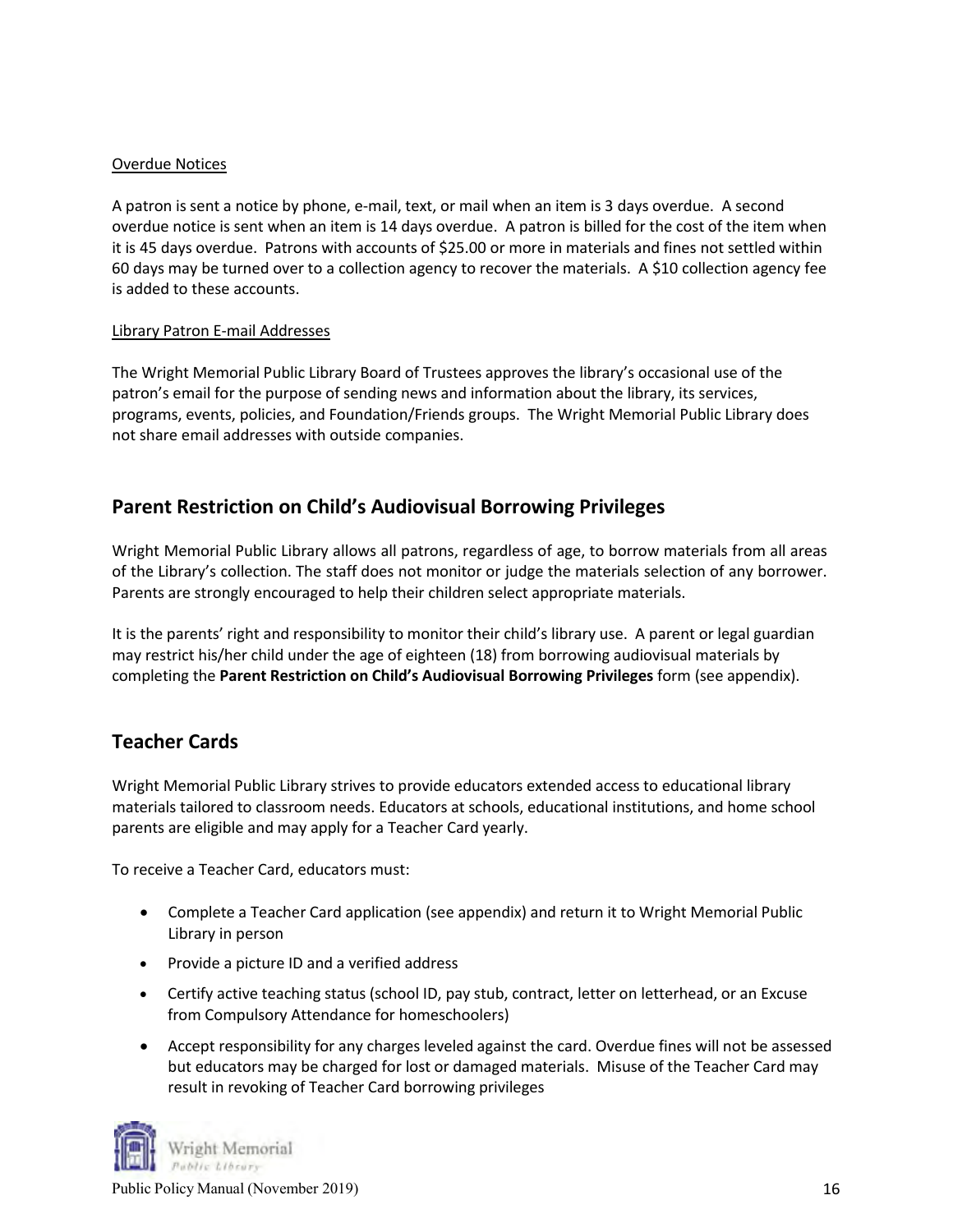Teacher Cards are to be used to check out instructional materials for the classroom, up to 150 items at one time. 25 of these items may be DVD/Blu‐ray items.

The loan period for items borrowed with a Teacher Card is six weeks for all materials with a standard three‐week loan period except seasonal items, which do not qualify for an extended loan. Materials may be renewed once for an additional three weeks (for a total loan period of nine weeks, with the original checkout), as long as the materials have not been requested by another patron.

Teacher Cards will expire yearly on June 15, and educators may renew their Teacher Card as long as proof of employment for the new school year is provided.

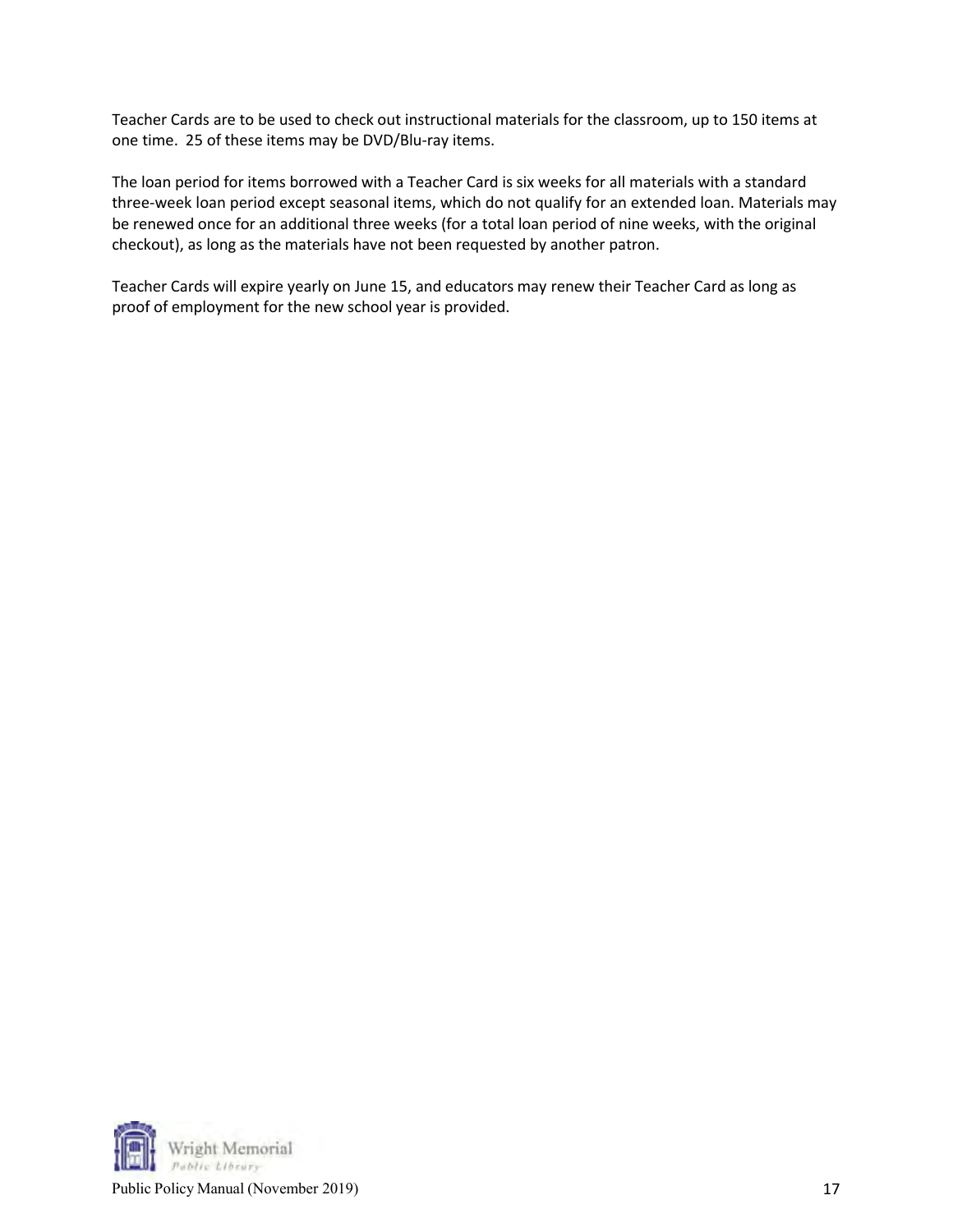#### **Confidentiality of Patron Records**

Wright Memorial Public Library Records containing information on library patrons are not open to public review.

Ohio Revised Code Sec. 149.432 provides that library records containing user information are confidential and are not open to the public. This includes (a) information the library requires an individual to provide in order to be eligible to use library services or borrow materials; (b) information that identifies an individual as having requested or obtained specific materials or materials on a specific subject; or (c) information that is provided by an individual to assist a library staff member to answer a specific question or provide information on a particular subject.

In accordance with Ohio statute, library records or user information will only be released in the following situations:

1. Parents, guardians and custodians will have access to their minor children's records. The statute does not limit this right to parents who actually live with the child. Parents who do not have custody, who are separated, or who are divorced have the right to access their minor children's records. Guardian is defined by the Ohio Revised Code Sec. 2151.011(B)(16) as a person, association, or corporation that is granted authority by a probate court to exercise parental rights over a child to the extent provided in the court's order. Custodian is defined by Ohio Revised Code Sec. 2151.011(B)(11) as a person who has legal custody of a child, or a public children's agency or private child placing agency that has permanent, temporary, or legal custody of a child. The library reserves the right to request copies of court documents of legal appointments in its attempt to comply with state statute.

A parent, guardian, or custodian of a minor under 18 may see the child's library record by providing a photo ID, the child's library card number, or by being named a Designated Borrower on the child's account.

2. In accordance with a subpoena, search warrant, or other court order, OR to a law enforcement officer investigating a matter involving public safety in urgent circumstances involving an emergency situation affecting the public's welfare and safety. Upon receipt of such process, court order or subpoena, the library will consult with legal counsel to determine if such process, court order or subpoena is in proper form and if there is a showing of good cause for its issuance in a court of competent jurisdiction. If the process, court order or subpoena is not in proper form or if good cause has not been shown, the library will insist that any such defects be cured before the request is complied with. Proper identification of any law enforcement officer will be made before any information is released. All such requests for information must be referred to the Library Director.

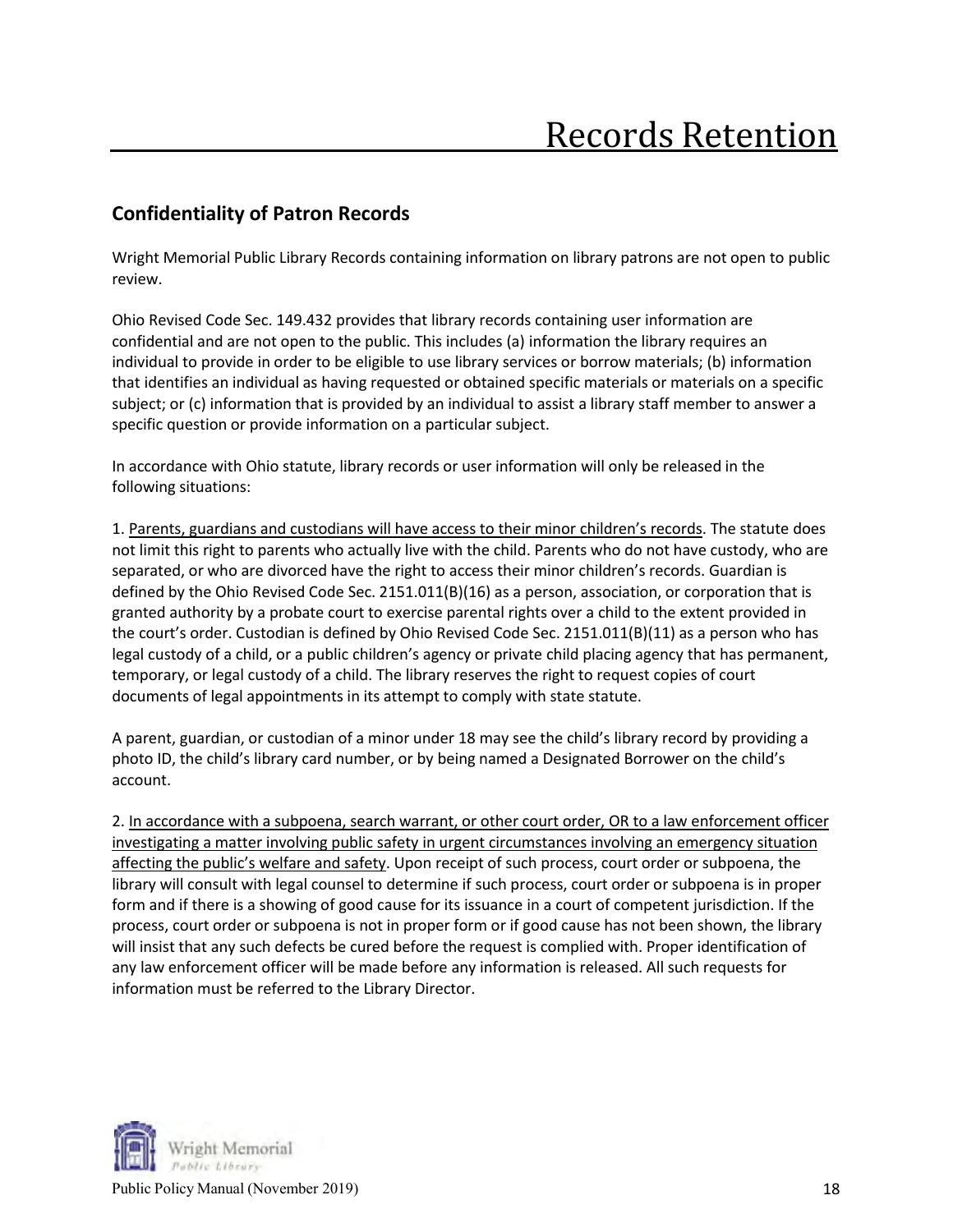3. With the consent of the individual who is the subject of the record or information. The library recognizes and honors opt-in confidentiality waiver agreements. Each person registering for a borrower's card can designate specific individuals to whom they grant access to their library records. Designees requesting access to patron information must show identification for themselves in the form of their driver's license or Wright Memorial Public Library card. Access to patron information is permitted only upon verification that the cardholder has granted access permission to the individual.

4. For library administrative purposes. Patron record information is available to employees of the library for use in the ordinary conduct of library business. Information may be shared with individuals and corporations outside the library, such as automation vendors in the normal course of database creation and management or agencies utilized in the collection of overdue materials and outstanding fees.

5. To document improper use of the Internet. Patron's names may not be released, but Ohio statute permits release of information on a patron's gender and age regarding improper use of the Internet. If the Federal Bureau of Investigation under provisions of the USA PATRIOT Act serves the library with a search warrant, we may not disclose that such a warrant has been served or that records have been produced pursuant to the warrant. We are still allowed to consult legal counsel concerning the warrant and request that the library's legal counsel be present during the actual search provided for in the warrant. [This information was provided by the ALA Office of Intellectual Freedom and reviewed by their legal counsel.]

#### **Records Retention**

Wright Memorial Public Library, like other public entities in the State of Ohio, must retain certain records from year to year. The Board of Trustees of Wright Memorial Public Library adopts the following policy for records retention:

A library records commission shall be created and consist of the members of the board of library trustees and the Fiscal Officer. The president of the library board shall serve as chair of the commission. The commission must meet at least once every twelve months.

The commission shall review applications for one‐time disposal of obsolete records and schedules of records retention and disposition submitted by any employee of the library. The commission may at any time review any schedule it has previously approved and for good cause shown, may revise that schedule.

Records shall fall into two categories: Permanent and Non‐Permanent. *Records may be retained on any commercially viable media that provides an accurate reproduction of the record.*

See appendix for the latest version of the approved *WMPL Records Retention Schedule*.

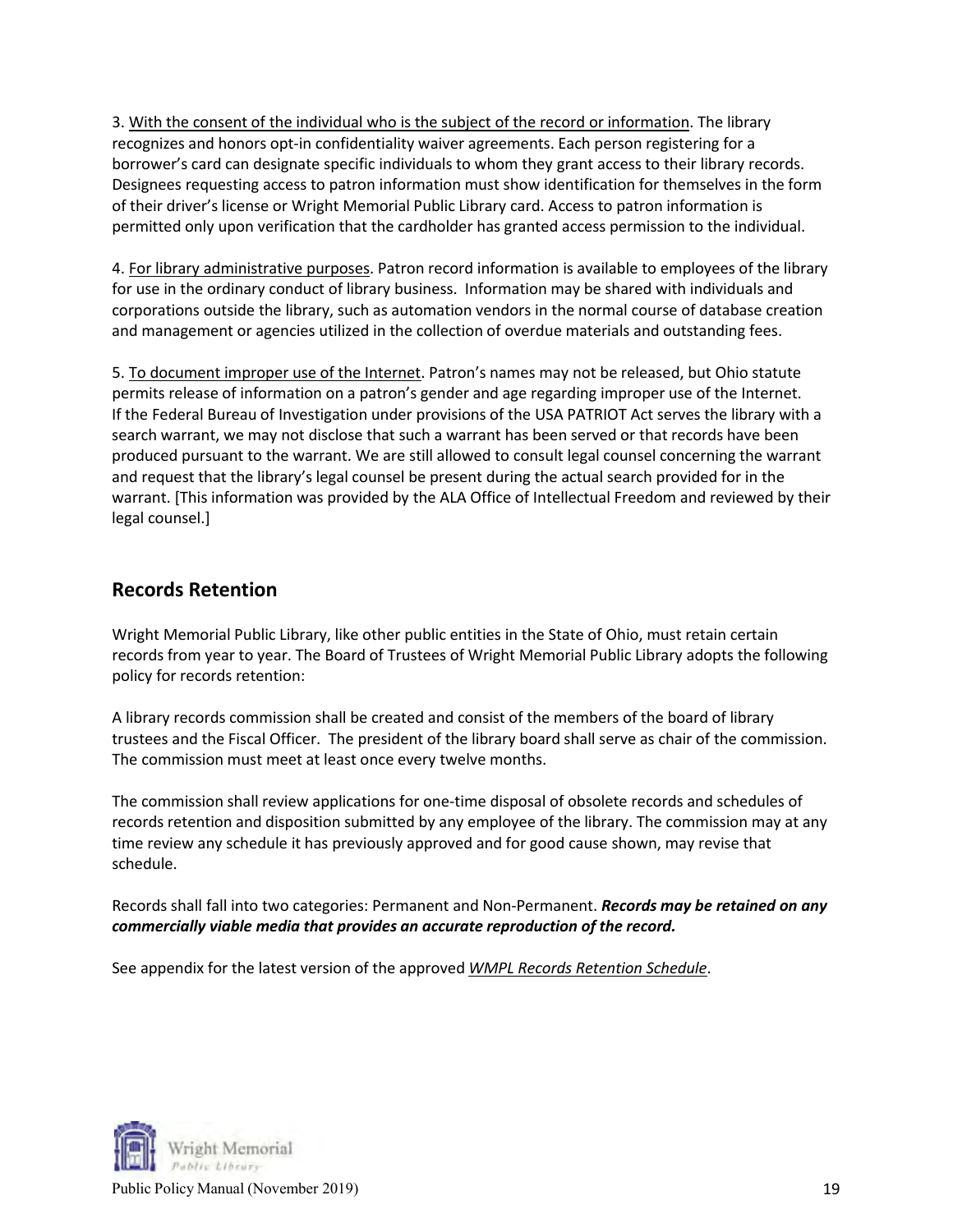## Patron Behavior, Safety, and Security

#### **Rules of Conduct**

The Wright Memorial Public Library is supported by the tax dollars of the citizens of Oakwood and, for that reason, the following Rules of Conduct have been established to provide our citizens a safe and welcoming environment for reading, learning, and other library activities. These Rules are designed to protect the rights and safety of library patrons, volunteers, and staff and to protect and preserve library materials, electronics, equipment, and facilities.

The following conduct is NOT permitted at Wright Memorial Public Library:

#### DISRUPTIVE BEHAVIOR

- Interfering with any person's comfort, safety, or the normal operations of the library
- Harassing or threatening behavior
- Using obscene or profane language or gestures
- Using cellular phones or other electronic devices in a loud or disturbing manner
- Panhandling and/or soliciting
- Use of bicycles, rollerblades, skateboards, or similar items on the premises
- Sleeping
- Climbing on furniture and/or shelving
- Violating the library's Internet Use Policies
- Petitioning or distributing non-library approved materials
- Engaging in sexual activity or lewd behavior
- Congregating in a manner which obstructs access or interferes with the use of library facilities or services
- Using emergency exits in any situation other than an emergency evacuation of the building
- Bringing pets or animals into the library other than certified service animals

#### VIOLATIONS OF LOCAL, STATE AND FEDERAL LAWS

- Engaging in conduct that violates or attempts to violate any local, state, or federal statute
- Stealing or any attempts therein to steal, deface, or destroy library property or facilities
- Possession of firearms or other weapons in the library
- Smoking or use of tobacco products and electronic cigarettes
- Being under the influence of, or possessing, alcohol or illegal substances

#### OFFENSIVE HEALTH AND HYGIENE

- Showing signs of offensive hygiene including excessive body odor
- Bathing or cleaning/laundering personal items on the premises
- Entering library without shirt or shoes

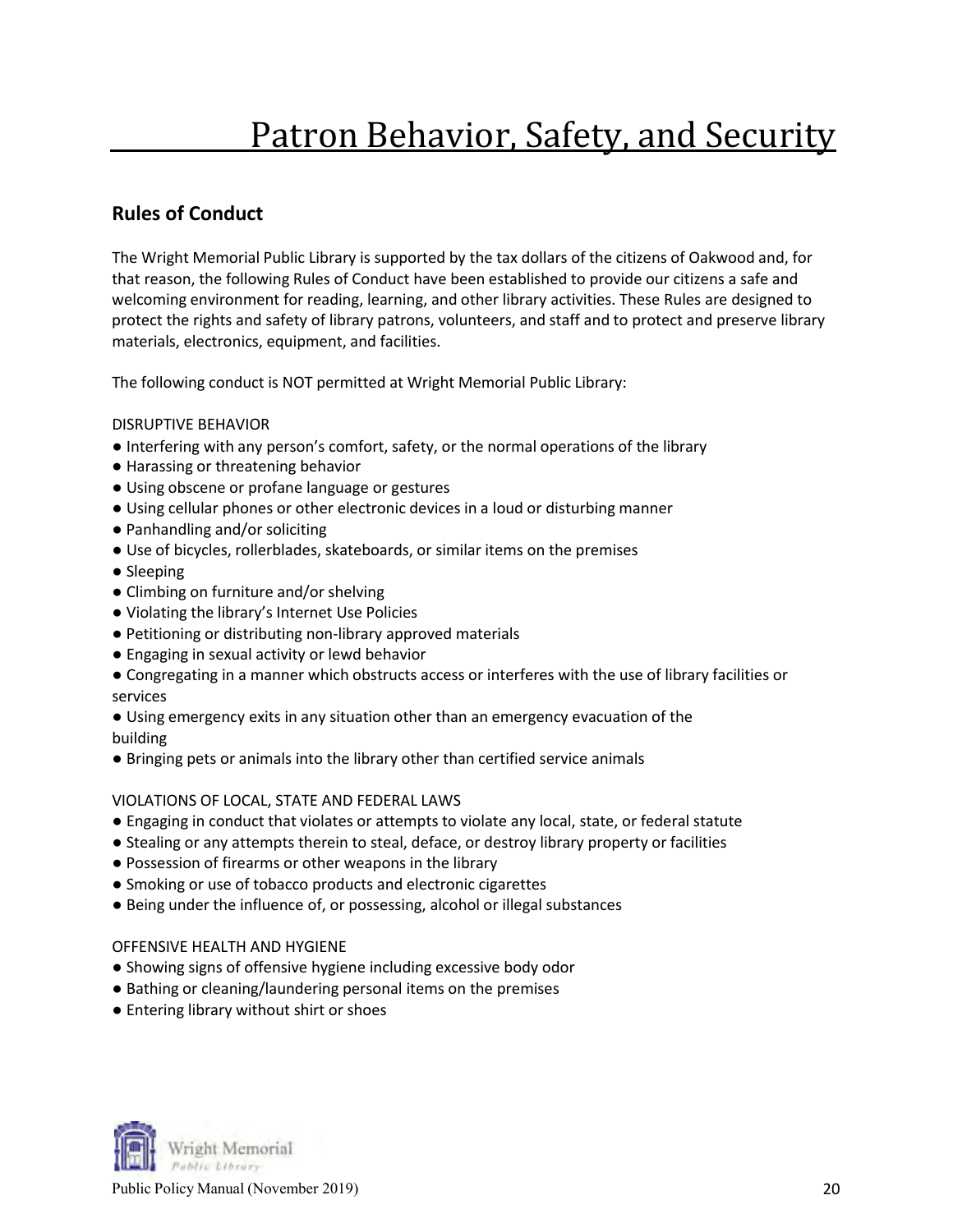Any person who violates the Rules of Conduct or other Wright Memorial Public Library policies, including the library's *Internet Use Policy* and the *Unattended Child Policy*, may be asked to leave the library, the library premises, and/or have library privileges withdrawn.

For the safety of the public and the protection of Wright Memorial Public Library property, the library reserves the right to:

- Request inspection of personal property including bags, backpacks, purses etc.
- Request that adults unaccompanied by a minor or without a need for Youth materials remain in the main areas of the Library.
- Notify law enforcement of suspicious behavior
- Seek prosecution for all illegal acts performed on the premises

#### **Unattended Child**

In an effort to provide a library environment that allows all patrons to use library materials and services in a safe, relaxed manner, the Wright Memorial Public Library Board of Trustees has adopted a policy statement concerning unattended or disruptive children.

The staff of the Wright Memorial Public Library is concerned about the safety of all library users, especially children. The staff strives to make the library an enjoyable place to visit so patrons will want to return many times.

Library staff members cannot, however, supervise children or function as substitute baby sitters. Parents and responsible patrons need to be as careful of their children's safety in the library as they would be in a shopping mall or any other public building.

Children under age seven may not be left unattended in any part of the library. Unattended means not within sight of the caregiver, with the exception of a story time where it has been specified that the adult is not required to stay with the child. An older child of at least age ten, such as a sibling or babysitter, may serve as the caregiver for a child under age seven, and must attend to the younger child as described above.

Children ages seven through seventeen may use the library unattended. Parents are still responsible for the actions of their children.

Library staff members are not available to deliver messages to children (or other patrons) in the library, except in emergency situations, or to check and report on their whereabouts to parents or caregivers who call. Staff members are not permitted to remain after hours with an unattended child, or to leave library premises with an unattended child at any time.

The Oakwood Public Safety Department may be called to assume responsibility for an unattended child after the library has closed, or to assume responsibility for a disruptive child whose parent or caregiver cannot be reached.

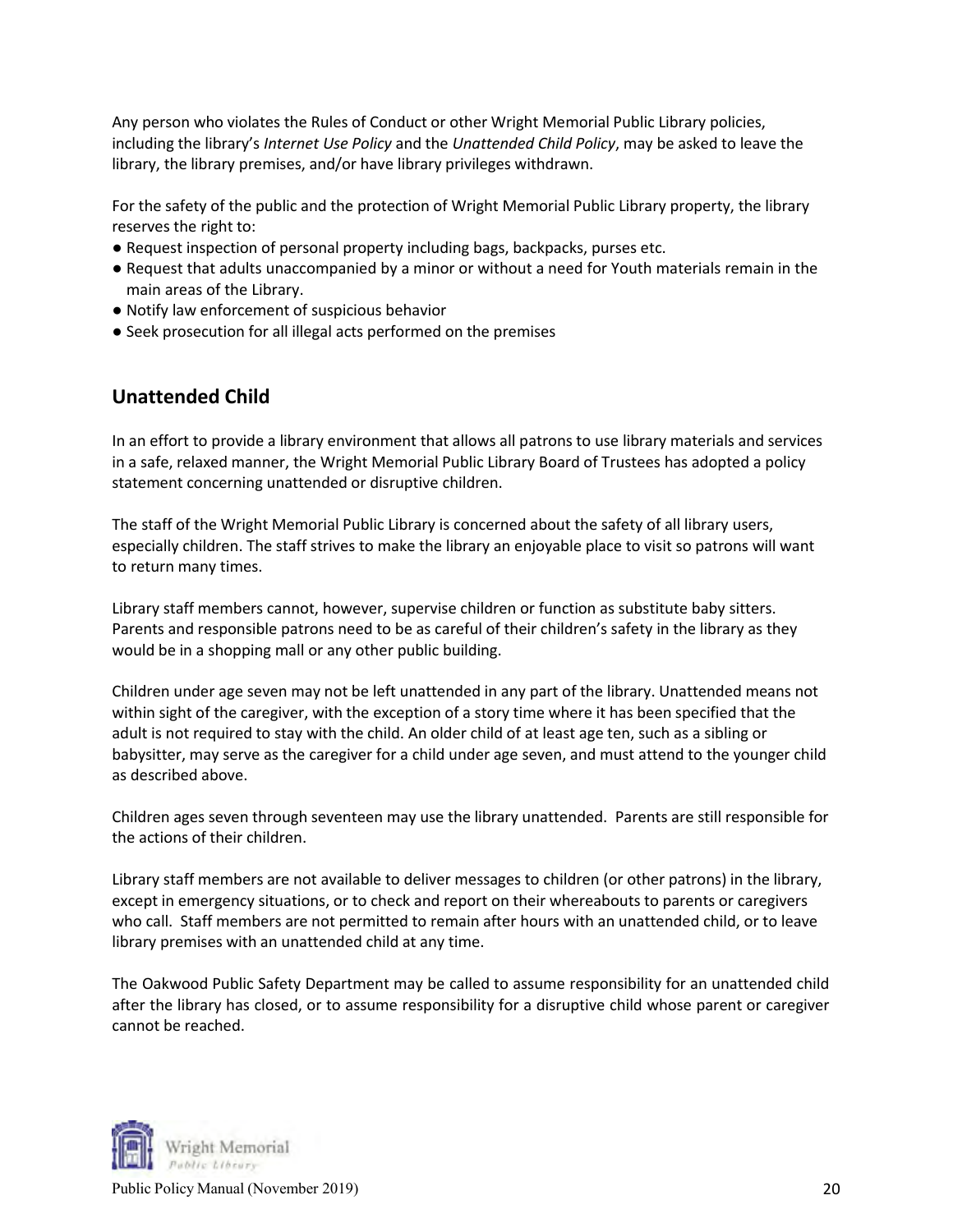#### **Internet Use Policy**

#### Background/Philosophy

Wright Memorial Public Library provides access to the Internet as an integral part of its mission. The Internet is a worldwide computer network that provides access to a massive body of information. The resources available on the Internet expand the library's information resources well beyond traditional collections. In providing Internet access, Wright Memorial Public Library enhances its existing collection in size and depth.

#### Intellectual Freedom/Right to Privacy

Wright Memorial Public Library supports the First Amendment, intellectual freedom, and the Library Bill of Rights.

The same standards of intellectual freedom, privacy, and confidentiality endorsed by Wright Memorial Public Library for traditional resources and services also apply to electronic media, including the Internet. The library has a policy of open access to all parts of its collections, including access to the Internet.

The library seeks to protect the First Amendment rights of its patrons and their individual rights to privacy. However, Internet users must be sensitive to the fact that computers are in public areas and, therefore, images on the screen may be subject to view by a wide audience.

The computers owned and operated by the library are to be used for educational, informational, and recreational purposes only; they may not be used for unauthorized, illegal, or unethical purposes. Accessing, displaying, viewing, or disseminating materials and/or performances that are obscene or are harmful to juveniles, as these terms are defined in sections 2907.01 and 2907.31 of the Ohio Revised Code, are prohibited. Users may not use library computers or internet services for any activity that is reasonably construed as obscene, suggestive, or as creating an intimidating or hostile environment.

#### Conditions and Terms of Use for Library Computers

Patrons are required to sign up to use a Library computer. Visitors from outside Ohio may use a Library computer as a guest by consulting with a staff member. Use of the library's computers may be limited when other patrons are waiting. The library's Internet Use Policy applies to users of wireless connections and personal electronics accessed within the library.

The library reserves the right to charge for printing. The library is not responsible for damage to a patron's computer, storage device, or for any loss of data that may occur from the use of the library's computers.

The Internet offers access to information, ideas and commentary from around the world and a vast

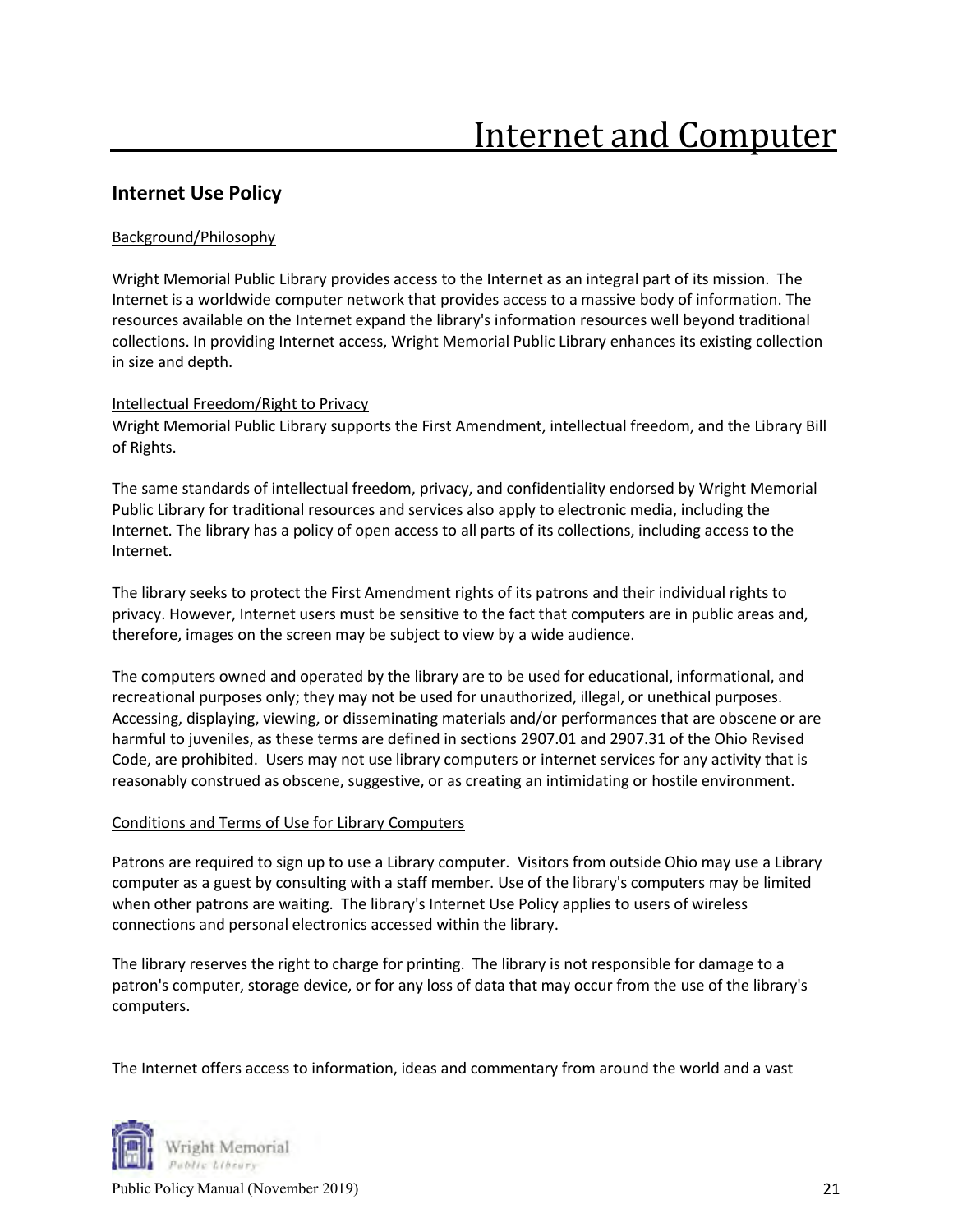array of tools and resources for different age levels and points of view. However, not all sites on the Internet provide information that is accurate, complete, current, or legal. Wright Memorial Public Library does not endorse the viewpoints or vouch for the accuracy of information obtained through the Internet. The library has no control over the information accessed through the Internet and cannot be held responsible for its content. Some resources contain material that some patrons may find personally offensive or may consider inappropriate for children.

Wright Memorial Public Library Internet users are advised not to enter any sensitive personal or financial information such as bank account passwords and credit card numbers into these public computers. Wright Memorial Public Library is in no way responsible for the results of such actions.

The library (at its sole discretion) reserves the right to suspend or terminate the Internet privileges of any patron who violates the library's Internet Use policy.

#### Copyright

Materials obtained or copied on the Internet may be subject to laws that govern making reproductions of copyrighted works. Customers are responsible for compliance with all international, national and state laws governing copyrighted materials.

#### Use of the Internet by Children

Parents, guardians, and caregivers are responsible for their children's use of the Internet. Library staff does not control the sites that children may select on the Internet. Parents/guardians/caregivers are strongly encouraged to work with their children to develop acceptable rules of Internet use. Parents/guardians/caregivers and children are also encouraged to read *Child Safety On the Information Highway*, jointly produced by the National Center for Missing and Exploited Children and the Interactive Services Association.

The Board of Trustees has chosen to install software on all public access Internet computers in the library. This software is intended to filter materials and/or performances that are obscene or harmful to juveniles, as defined in Ohio Revised Code Sections 2907.01 and 2907.38. No filtering software is perfect: no filter will block all offensive materials, and any filter will sometimes block useful and educational materials as well.

It is the parent or guardian who sets family standards and values and the library should not usurp that responsibility. We strongly recommend that parents/guardians work with their children when they are using the Internet.

Library patrons may address questions and concerns about the Internet Use Policy to the Director.

#### **Public Devices for In‐Library Use**

The Wright Memorial Public Library has public devices for use by patrons within the library.

#### **a) Eligible Borrowers**

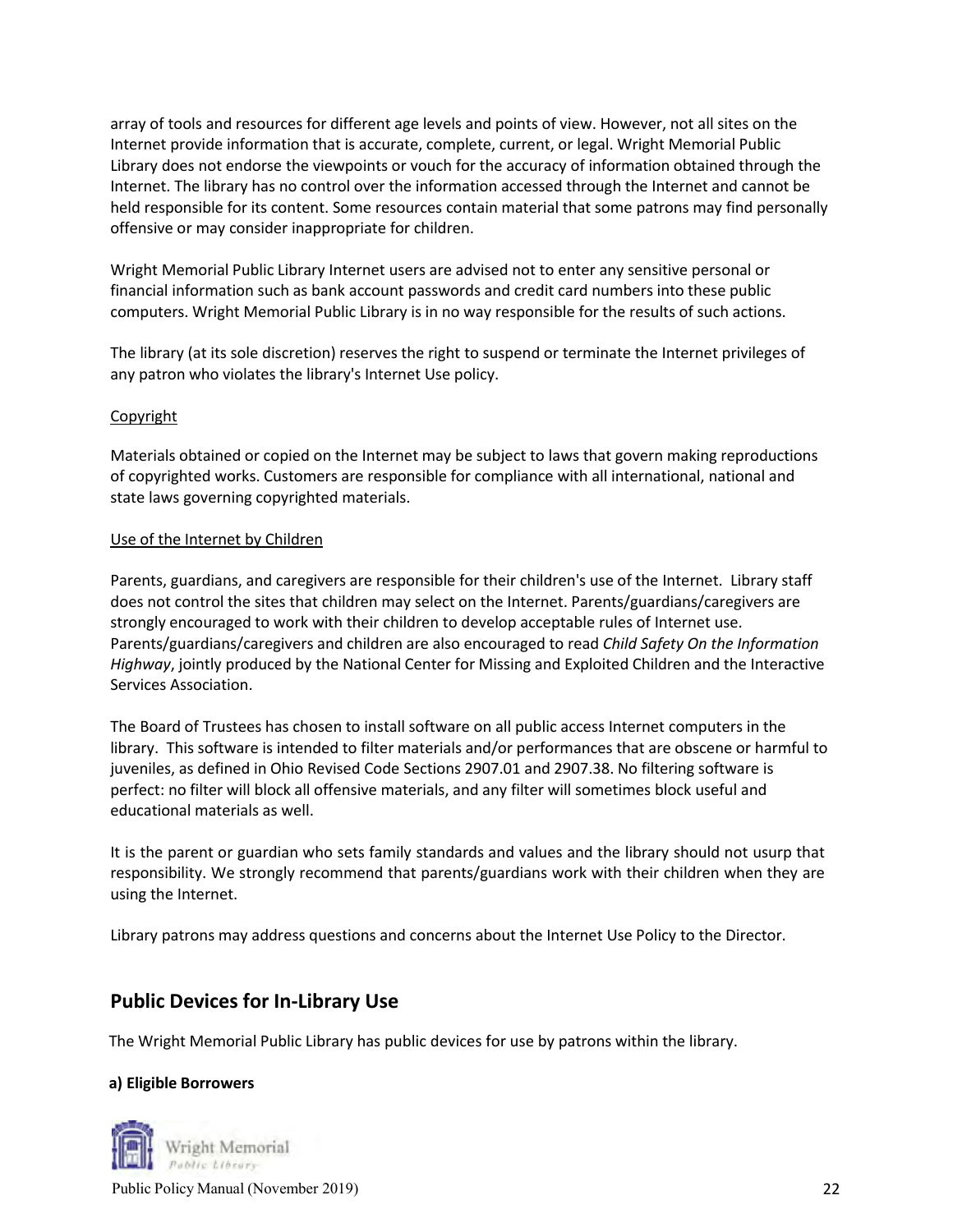- Current WMPL patrons with a verified address (patrons with a 20 item checkout limit or higher) may borrow devices. Visitors or guests without a valid WMPL library card are not eligible. Children under the age of 8 may only borrow devices available at the Youth Services desk.
- Patrons under 18 must have a parent/guardian sign a Loan Agreement noting permission and acceptance of all liabilities for their child's use of a device. Loan Agreements must be on file for each type of device borrowed.
- Patrons who owe \$10.00 or more in fines or fees are not eligible to borrow laptops or tablets until their library account is again in good standing.

#### **b) Borrowing Guidelines**

- Devices are available at the Information and Youth Services desks.
- Devices must be used in the library. They may not be taken out of the building.
- Devices are available on a first‐come first‐served basis. No reservations will be accepted.
- Devices are due back 15 minutes prior to closing. There are no overnight loans on devices for in‐library use.
- Patrons must check out devices on their own library card and may not loan the device to others. However, parents/guardians may check out devices on behalf of their minor children, so long as the child is present in the library.
- Only one device is allowed per person.
- Patrons borrowing devices are responsible for them the entire time they are loaned out.
- Devices from the Information desk may be borrowed for 90 minutes with the option to extend the session an additional 90 minutes. Overdue fines apply.
- Early Learning Tablets have a suggested borrowing time of 30 minutes.

#### **c) Return Procedures**

- Devices must be returned to library staff at the service desk from which the patron borrowed it.
- Staff will check devices for damage. If damage has occurred that is not otherwise covered by the device's insurance, charges will be assessed accordingly.
- All devices must be returned to the service desk 15 minutes prior to closing.

#### **d) Fines and Liability**

- The individual borrowing the device assumes all responsibility for the device. WMPL assumes no responsibility if a device is stolen while loaned out to a patron.
- Patrons are responsible for all costs associated with loss, theft, or damage unless such damage is covered by the device's insurance.
- The overdue fine for laptops is \$1.00 per minute (\$25 max) over the 90 minute loan period.
- Patrons will be charged for replacement costs of the device if lost, damaged, or stolen. Replacement costs are listed in the item record in the catalog. Charges for lost or damaged accessories are:

Power Cord: \$50 Headphones: \$20

#### **e) Printing and Saving**

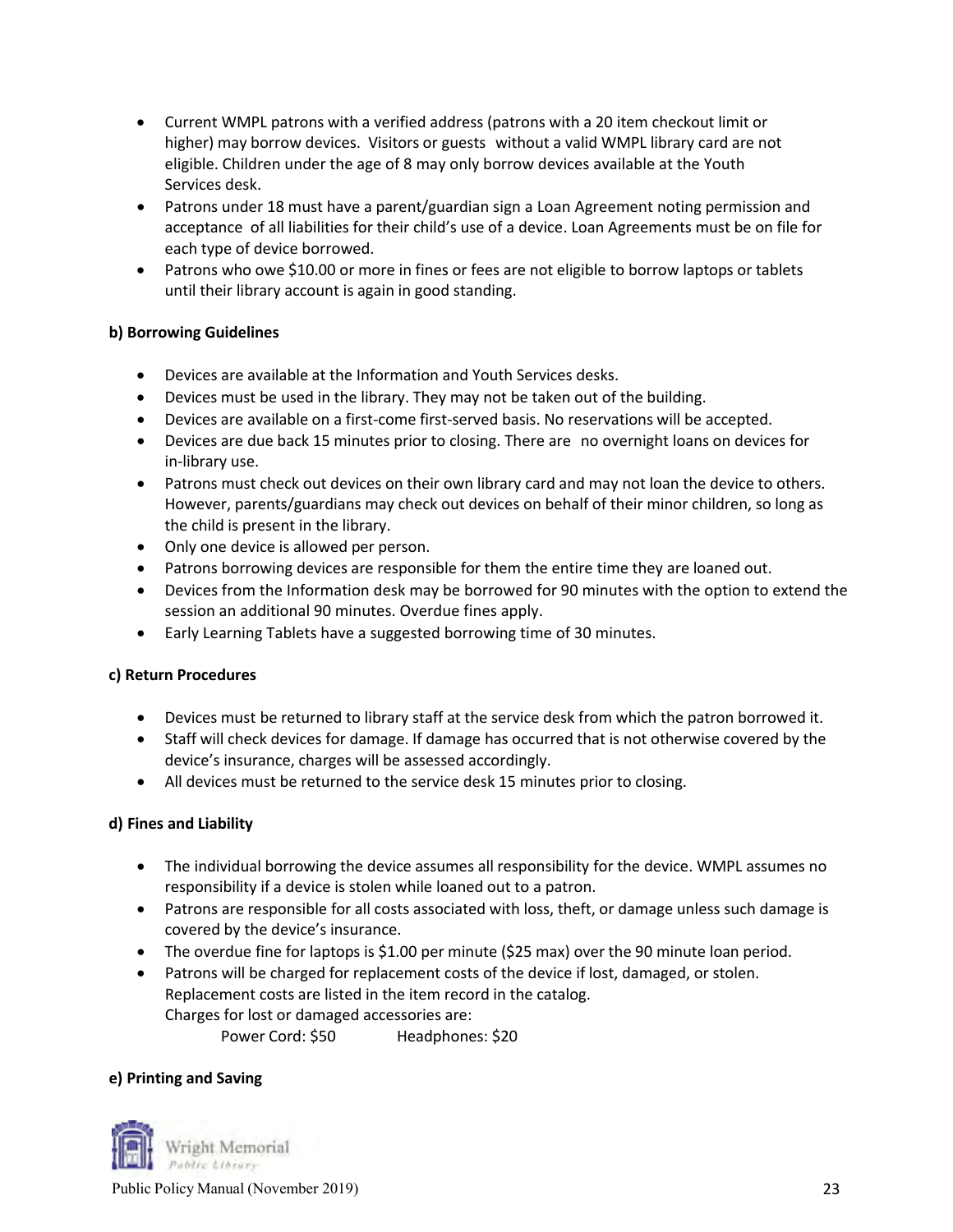- Patrons may save their data to their personal storage devices or to their personal web space. Data and programs saved to the device will be deleted when the session ends.
- Patrons are encouraged to save their work frequently. Battery failure may result in lost work.
- Printing is available at 15 cents (black/white) or 25 cents (color). All print jobs from laptops are sent to a networked printer located at the public service desk.
- Print jobs should be claimed no later than when the device is returned.

#### **f) Additional Guidelines**

- Patrons may not change system settings on devices.
- Installation of additional software requires staff approval.
- WMPL is not responsible for damage to personal storage devices or for the loss of any data during the loan period.

#### **g) Troubleshooting**

If you experience problems with hardware or applications, please bring the device to the service desk from which it was checked out for assistance.

#### **h) Conditions and Terms for Device Use**

Patrons must use WMPL devices in accordance with the terms and conditions of the *Internet Use Policy.*

#### **Circulating Mobile Devices**

The Wright Memorial Public Library has mobile devices that can be checked out by patrons.

#### **a) Eligible Borrowers**

- Mobile devices are available for current WMPL patrons 8 years old or older who have a library card with a verified address (patrons with a 20 item checkout limit or higher).
- Patrons ages 8-17 must have a parent/guardian's signature noting permission, and acceptance of all liabilities, for their child's use of a device.
- Patrons who owe \$10.00 or more in fines or fees are not eligible to borrow devices until their library account is again in good standing.

#### **b) Borrowing Guidelines**

- Devices are available to check out at the circulation desk.
- Device checkouts require a library card and must be made to the individual card holder only.
- Only one device is loaned per person at one time.
- The loan period varies by type of device.
- Devices can be placed on hold and renewed.
- Borrowers are responsible for the devices for the entire loan period.

#### **c) Return Procedures**

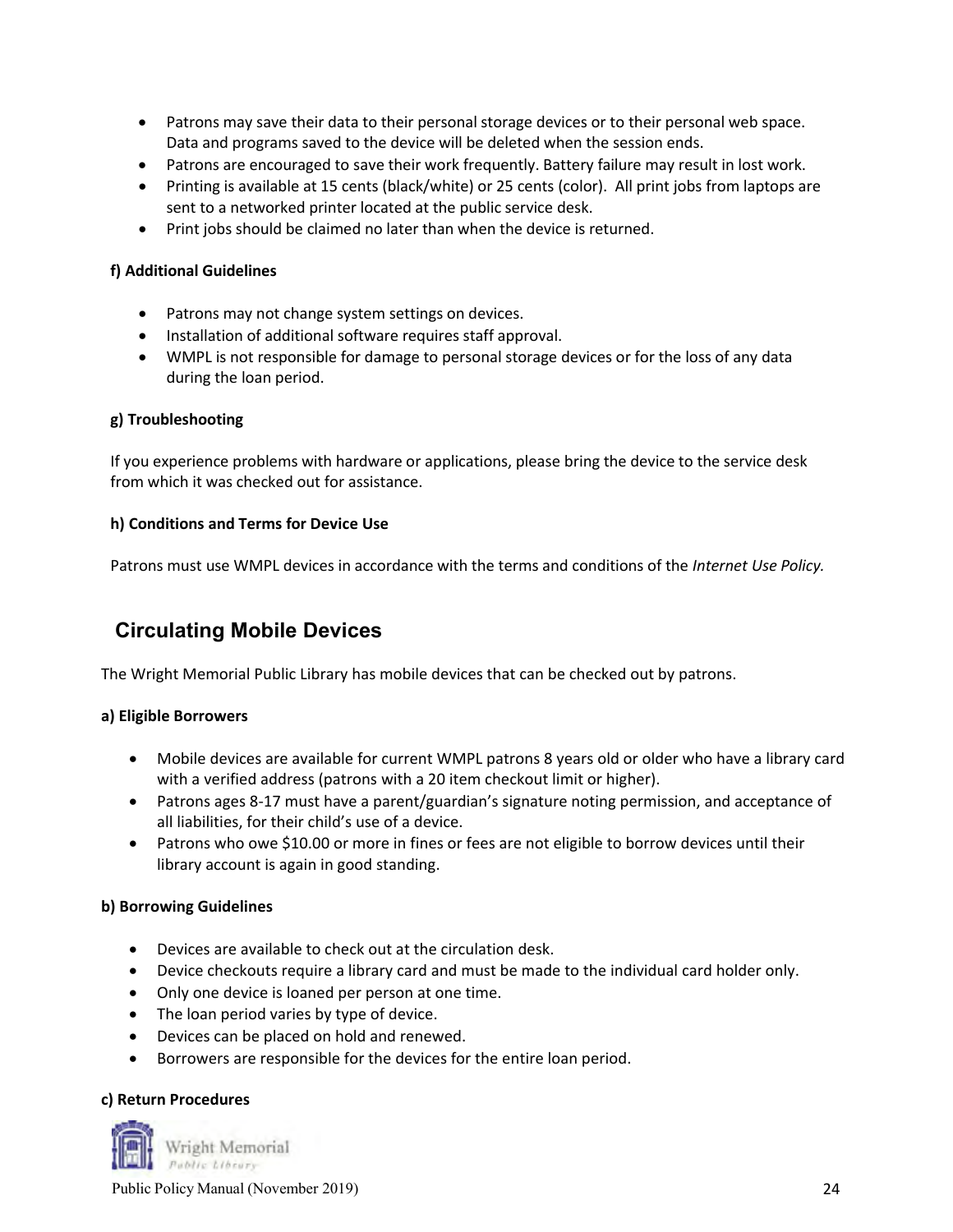- The device must be returned during library hours to staff at the circulation desk.
- Staff will check the device for damage. If damage has occurred, charges will be assessed accordingly.

#### **d) Fines and Liability**

- The borrower assumes all responsibility for the device, including theft.
- Patrons are responsible for all costs associated with damage, loss, or theft of the device.
- The overdue fine for devices is \$1.00 per day (\$25 maximum).
- Charges for lost or damaged devices and accessories are:
	- o USB cable: \$10.00
	- o Power adaptor: \$20.00
	- o Protective cover \$20.00
	- o Device replacement costs are listed on the item record in the catalog.

#### **e) Additional Details**

 All devices will be restored to factory settings after they are returned by the borrowing patron. Any/all content downloaded onto the device will be deleted in this process.

#### **f) Troubleshooting**

If you experience problems with a device, please return to the library with the device and ask at a public service desk for assistance.

#### **Makerboxes**

The Wright Memorial Public Library loans "Makerboxes" of hands‐on learning experiences for use by patrons. These Makerboxes focus on STEAM (Science, Technology, Engineering, Art, and Mathematics) themes and are designed for use under careful adult supervision with age appropriate audiences.

#### **a) Eligible Borrowers**

- Makerboxes are available for current WMPL patrons 18 years or older who have a library card with a verified address (patrons with a 20 item checkout limit or higher).
- A signed waiver form (see appendix) is required.
- Patrons who owe \$10.00 or more in fines or fees are not eligible to borrow Makerboxes until their library account is again in good standing.

#### **b) Borrowing Guidelines**

- Makerboxes are available at the public service desk and may be borrowed for 14 days.
- Makerboxes require a library card in hand and must be made to the individual card holder only. Makerboxes may not be loaned to other individuals.
- The Library limits quantities due to size of collection

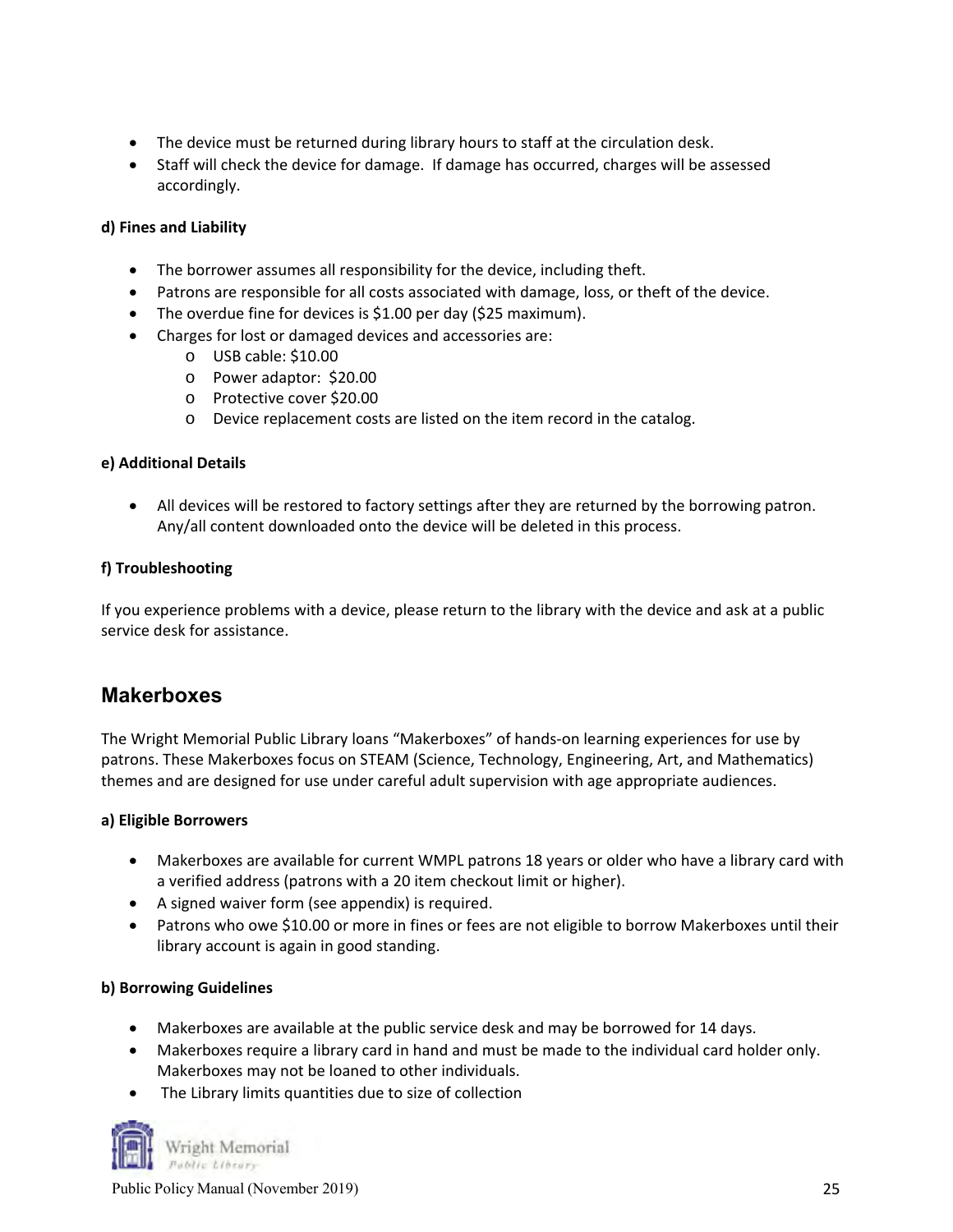- Patrons borrowing Makerboxes are responsible for the box contents the entire time they are loaned out.
- Makerboxes will have an inventory of *Tools/Machinery* (must be returned) and *Supplies/Consumables* (may be used and/or kept by borrower).

#### **c) Return Procedures**

- Makerboxes must be returned to library employees at the reference desk (do not use library book drops to return Makerboxes).
- Staff will check the Makerboxes for any damage or missing contents. If damage or loss has occurred, charges will be assessed accordingly.

#### **d) Fines and Liability**

- The borrower assumes all responsibility for the box and contents. WMPL assumes no responsibility if the Makerbox is stolen
- WMPL assumes no liability for use of the Makerbox while loaned out to a patron.
- The overdue fine for a Makerbox is \$1.00 per day (\$25 max).
- Charges for lost or damaged accessories (tools/machinery) will be assessed.
- Replacement costs for Makerboxes vary, with some valued at \$350 or more.

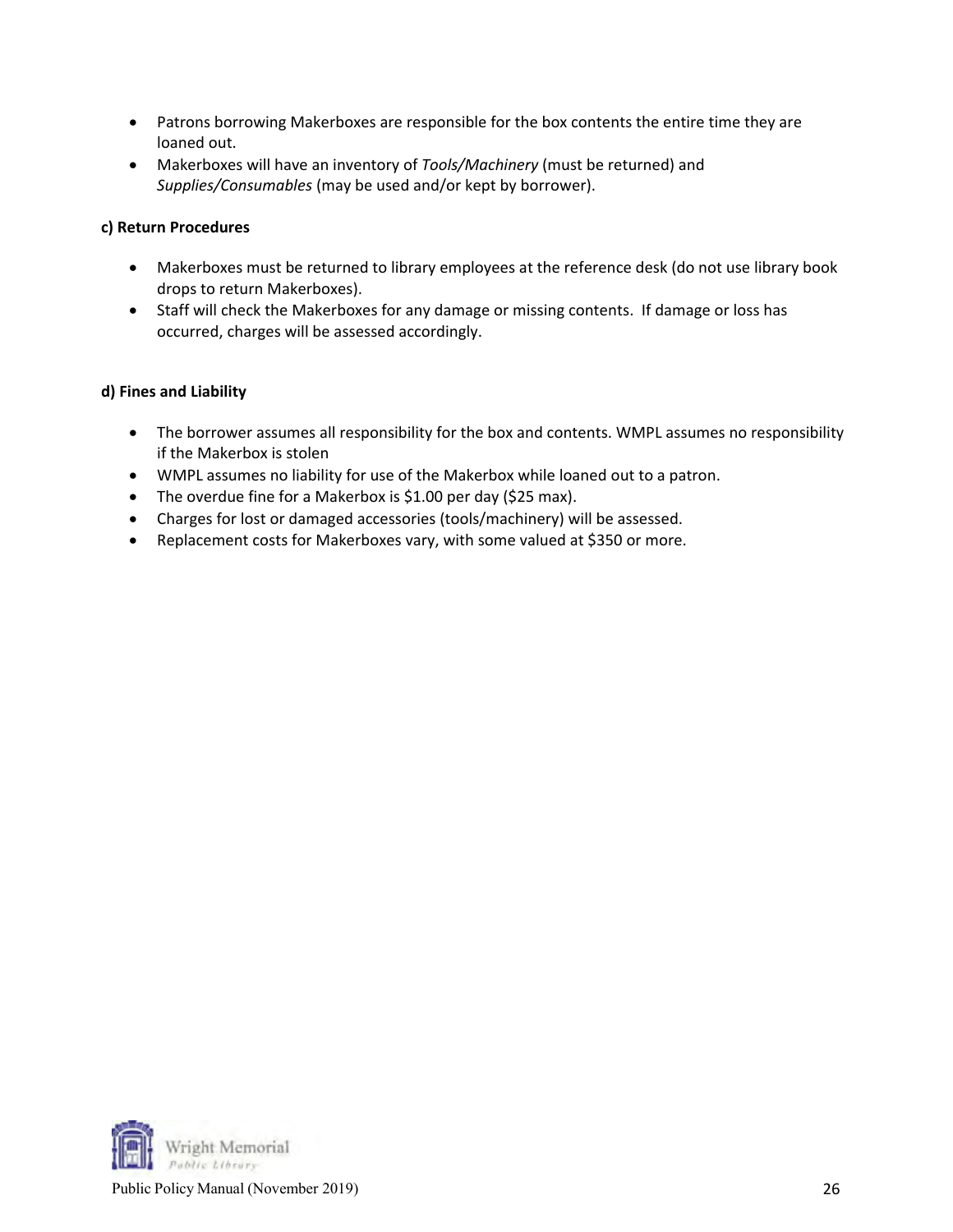#### **Collection Development Policy**

#### **I. Introduction**

It is the policy of the Wright Memorial Public Library Board of Trustees to recognize the diverse library needs of all citizens, regardless of age, race, national origin, religious, social, or political views.

The purpose of this Collection Development Policy is to guide staff in effectively using the library's financial resources to meet the needs of the community by:

- 1) Broadly defining the purposes and scope of the collection.
- 2) Designating the authority and responsibility for collection development.
- 3) Describing the selection criteria to be used.
- 4) Stating the policies on accepting gifts, withdrawal of materials, replacing lost and damaged items, and patron objections to materials in the collection.
- 5) Affirming support for the intellectual freedom statements of the American Library Association.

#### **II. Purpose of the Library's Collection**

The purpose of the collection of Wright Memorial Public Library is to fulfill the mission, vision, and goals accepted by the Board of Trustees:

#### **Mission**

*The Wright Memorial Public Library is a community focal point that helps fulfill patron needs for information and entertainment materials; meets the learning needs of patrons on topics related to work, school, and personal life; and encourages learning and intellectual growth from the earliest ages. The library provides high levels of efficient, friendly, personal service; and fosters an atmosphere of intellectual liberty in the American tradition of free ideas.*

#### **Vision**

Wright Memorial Public Library has a distinctive role in the community as an institution that fuels the intellect and imagination of people of all ages. Wright Memorial Public Library recognizes that libraries are no longer just physical places containing inventories of books, but have become channels through which knowledge flows to patrons from many sources. The Library strives to serve all patrons, whether on‐site or virtual, by providing the resources they seek promptly, completely, accurately, and in a comfortable environment. The Library partners with other organizations to project its reach in the community and strives to expand physical and virtual access to its resources. Wright Memorial Public Library seeks to play an active role in preparing preschoolers to learn, helping students succeed in school, and supporting lifelong learners by providing a broad range of viewpoints, formats, and programs. Wright Memorial Public Library actively works to connect patrons with resources that will enrich their lives.

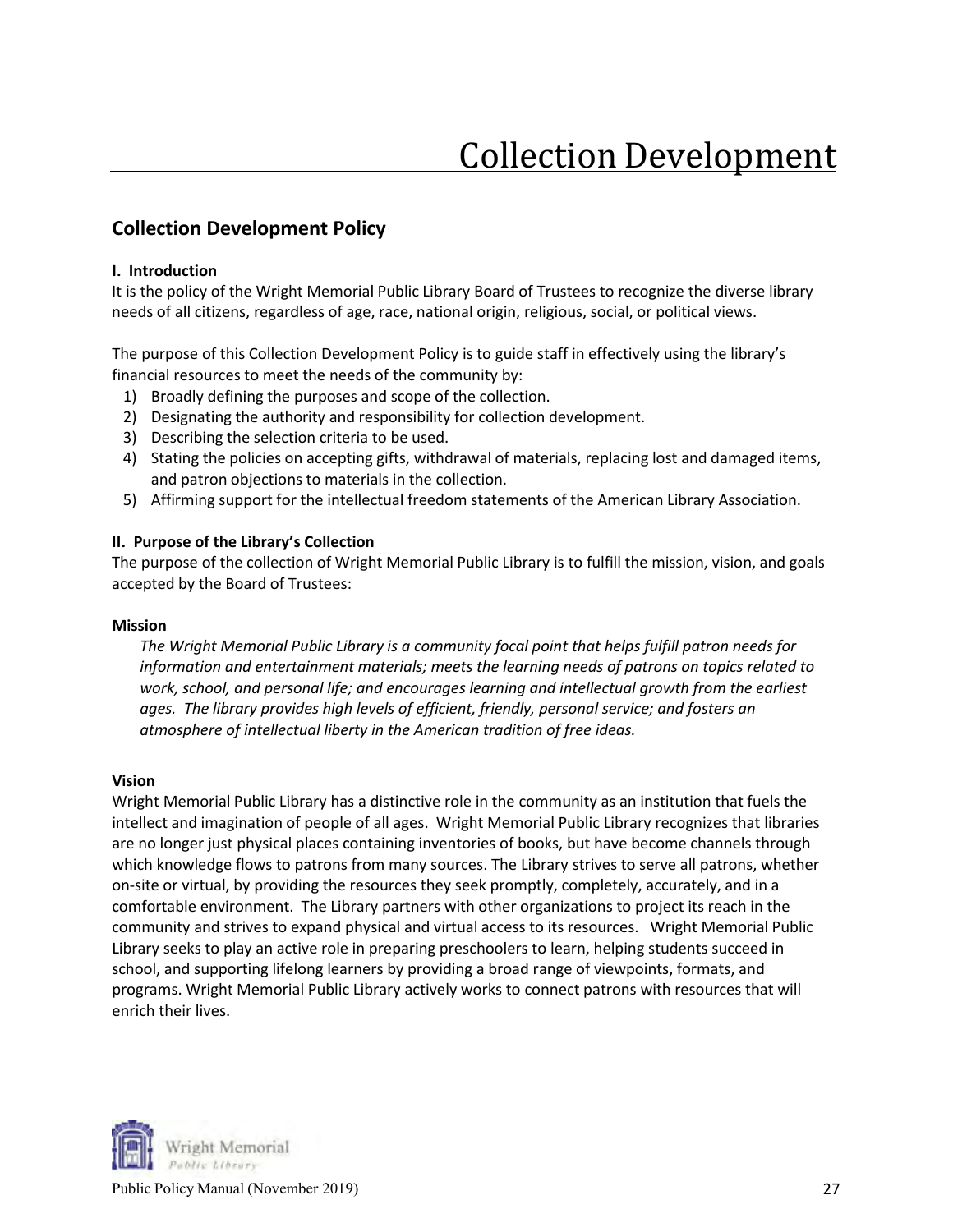#### **Goals**

- 1) **Stimulate Imagination:** Reading, viewing and listening for pleasure. Library patrons will have materials and programs that excite their imaginations and provide pleasurable reading, viewing and listening experiences.
- 2) **Help Students Succeed in School:** Homework help. Students will have the resources they need to succeed in school.
- 3) **Create Young Readers:** Early literacy. Children from birth to age five will have programs and services designed to ensure that they will enter school ready to learn to read, write, and listen.
- 4) **Satisfy Curiosity:** Lifelong learning and life choices. Patrons will have the resources they need to explore topics of personal interest and continue to learn throughout their lives. Patrons will have the resources they need to identify and analyze risks, benefits, and alternatives before making decisions that affect their lives.
- 5) **Provide a Comfortable Place to Visit:** Physical and virtual spaces. Patrons will have a safe and welcoming physical place to meet and interact with others or to sit quietly and read and will have open and accessible virtual spaces that support networking.
- 6) **Connect Patrons to the Online World:** Public Internet access. Patrons will have high‐speed access to the digital world with no unnecessary restrictions or fees to ensure that everyone can take advantage of the ever‐ growing resources and services available through the Internet.

#### **III. Scope**

The collection is intended to meet most needs of a suburban population, preschool age through senior adults. It is not intended to provide complete coverage of any given subject area, but rather a balanced selection of materials currently available. The collection is not archival and is reviewed and revised continuously to meet current needs.

Wright Memorial Public Library intends to offer choices of format, treatment, and level of difficulty so that most individuals' needs can be met without needlessly duplicating the resources available in other area libraries.

Both circulating and reference materials will usually be collected at the Basic Information Level for all subject areas, as defined by the American Library Association's *Guide for Written Collection Policy Statements*. Collecting at this level means that the library will usually purchase materials that serve "to introduce and define a subject and to indicate the varieties of information available elsewhere." Emphasis is on works of general interest for the non-specialized user. The library uses interlibrary loan services to offer more specialized materials for patrons who request them.

An exception to the "basic level" of collecting is Oakwood local history materials, which are acquired as comprehensively as possible.

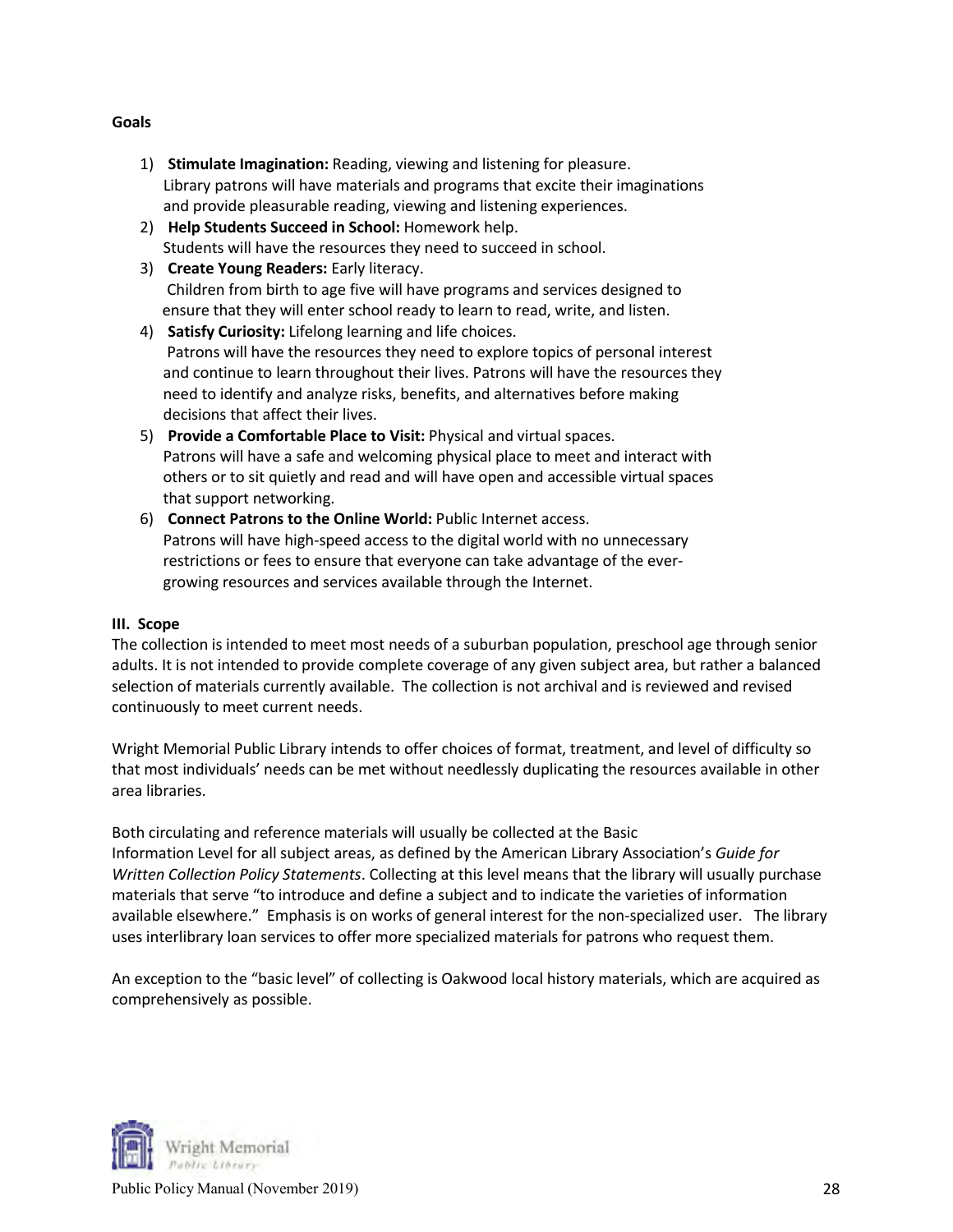#### **IV. Authority and Responsibility for Collection Development**

Collection Development is and shall be vested in the Library Director by the Board of Trustees. Under the Library Director's direction, collection development may be delegated to members of the professional staff who are qualified for these duties by reason of education, training, and experience. Any material so selected for the collection shall be considered to have been selected by the Board of Trustees.

#### **V. Selection Criteria**

The selection of any material for the library does not constitute an endorsement of its content.

These are selection criteria to be used by collection development staff: For all materials:

- 1) Reviews in library journals and other publications (though lack of a review or lack of a favorable review shall not be the sole criteria for rejection of a title for which there is popular demand)
- 2) Information from publishers' catalogs and promotions
- 3) Examination copies
- 4) Patron recommendations
- 5) Popular demand
- 6) Availability and cost
- 7) Interest and appeal to Wright Memorial Public Library patrons
- 8) Professional judgment based on education, training, and experience

Additional criteria for nonfiction:

- 1) Qualification or reputation of the author in the subject field
- 2) Scope of the subject matter
- 3) Quality of the writing
- 4) Needs of the community
- 5) Timeliness of the information
- 6) Reputation of the publisher
- 7) Organization of content (such as inclusion of indices and bibliographies)
- 8) Relationship to the existing collection
- 9) Weakness of the collection in a particular area
- 10) Physical qualities (binding, print size, illustrations)

Additional criteria for audiovisual items:

- 1) Reputation of an author, publisher, producer, director, artist, and/or performer
- 2) Quality of production and sound

#### **VI. Gifts and Donations**

Wright Memorial Public Library welcomes and encourages monetary gifts to supplement the materials budget. All acquisitions made with donated funds are made in accordance with this collection development policy. The library may not be able to fulfill requests regarding subject matter or specific titles. Due to space and use constraints, we cannot guarantee that any gift will remain permanently part of the collection.

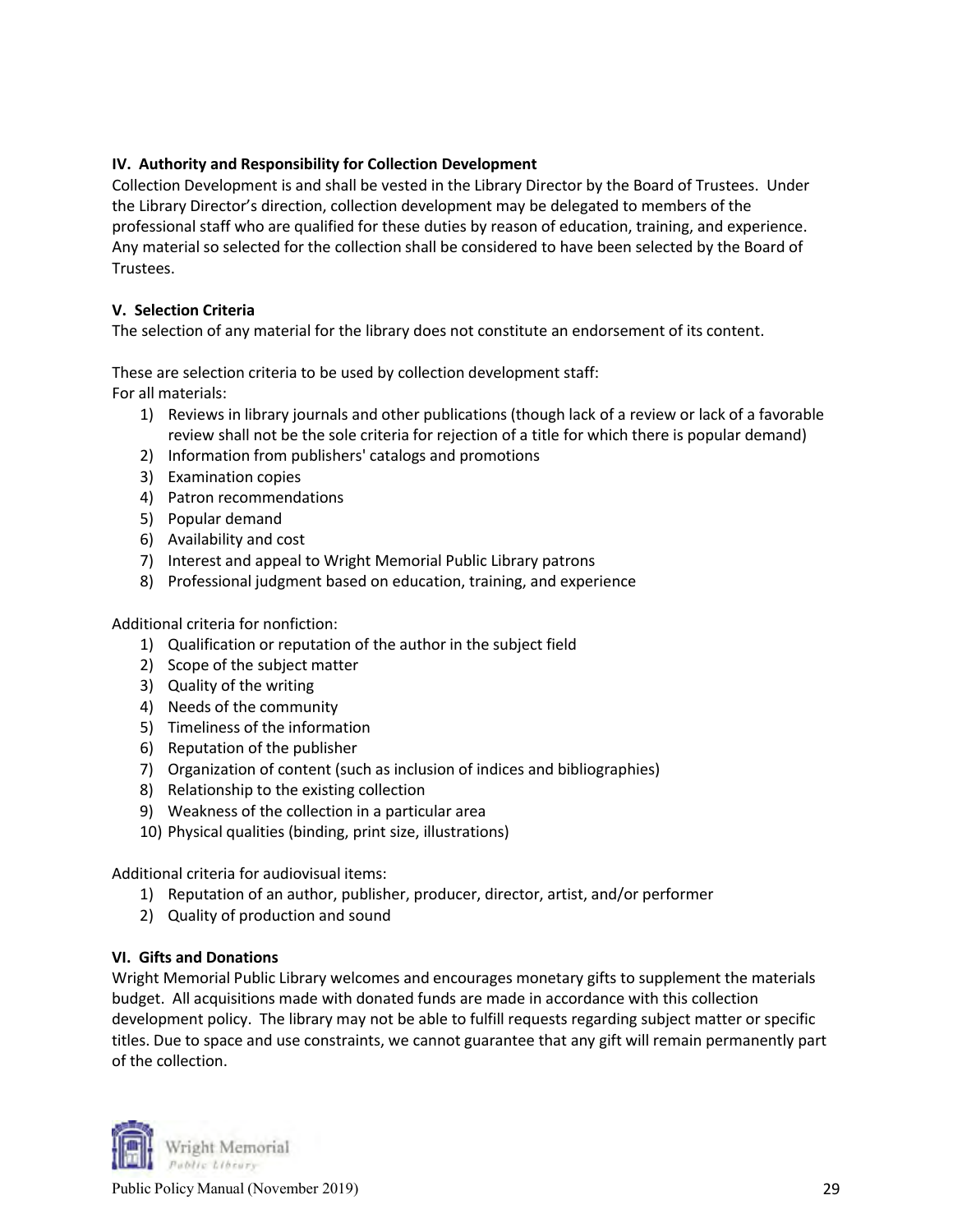The library also accepts donations of books and other library media. These are evaluated using the same criteria as is used for selection of all library materials.

The library retains unconditional ownership of gifts and decides if items will be added to the collection, offered in a book sale, or discarded. The library reserves the right to refuse donations.

The library does not provide monetary appraisal of any gift for income tax or other purposes, but may provide a receipt for the number of items donated.

#### **VII. Withdrawal of Materials**

The library's objective is to maintain a collection of materials that are in demand by our patrons. Materials not in demand will be weeded and discarded. Weeding will be done continuously. Discarded materials may be made available in the library's book sale.

These are factors collection development staff will consider as favorable to weeding and discarding:

- 1. Poor physical condition
- 2. Content no longer considered accurate or factual and material not needed to represent a historical viewpoint
- 3. Little or no recent use
- 4. Excessive number of copies
- 5. Superseded editions
- 6. Availability of newer, better, more up‐to‐date editions or releases

#### **VIII. Replacement of Lost or Damaged Items**

Materials missing, lost, destroyed, long overdue, or damaged will not automatically be replaced. The library only buys replacement copies of materials if usage warrants. Factors to be considered by staff in deciding on replacement include:

- 1) Is there a comparable, more recent title on the same subject?
- 2) Is there already adequate coverage in the subject area without replacing the title?
- 3) Is there demand for that specific title?
- 4) Is the title an essential work in the literature of the subject field or of a particular author?

#### **IX. Patron Objections to Materials in the Collection**

Library patrons may address questions and concerns about materials selected, or about the collection policy, to the Director. Such patrons will be provided with a copy of this policy and a "Request for Reconsideration of Library Material" form. A patron who is not satisfied with the Director's response may choose to make arrangements to address the Board of Trustees at one of its regular meetings.

#### **X. Intellectual Freedom**

The library recognizes that some materials are controversial and that any given item may offend some users. Selection decisions are not made on the basis of any anticipated approval or disapproval, but on the merits of the work in relation to the overall development of the collection and the necessity of meeting the needs of many individuals with a broad range of interests and viewpoints. No material shall be excluded because of race, nationality, political, religious or social views of the originator.

Responsibility for children's use of the library rests with their parents or legal guardians. Selection is not influenced by the possibility that materials may be accessible to children. Library materials are not

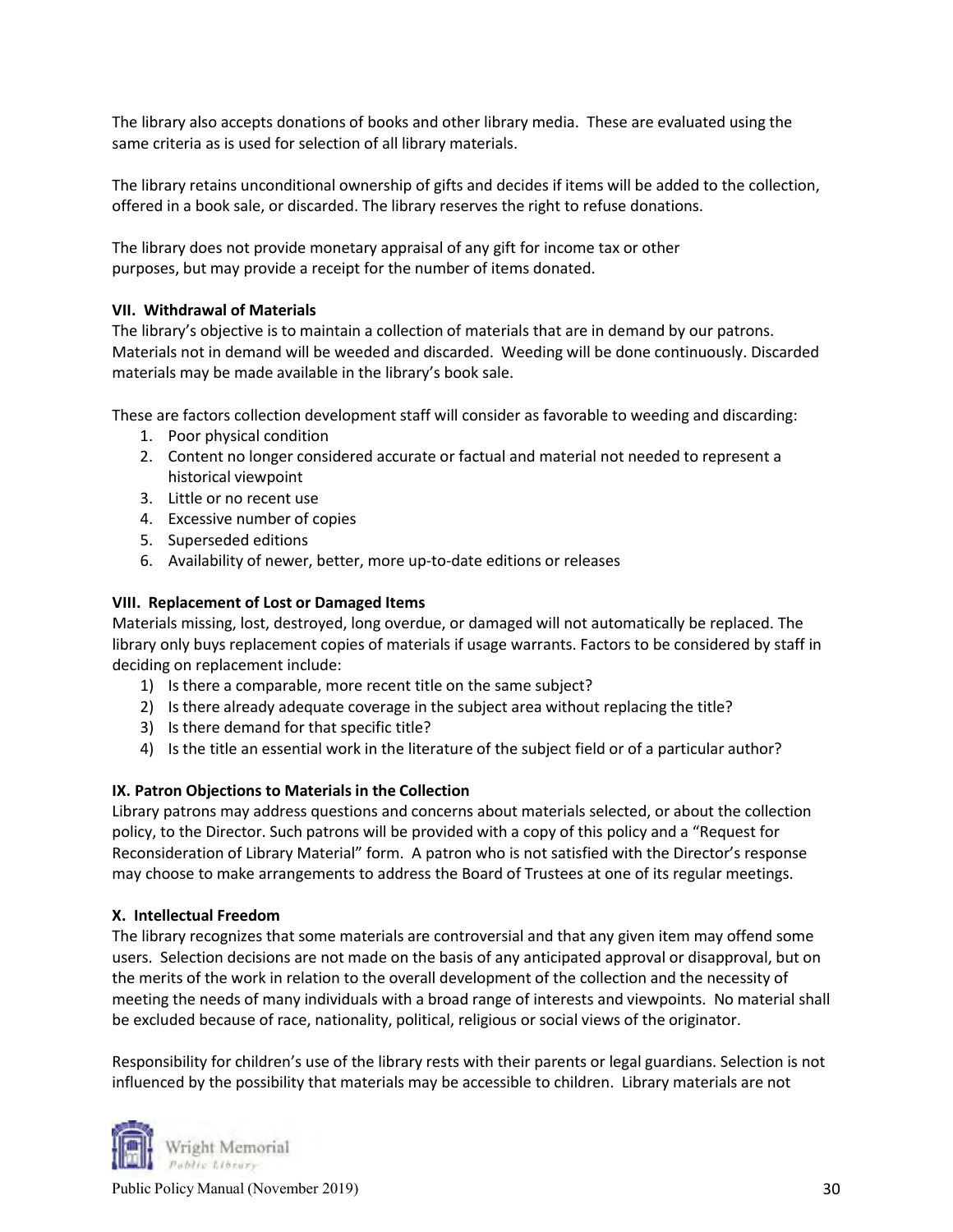marked to show approval or disapproval of their contents, nor are they sequestered except for the purpose of protecting them from damage or theft.

#### **The Library Board vigorously supports the American Library Association's Library Bill of Rights and its interpretive documents. (See following sections)**

#### **Library Bill of Rights**

The American Library Association affirms that all libraries are forums for information and ideas, and that the following basic policies should guide their services.

- 1) Books and other library resources should be provided for the interest, information, and enlightenment of all people of the community the library serves. Materials should not be excluded because of the origin, background, or views of those contributing to their creation.
- 2) Libraries should provide materials and information presenting all points of view on current and historical issues. Materials should not be proscribed or removed because of partisan or doctrinal disapproval.
- 3) Libraries should challenge censorship in the fulfillment of their responsibility to provide information and enlightenment.
- 4) Libraries should cooperate with all persons and groups concerned with resisting abridgment of free expression and free access to ideas.
- 5) A person's right to use a library should not be denied or abridged because of origin, age, background, or views.
- 6) Libraries which make exhibit spaces and meeting rooms available to the public they serve should make such facilities available on an equitable basis, regardless of the beliefs or affiliations of individuals or groups requesting their use.

Adopted June 18, 1948, by the ALA Council; amended February 2, 1961; amended June 28, 1967; amended January 23, 1980; inclusion of "age" reaffirmed January 24, 1996.

**The Library Board vigorously supports intellectual freedom as articulated in the following position papers adopted by the American Library Association Council.**

#### **The Freedom to View**

The Freedom to View, along with freedom to speak, to hear, and to read is protected by the First Amendment to the Constitution of the United States. In a free society, there is no place for censorship of any medium of expression. Therefore, we affirm these principles:

1) It is in the public interest to provide the broadest possible access to films and other audiovisual materials because they have proven to be among the most effective means for the communication of ideas. Liberty of circulation is essential to ensure the constitutional guarantee of freedom of expression.

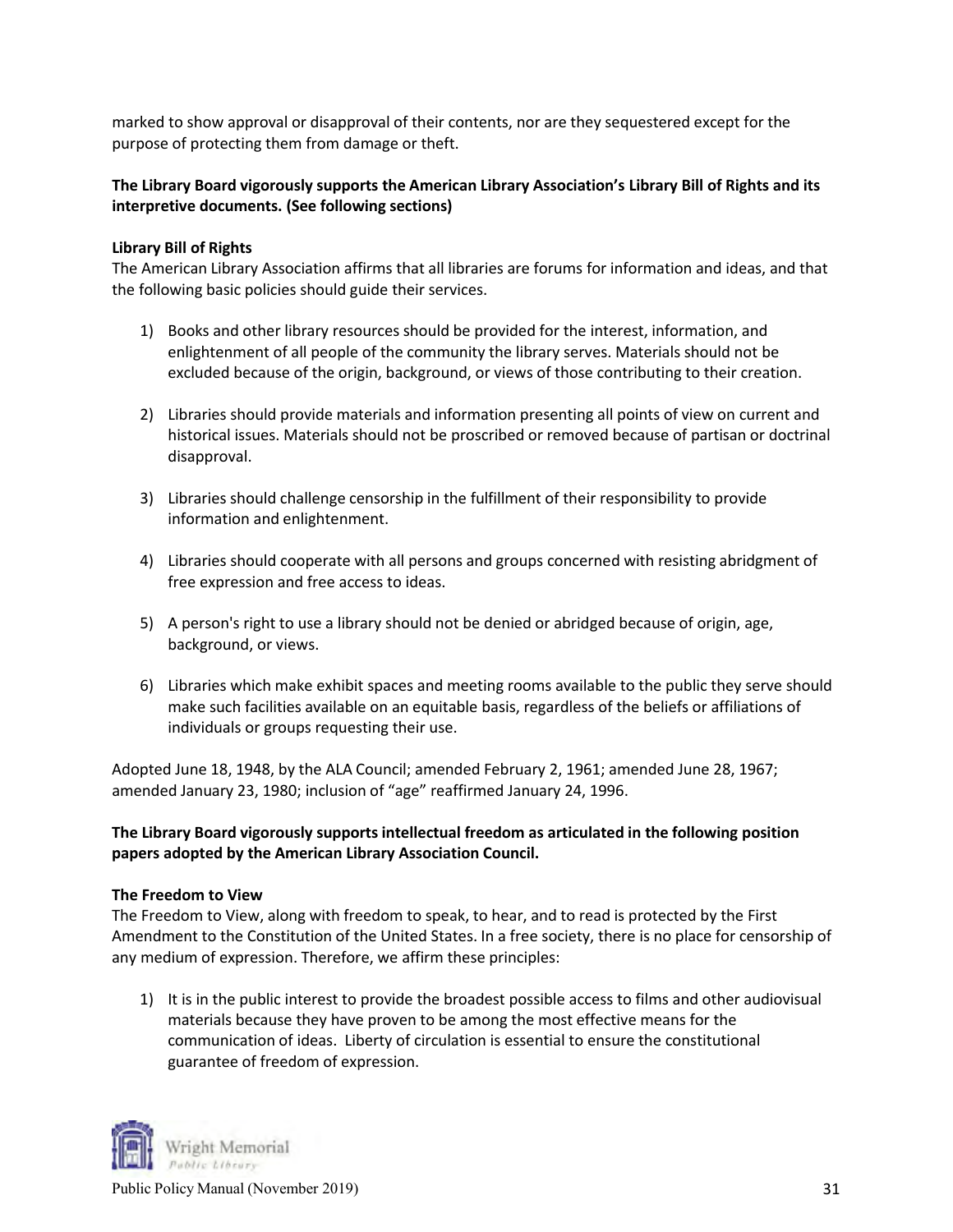- 2) It is in the public interest to provide for our audiences films and other audiovisual materials which represent a diversity of views and expression. Selection of a work does not constitute or imply agreement with or approval of the content.
- 3) It is our professional responsibility to resist the constraint of labeling or prejudging a film on the basis of the moral, religious, or political beliefs of the producer or filmmaker or on the basis of controversial content.
- 4) It is our professional responsibility to contest vigorously, by all lawful means, every encroachment upon the public's freedom to view.

This statement was originally drafted by the Education Film Library Association's Freedom to View Committee, and adopted by the EFLA Board of Directors in February, 1979. Endorsed by the ALA January 10, 1990. Educational Film Library Association, 43 W. 61 Street, New York, NY

#### **Free Access to Libraries for Minors**

Library policies and procedures that effectively deny minors equal and equitable access to all library resources and services available to other users violate the Library Bill of Rights. The American Library Association opposes all attempts to restrict access to library services, materials, and facilities based on the age of library users.

Article V of the Library Bill of Rights states, "A person's right to use a library should not be denied or abridged because of origin, age, background, or views." The "right to use a library" includes free access to, and unrestricted use of, all the services, materials, and facilities the library has to offer. Every restriction on access to, and use of, library resources, based solely on the chronological age, educational level, literacy skills, or legal emancipation of users violates Article V.

Libraries are charged with the mission of providing services and developing resources to meet the diverse information needs and interests of the communities they serve. Services, materials, and facilities that fulfill the needs and interests of library users at different stages in their personal development are a necessary part of library resources. The needs and interests of each library user, and resources appropriate to meet those needs and interests, must be determined on an individual basis. Librarians cannot predict what resources will best fulfill the needs and interests of any individual user based on a single criterion such as chronological age, educational level, literacy skills, or legal emancipation. Equitable access to all library resources and services shall not be abridged through restrictive scheduling or use policies.

Libraries should not limit the selection and development of library resources simply because minors will have access to them. Institutional self-censorship diminishes the credibility of the library in the community, and restricts access for all library users.

Children and young adults unquestionably possess First Amendment rights, including the right to receive information through the library in print, non-print, or digital format. Constitutionally protected speech cannot be suppressed solely to protect children or young adults from ideas or images a legislative body believes to be unsuitable for them. $1$ 

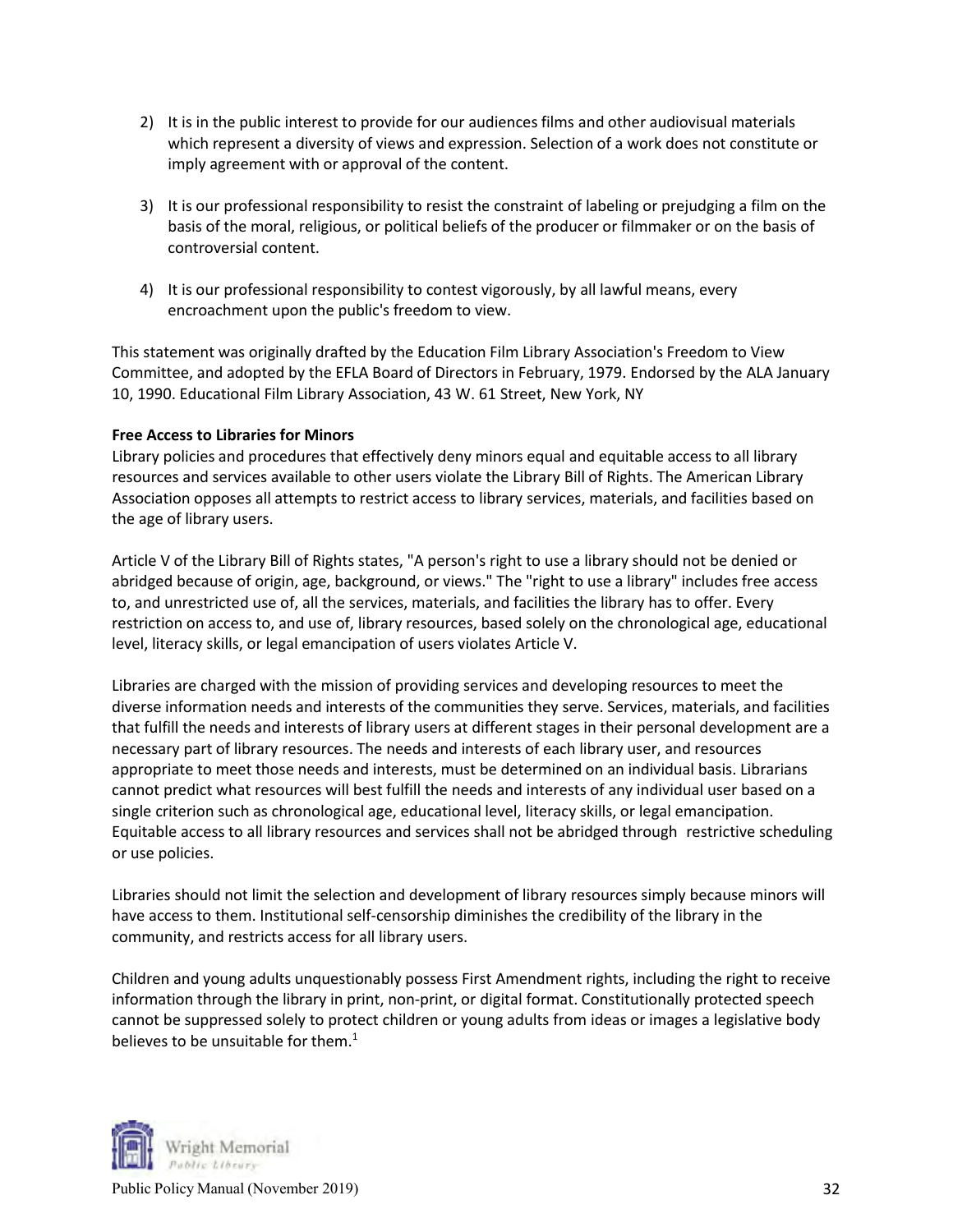Librarians and library governing bodies should not resort to age restrictions in an effort to avoid actual or anticipated objections, because only a court of law can determine whether material is not constitutionally protected.

The mission, goals, and objectives of libraries cannot authorize librarians or library governing bodies to assume, abrogate, or overrule the rights and responsibilities of parents and guardians. As *Libraries: an American Value* states, "We affirm the responsibility and the right of all parents and guardians to guide their own children's use of the library and its resources and services." Librarians and library governing bodies cannot assume the role of parents or the functions of parental authority in the private relationship between parent and child. Librarians and governing bodies should maintain that only parents and guardians have the right and the responsibility to determine their children's—and only their children's—access to library resources. Parents and guardians who do not want their children to have access to specific library services, materials, or facilities should so advise their children.<sup>2</sup>

Lack of access to information can be harmful to minors. Librarians and library governing bodies have a public and professional obligation to ensure that all members of the community they serve have free, equal, and equitable access to the entire range of library resources regardless of content, approach, format, or amount of detail. This principle of library service applies equally to all users, minors as well as adults. Librarians and library governing bodies must uphold this principle in order to provide adequate and effective service to minors.

<sup>1</sup> See Erznoznik v. City of Jacksonville, 422 U.S. 205 (1975) "Speech that is neither obscene as to youths nor subject to some other legitimate proscription cannot be suppressed solely to protect the young from ideas or images that a legislative body thinks unsuitable for them. In most circumstances, the values protected by the First Amendment are no less applicable when government seeks to control the flow of information to minors." See also Tinker v. Des Moines School Dist., 393 U.S.503 (1969); West Virginia Bd. of Ed. v. Barnette, 319 U.S. 624 (1943); AAMA v. Kendrick,. 244 F.3d 572 (7th Cir. 2001).

Adopted June 30, 1972, by the ALA Council; amended July 1, 1981; July 3, 1991; June 30, 2004; July 2, 2008.

2 Ohio law (*Ohio Revised Code* 149.432) allows a minor child's parent, guardian, or legal custodian to have access to library records or patron information pertaining to that minor child. Library Board policy allows a minor child's parent, guardian, or legal custodian to choose not to allow that child the ability to use his/her library card to borrow audiovisual materials.

#### **Libraries: An American Value**

Libraries in America are cornerstones of the communities they serve. Free access to the books, ideas, resources, and information in America's libraries is imperative for education, employment, enjoyment, and self‐government.

Libraries are a legacy to each generation, offering the heritage of the past and the promise of the future. To ensure that libraries flourish and have the freedom to promote and protect the public good in the 21st century, we believe certain principles must be guaranteed.

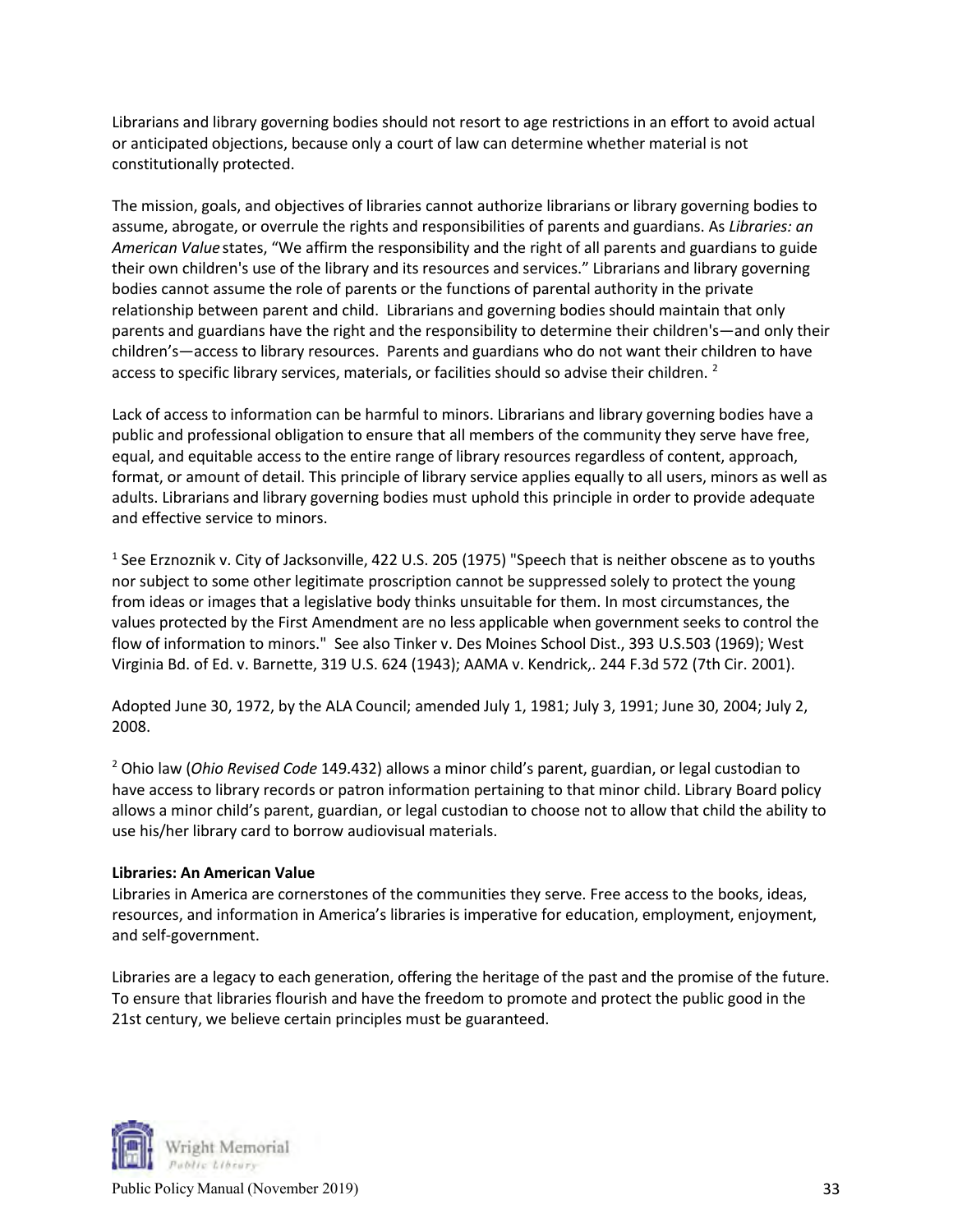To that end, we affirm this contract with the people we serve:

- 1) We defend the constitutional rights of all individuals, including children and teenagers, to use the library's resources and services;
- 2) We value our nation's diversity and strive to reflect that diversity by providing a full spectrum of resources and services to the communities we serve;
- 3) We affirm the responsibility and the right of all parents and guardians to guide their own children's use of the library and its resources and services;
- 4) We connect people and ideas by helping each person select from and effectively use the library's resources;
- 5) We protect each individual's privacy and confidentiality in the use of library resources and services;
- 6) We protect the rights of individuals to express their opinions about library resources and services;
- 7) We celebrate and preserve our democratic society by making available the widest possible range of viewpoints, opinions and ideas, so that all individuals have the opportunity to become lifelong learners ‐ informed, literate, educated, and culturally enriched.

Change is constant, but these principles transcend change and endure in a dynamic technological, social, and political environment.

By embracing these principles, libraries in the United States can contribute to a future that values and protects freedom of speech in a world that celebrates both our similarities and our differences, respects individuals and their beliefs, and holds all persons truly equal and free.

Adopted February 3, 1999, by the Council of the American Library Association

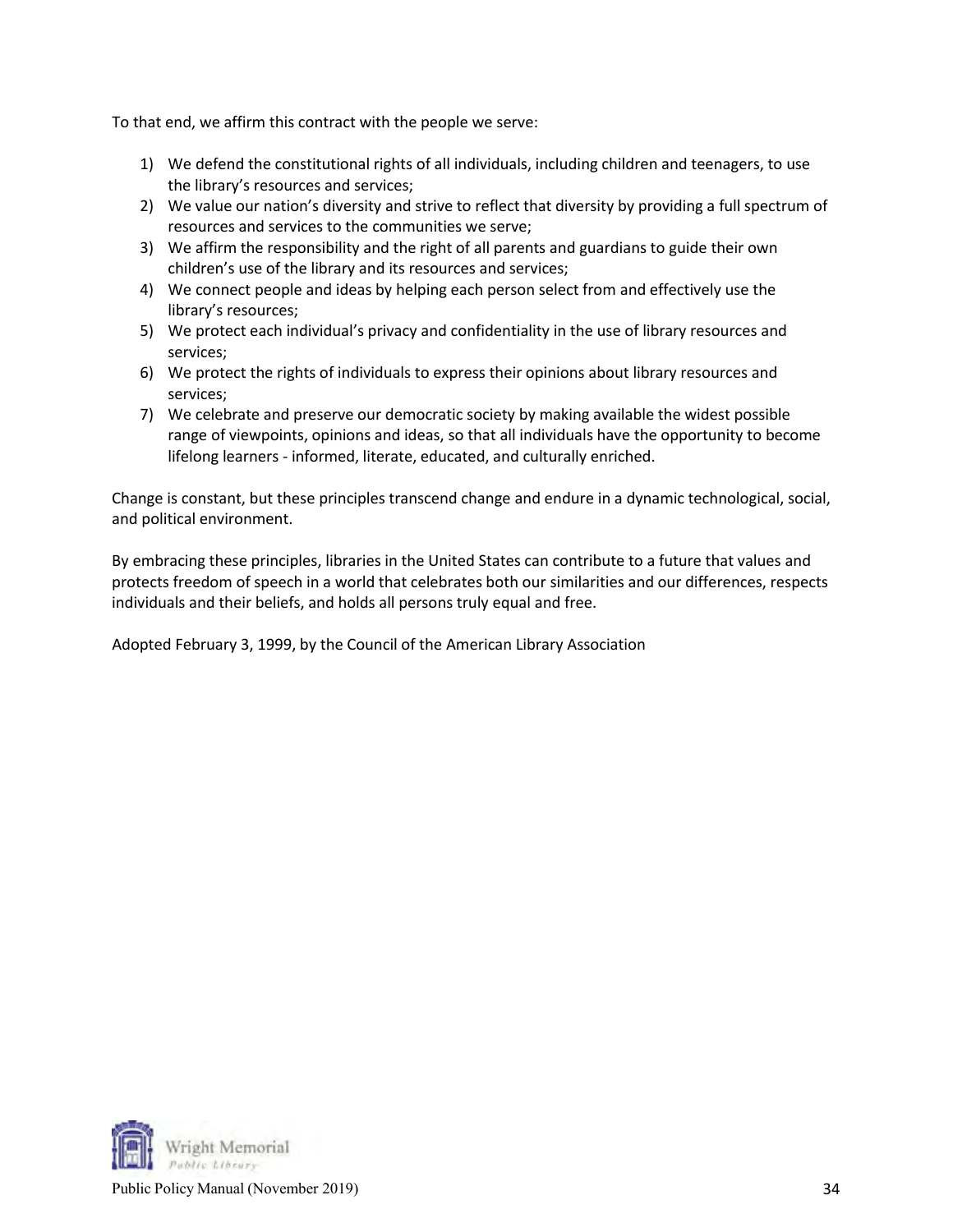## Appendices

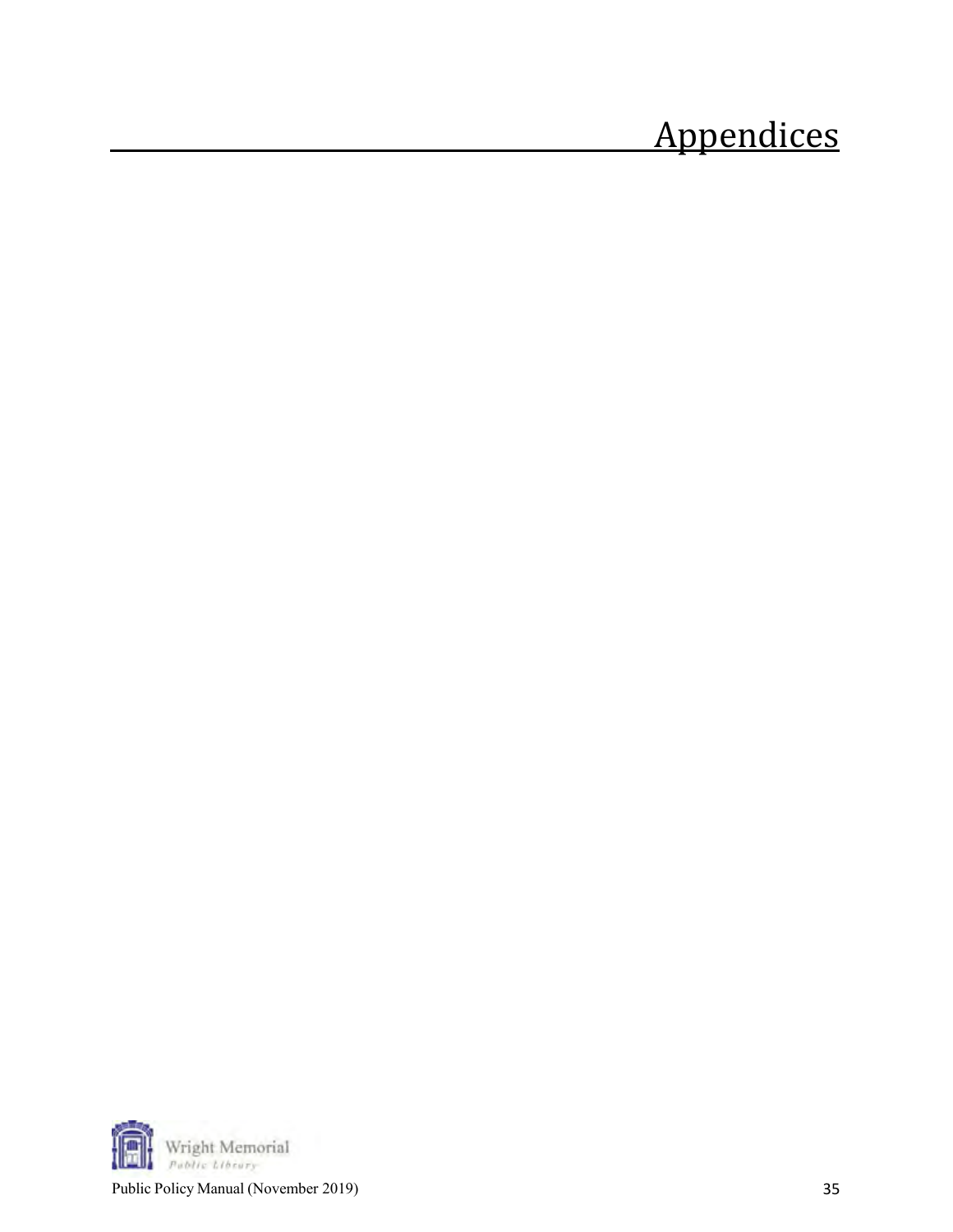#### **Wright Memorial Public Library Meeting Room Reservation Agreement**

Guidelines Date of request:

- Reservations are taken for the current month and for the next two future months.
- Only groups can make reservations. A group has a minimum of 3 people.
- Groups can make up to four reservations per month.
- All rooms can be reserved for a maximum of 4 hours at a time.
- More than one room cannot be reserved by a group for the same time.
- The Library has the right to place groups in rooms based on the library's scheduling needs.

#### **Contact Information**

|                                                                 | Name of the person reserving the room:<br>(This person is responsible for the condition of the room being used) |
|-----------------------------------------------------------------|-----------------------------------------------------------------------------------------------------------------|
|                                                                 | Wright Library card number: ___________________ Driver's License number: ___________________________            |
|                                                                 |                                                                                                                 |
|                                                                 |                                                                                                                 |
| Description of event/activity for which the room is being used: |                                                                                                                 |
| <b>Event Information</b>                                        |                                                                                                                 |
|                                                                 | Requested room: $\Box$ Community Room $\Box$ Aberdeen Conf. Room $\Box$ Lower Level Conf. Room                  |
|                                                                 | Date(s) requested:                                                                                              |
|                                                                 |                                                                                                                 |
| Maximum number of attendees expected:                           |                                                                                                                 |
| <b>Equipment requested:</b>                                     |                                                                                                                 |
| <b>Community Room:</b>                                          |                                                                                                                 |
|                                                                 | $\Box$ Chairs (# needed) $\Box$ Tables (# needed) $\Box$ Kitchenette/sink $\Box$ Screen (TV)                    |
| Lower Level Conference Room: $\Box$ Screen (TV)                 |                                                                                                                 |

I have read and understand Wright Library's Meeting Rooms policy, and I accept responsibility for ensuring that the group I represent adheres to this policy while using the library's meeting rooms.

I also agree to indemnify and hold harmless Wright Memorial Public Library, its agents, and its employees from all liability, claims, damages, or costs, for or arising out of this event, whether caused by my negligence, Wright Memorial Public Library's negligence, or negligence by either party's agents or employees.

**Signature:** \_\_\_\_\_\_\_\_\_\_\_\_\_\_\_\_\_\_\_\_\_\_\_\_\_\_\_\_\_\_\_\_\_\_ **Date:** \_\_\_\_\_\_\_\_\_\_\_\_\_\_\_\_\_\_\_\_\_\_\_\_\_\_

Wright Memorial Public Library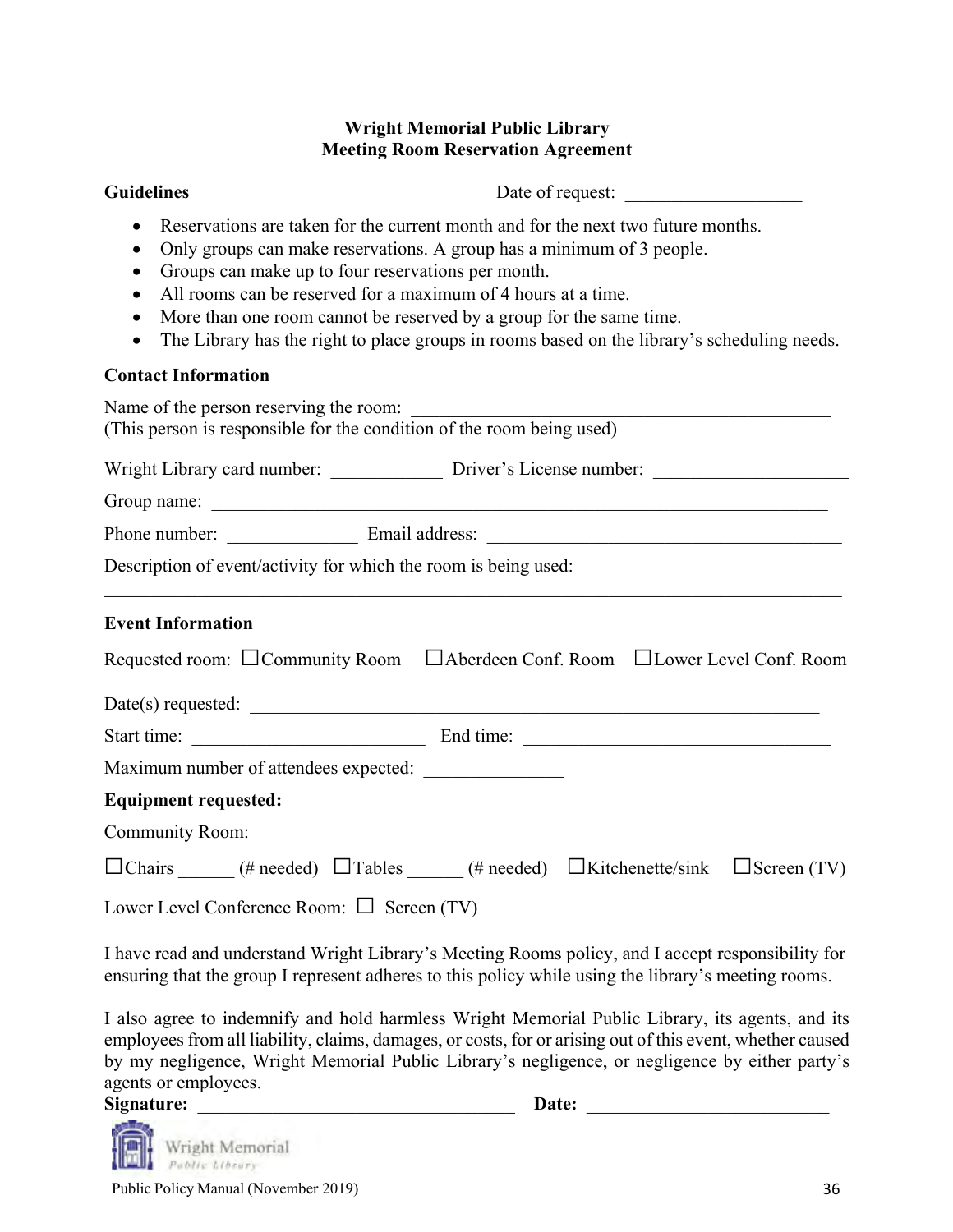#### **Parent Restriction on Child's Audiovisual Borrowing Privileges**

A parent may use this form to request that a child under 18 years of age be restricted from borrowing all items from the Library's audiovisual collection on his or her card.

Please be aware that:

- Completing this form will keep your child from being able to pick up AV items for other members of the family with his or her card.
- Completing this form cannot guarantee that your child will never have access to materials that you consider inappropriate. For example, it will not prevent your child from obtaining AV materials by using a friend's or family member's unrestricted Library card.

I have read this form and I request that my child's library card be restricted from borrowing audio‐visual materials.

| Today's date: $\frac{1}{\sqrt{1-\frac{1}{2}}}\frac{1}{\sqrt{1-\frac{1}{2}}}\frac{1}{\sqrt{1-\frac{1}{2}}}\frac{1}{\sqrt{1-\frac{1}{2}}}\frac{1}{\sqrt{1-\frac{1}{2}}}\frac{1}{\sqrt{1-\frac{1}{2}}}\frac{1}{\sqrt{1-\frac{1}{2}}}\frac{1}{\sqrt{1-\frac{1}{2}}}\frac{1}{\sqrt{1-\frac{1}{2}}}\frac{1}{\sqrt{1-\frac{1}{2}}}\frac{1}{\sqrt{1-\frac{1}{2}}}\frac{1}{\sqrt{1-\frac{1}{2}}}\frac{1}{\sqrt{1-\frac{1}{$ |  |
|--------------------------------------------------------------------------------------------------------------------------------------------------------------------------------------------------------------------------------------------------------------------------------------------------------------------------------------------------------------------------------------------------------------------|--|
|                                                                                                                                                                                                                                                                                                                                                                                                                    |  |
|                                                                                                                                                                                                                                                                                                                                                                                                                    |  |
|                                                                                                                                                                                                                                                                                                                                                                                                                    |  |
|                                                                                                                                                                                                                                                                                                                                                                                                                    |  |
| Staff Use:<br>Restriction expires when child turns 18 on: $\frac{1}{\sqrt{2}}$ /                                                                                                                                                                                                                                                                                                                                   |  |

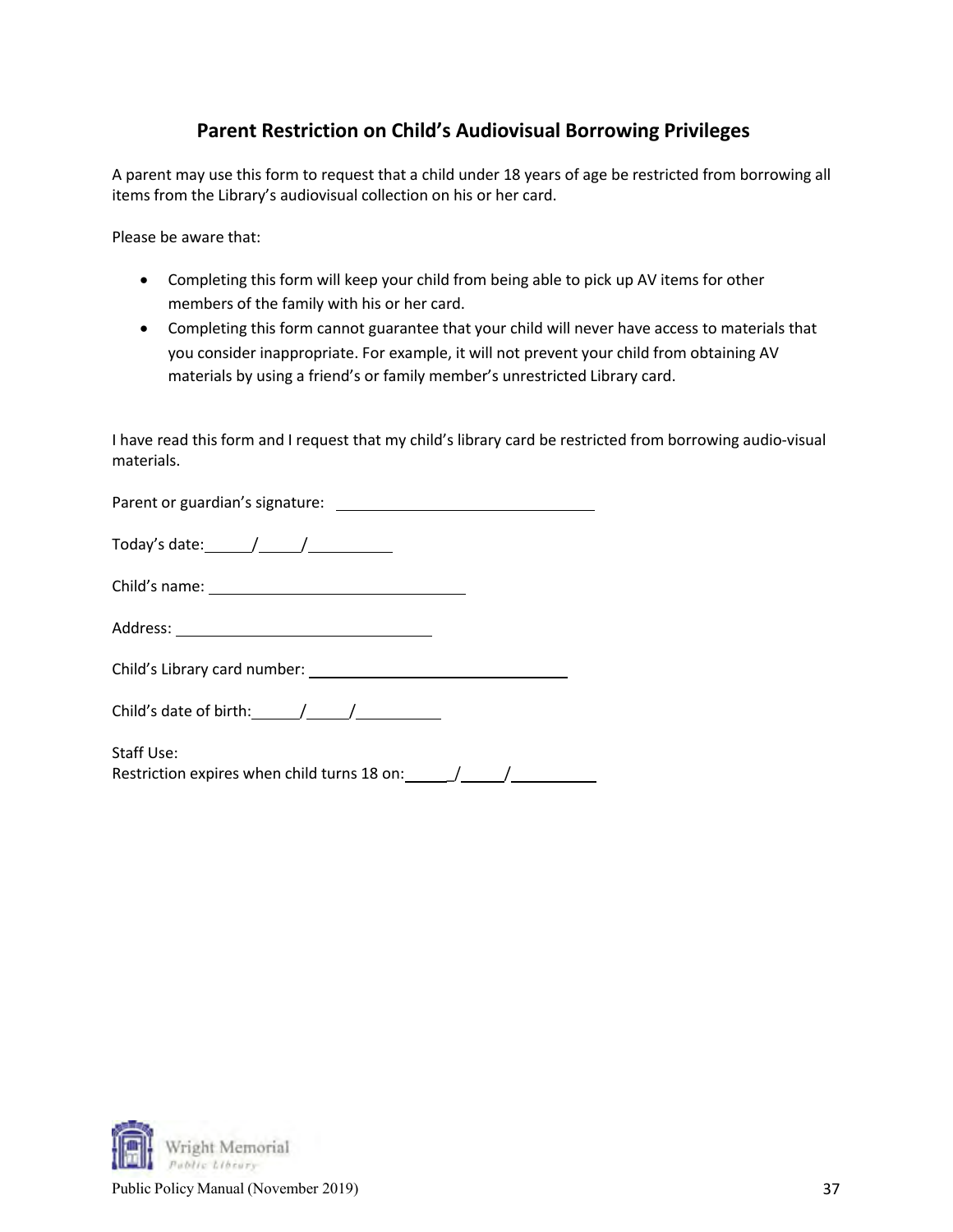#### **Wright Memorial Public Library Teacher Card Application**

#### **PLEASE READ CAREFULLY:**

Educators who work in an educational setting in in Ohio are eligible for a Teacher Card. This card allows educators to check out up to 150 materials at one time, 25 of which may be DVD/Blu‐ray items. No fines will be charged for overdue materials but educators may be charged for lost or damaged materials.

| Name: LAST                               | <b>FIRST</b> | <b>MIDDLE INITIAL</b> |
|------------------------------------------|--------------|-----------------------|
|                                          |              |                       |
| <b>School or Institution Name:</b>       |              |                       |
| <b>Address:</b>                          |              |                       |
| City:                                    | State:       | Zip Code:             |
| <b>Telephone Number:</b>                 |              |                       |
|                                          |              |                       |
| <b>Home Address:</b>                     |              |                       |
| City:                                    | State:       | Zip Code:             |
| <b>Best Phone Number to Contact You:</b> |              |                       |
| <b>Best Email to Contact You:</b>        |              |                       |
| Preferred Method of Contact: Phone Call  |              | Email                 |
|                                          |              |                       |

**PLEASE READ BEFORE SIGNING: I verify that the above information is correct and agree to** abide by the Wright Memorial Public Library Teacher Loan policy. I understand that misuse will result in the revocation of Teacher Card borrowing privileges.



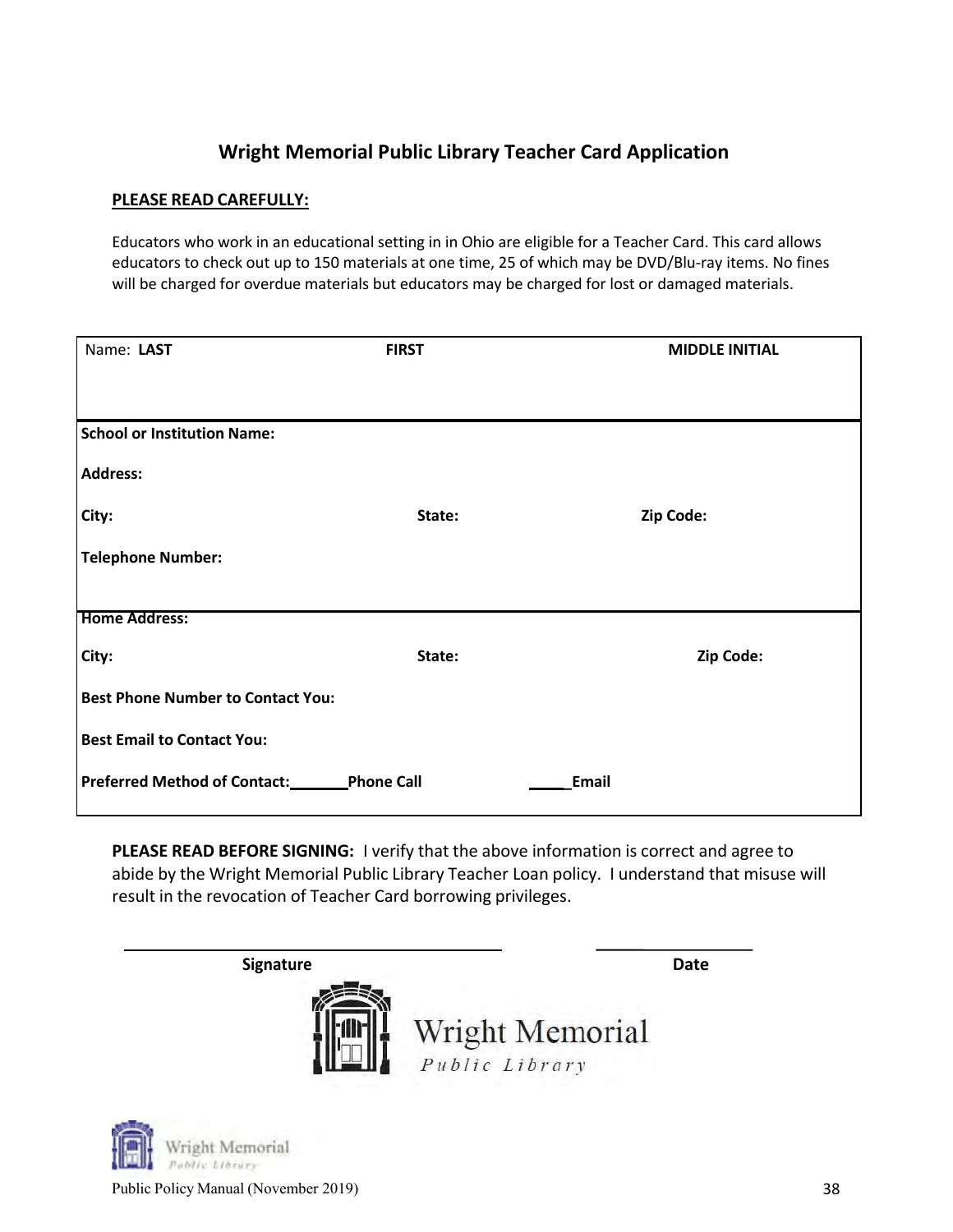

#### **Request for Reconsideration of Library Material**

We are sorry if you have been offended by any material in the library's collection. Wright Memorial Public Library subscribes to the Library Bill of Rights as adopted by the American Library Association. This document reads, in part: "Books and other library resources should be provided for the interest, information, and enlightenment of all people of the community the library serves. Materials should not be excluded because of the origin, background, or views of those contributing to their creation." Everyone's tastes are different and it is the library's responsibility to provide materials on a multitude of subjects and viewpoints, in many styles.

If you think that an item does not belong in the library, we invite you to fill out this form and return it to the front desk. The staff will see that it is given to the library director, who will be in touch with you regarding your request.

|                                                       |                                                                                         | Date: ___________________________                                                                                                                                                                                              |  |
|-------------------------------------------------------|-----------------------------------------------------------------------------------------|--------------------------------------------------------------------------------------------------------------------------------------------------------------------------------------------------------------------------------|--|
|                                                       |                                                                                         |                                                                                                                                                                                                                                |  |
|                                                       |                                                                                         |                                                                                                                                                                                                                                |  |
|                                                       |                                                                                         |                                                                                                                                                                                                                                |  |
| Representing:<br>$\Box$ Self                          |                                                                                         | Organization: experience of the contract of the contract of the contract of the contract of the contract of the contract of the contract of the contract of the contract of the contract of the contract of the contract of th |  |
| Material on which you wish to comment:                |                                                                                         |                                                                                                                                                                                                                                |  |
|                                                       | Title: www.archive.com/www.archive.com/www.archive.com/www.archive.com/www.archive.com/ |                                                                                                                                                                                                                                |  |
|                                                       |                                                                                         |                                                                                                                                                                                                                                |  |
| What brought this work to your attention?             |                                                                                         |                                                                                                                                                                                                                                |  |
| (Use back or additional pages if you wish.)           | What are your concerns about this work and/or what are your specific objections to it?  |                                                                                                                                                                                                                                |  |
| What would you like the library to do with this work? |                                                                                         |                                                                                                                                                                                                                                |  |
| $\Box$ Re-evaluate it.                                |                                                                                         |                                                                                                                                                                                                                                |  |
| Withdraw it from the collection.                      |                                                                                         |                                                                                                                                                                                                                                |  |
|                                                       |                                                                                         | Other: etc. and the contract of the contract of the contract of the contract of the contract of the contract of the contract of the contract of the contract of the contract of the contract of the contract of the contract o |  |
|                                                       |                                                                                         | Is there a work representing your viewpoint that you would like to recommend for the library?                                                                                                                                  |  |
|                                                       |                                                                                         |                                                                                                                                                                                                                                |  |

Signature:

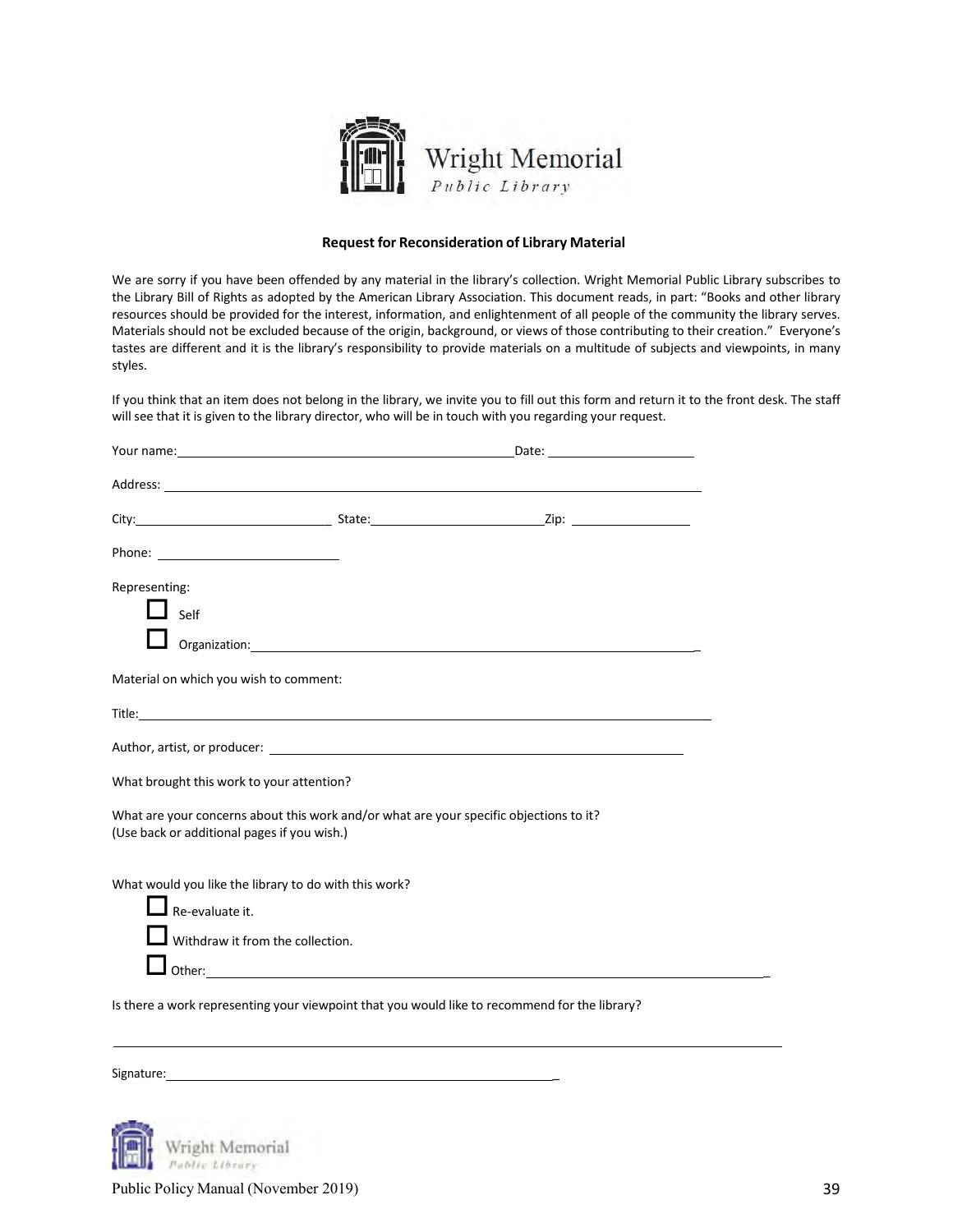#### **Laptop Loan Agreement**

| Borrower Information: (please print) |              |     |    |  |  |
|--------------------------------------|--------------|-----|----|--|--|
| Last Name:                           | First:       |     | MI |  |  |
| DOB                                  |              |     |    |  |  |
| Library Card #: University Card #:   |              |     |    |  |  |
| Address:                             |              |     |    |  |  |
| $City_$                              | <b>State</b> | Zip |    |  |  |
| Phone:                               |              |     |    |  |  |

By my signature below, I acknowledge that I have read and agreed to ALL of the following statements:

- I am at least 8 years old and my WMPL account is in good standing.
- I agree to accept full responsibility for the laptop while it is checked out to me.
- I will not loan the laptop or my library card to another individual for computer use.
- I will not tamper with the laptop hardware or software, attempt to load software, or attach unauthorized hardware to the laptop. Authorized hardware includes flash drives or other storage devices, headphones, and mice.
- $\bullet$  I will stay in the library with the laptop.
- I agree that the loan period for each laptop is 90 minutes hours with no automatic extensions.
- I will return the laptop to the public service desk when it is due.
- I accept full financial liability for the laptop while it is in my possession.
- I agree to pay all costs associated with overdue**,** damage, loss, or theft of the laptop per the laptop policy (see schedule of fines and fees below).
- I agree that failure to comply with any of these rules and guidelines will result in the loss of the privilege of borrowing a laptop.
- I understand that the laptop will be inspected before and after I check it out to see if any damage occurs while it is in my possession.

| Borrower's Signature:                                  | Date: |  |
|--------------------------------------------------------|-------|--|
| Parent/Guardian Signature:<br>(if under the age of 18) | Date: |  |
| Library Staff Name:<br>Laptop Fines and Fees:          |       |  |
| Overdue Fine: \$1 per minute, maximum of \$25          |       |  |
| Power Cord: \$50                                       |       |  |
| Laptop: \$600                                          |       |  |

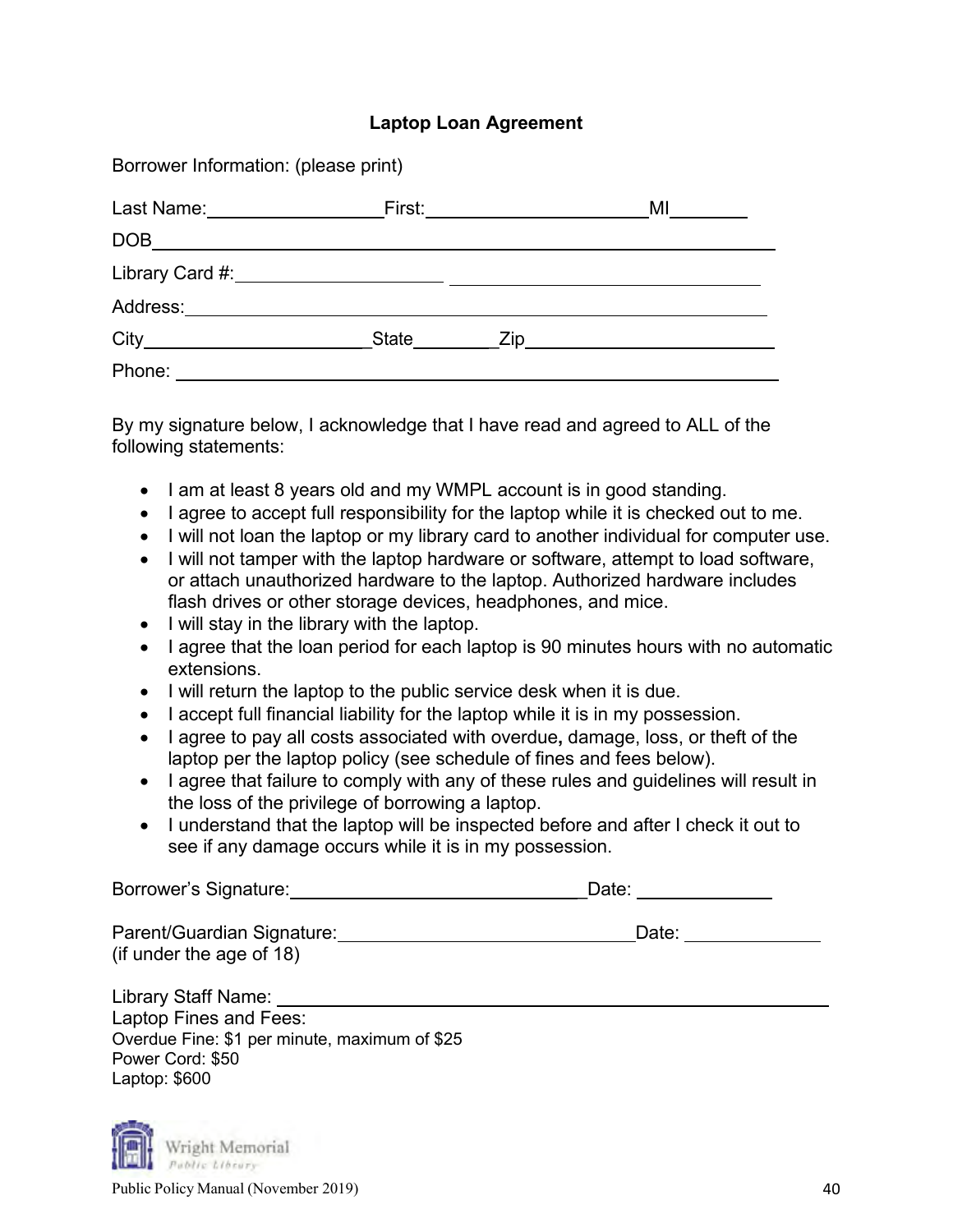#### **Children's Tablet Loan Agreement**

#### **a) Eligible Borrowers**

- Tablets are available for current WMPL patrons who have a library card with a verified address (patrons with a 20 item checkout limit or higher). Visitors or guests without a valid WMPL library card are not eligible.
- Patrons who owe \$10.00 or more in fines or fees are not eligible to borrow tablets until their library account is again in good standing.
- Patrons under 18 years old must have a parent/guardian's signature noting permission, and acceptance of all liabilities, for their child's use of a tablet. Once that permission and acceptance of all liabilities is on file, the minor may check out tablets on their minor card. This is for the patron's convenience if other caregivers accompany the minor to the Library.

#### **b) Borrowing Guidelines**

- Tablets are available at the Youth Services desk.
- Tablets must be used within the library. They may not be taken out of the building.
- Tablets are available on a first‐come first‐served basis. No reservations will be accepted.
- Tablets are due back to the Youth Services desk 15 minutes before the library closes. There are no overnight loans on the tablets. Please note that the American Academy of Pediatrics recommends no more than 1 hour per day of screen time for children ages 2‐5, and Let's Move! recommends no more than 30 minutes of screen time per week
- Tablet checkouts require a library card in hand and must be made to the individual card holder only.
- One tablet is loaned per child. Multiple tablets may be loaned on the same card at the same time, providing that the card holder has multiple people with them.
- Patrons borrowing the tablets are responsible for them the entire time they are loaned out.

#### **c) Return Procedures**

- The tablet must be returned to library employees at the Youth Services desk or Research desk.
- The staff will check the tablet for any damage not covered by insurance. If such damage has occurred, charges will be assessed accordingly.
- All tablets must be returned to the Youth Services desk at least 15 minutes before the library closes.

#### **d) Fines and Liability**

- The individual borrowing the tablet assumes all responsibility for the tablet. WMPL assumes no responsibility if the tablet is stolen while loaned out to a patron.
- Patrons are responsible for all costs associated with loss, theft or damage of the tablet that exceed the tablet's warrantee.
- Charges for damaged tablets are applied only when the damages exceed the tablet's warrantee. Replacement costs for the tablets can be found in the Item Record in the Library Catalog.

#### **f) Additional Guidelines**

 Patrons may not attach any hardware other than headphones to the tablet. Patrons may not install their own software or change system settings.

#### **g) Troubleshooting**

 If you experience problems with the tablet, or would like to borrow a pair of headphones, please bring the tablet to the Youth Services desk for assistance.

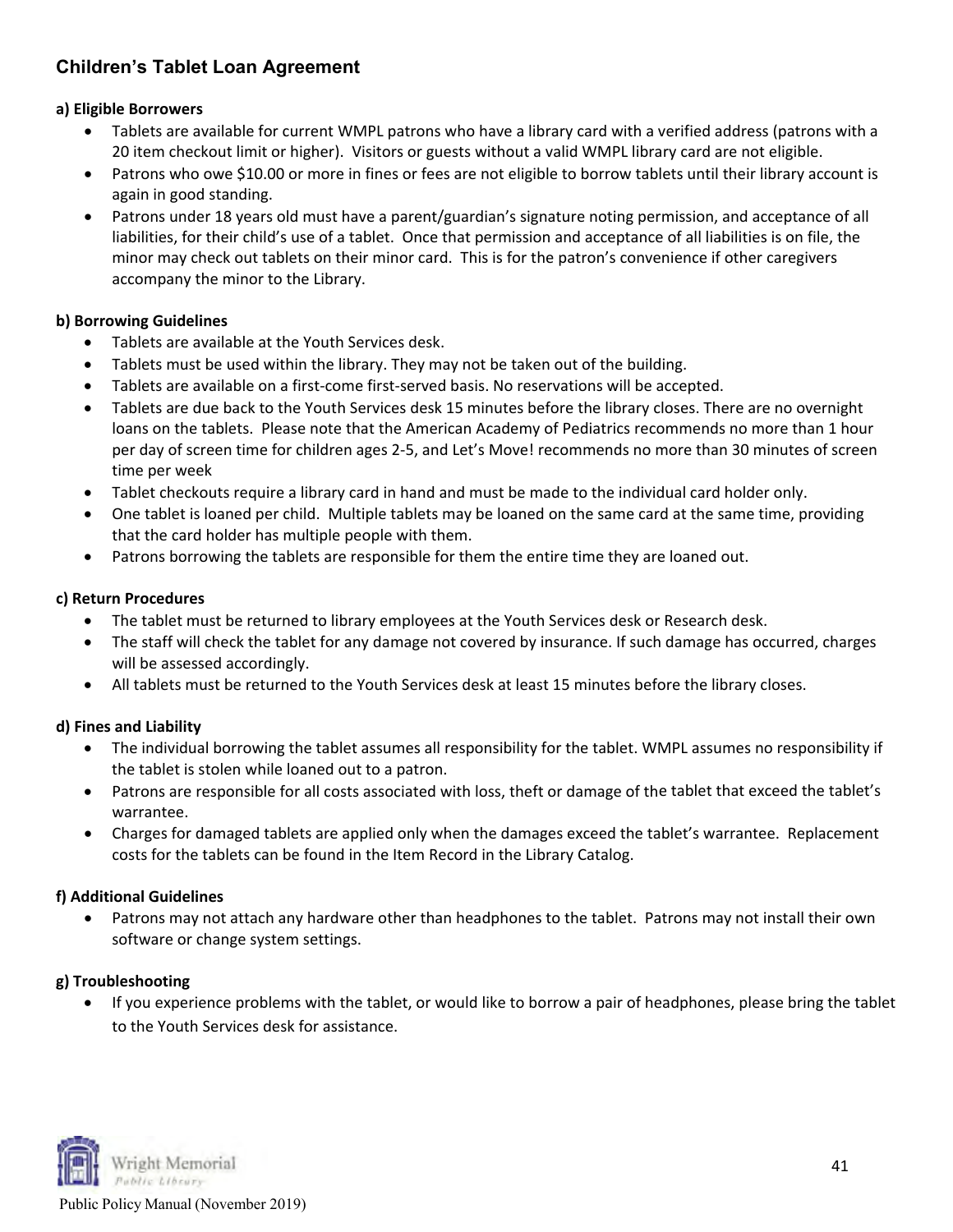#### **Children's Tablet Loan Agreement**

| Borrower Information: (please print)                                                                                                                                                                                                                                                                                                         |                                |                       |
|----------------------------------------------------------------------------------------------------------------------------------------------------------------------------------------------------------------------------------------------------------------------------------------------------------------------------------------------|--------------------------------|-----------------------|
| Last Name: _______________________________                                                                                                                                                                                                                                                                                                   | First: _______________________ | <b>MI</b> and the set |
| $\begin{picture}(180,10) \put(0,0){\line(1,0){100}} \put(15,0){\line(1,0){100}} \put(15,0){\line(1,0){100}} \put(15,0){\line(1,0){100}} \put(15,0){\line(1,0){100}} \put(15,0){\line(1,0){100}} \put(15,0){\line(1,0){100}} \put(15,0){\line(1,0){100}} \put(15,0){\line(1,0){100}} \put(15,0){\line(1,0){100}} \put(15,0){\line(1,0){100}}$ |                                |                       |
|                                                                                                                                                                                                                                                                                                                                              |                                |                       |
|                                                                                                                                                                                                                                                                                                                                              |                                |                       |
|                                                                                                                                                                                                                                                                                                                                              |                                |                       |
| Phone:                                                                                                                                                                                                                                                                                                                                       |                                |                       |

By my signature below, I acknowledge that I have read and agreed to ALL of the following statements:

- My WMPL account is in good standing.
- I agree to accept full responsibility for the tablet while it is checked out to me.
- I will not tamper with the tablet hardware or software, attempt to load software, or attach unauthorized hardware to the tablet. Authorized hardware includes headphones.
- $\bullet$  I will stay in the library with the tablet.
- I will return the tablet to the Youth Services desk no later than 15 minutes before the Library closes.
- I accept full financial liability for the tablet while it is in my possession.
- I agree to pay all costs associated with loss, theft or damage of the tablet that exceed the tablet's warrantee. Replacement costs are listed in the Item Record on the Library Catalog.
- I agree that failure to comply with any of these rules and guidelines will result in the loss of the privilege of borrowing tablets.
- I understand that the tablet will be inspected before and after I check it out to see if any damage occurs while it is in my possession.

| Borrower's Signature:                                  | Date: |  |
|--------------------------------------------------------|-------|--|
| Parent/Guardian Signature:<br>(if under the age of 18) | Date: |  |

Library Staff Name: \_\_\_\_\_\_\_\_\_\_

**Device Loan Agreement**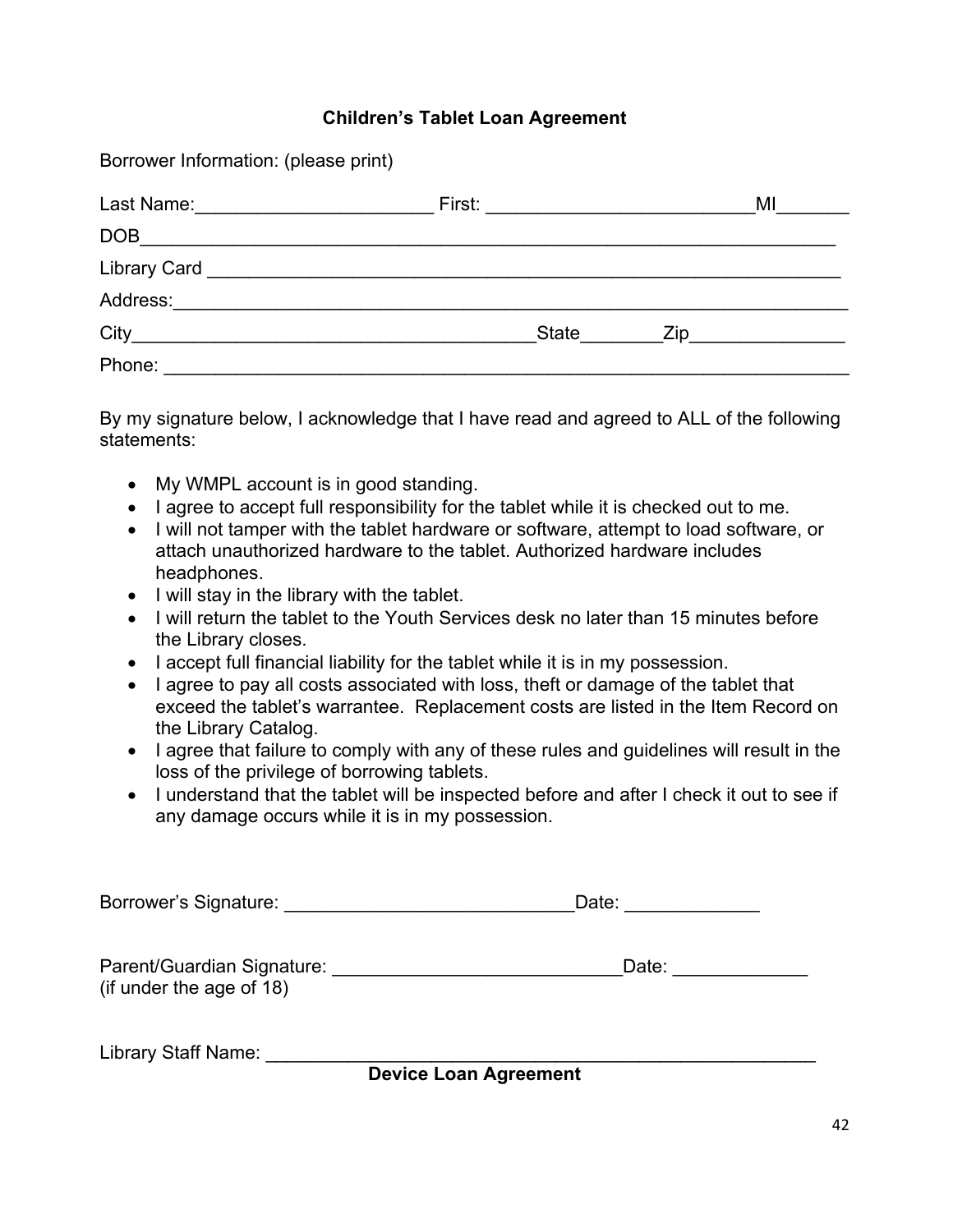Borrower Information: (please print)

| Last Name: <u>Name: Name</u>                                                                                  |              | First: ______________________ | MI |  |
|---------------------------------------------------------------------------------------------------------------|--------------|-------------------------------|----|--|
| <b>DOB</b>                                                                                                    |              |                               |    |  |
| Library Card #: New York 2014 19:00 19:00 19:00 19:00 19:00 19:00 19:00 19:00 19:00 19:00 19:00 19:00 19:00 1 |              |                               |    |  |
| Address:                                                                                                      |              |                               |    |  |
| City                                                                                                          | <b>State</b> | <b>Zip</b>                    |    |  |
| Phone:                                                                                                        |              |                               |    |  |

By my signature below, I acknowledge that I have read and agreed to ALL of the following statements:

- I am at least 8 years old and my WMPL account is in good standing.
- I agree to accept full responsibility for the device while it is checked out to me.
- I will not tamper with the device, accessories, or settings.
- I will return the device and all accessories to a Library staff member at the circulation desk when it is due.
- I accept full financial liability for the device while it is in my possession.
- I agree to pay all costs associated with overdue**,** damage, loss, or theft of the device per the Circulating Mobile Devices policy (see schedule of fines and fees below).
- I agree that failure to comply with any of these rules and guidelines will result in the loss of the privilege of borrowing a device.
- I understand that the device will be inspected before and after I check it out to see if any damage occurs while it is in my possession.

| Borrower's Signature:                                                                                                                                                                                             | Date: |
|-------------------------------------------------------------------------------------------------------------------------------------------------------------------------------------------------------------------|-------|
| Parent/Guardian Signature:<br>(if under the age of 18)                                                                                                                                                            | Date: |
| Library Staff Name:                                                                                                                                                                                               |       |
| Device Fines and Fees:<br>Overdue Fine: \$1 per day<br>USB cable: \$10.00<br>Power adapter: \$20.00<br>Protective case: \$20.00<br>Device: Device replacement costs are listed on the item record in the catalog. |       |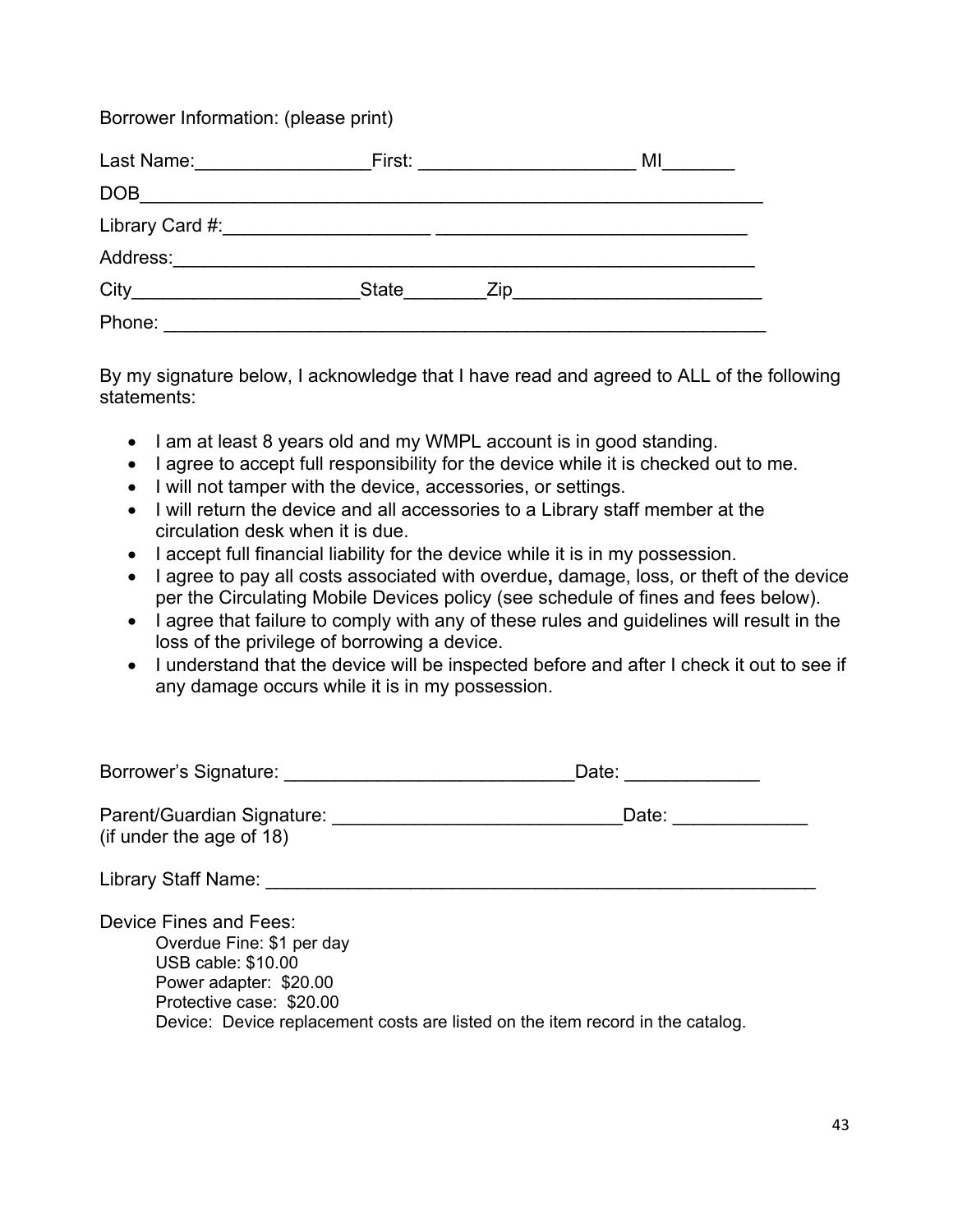## Makerboxes Liability Waiver

#### Conditions of Use

You agree to use the Makerboxes, including all tools or materials, as they were designed to be used, including but not limited to safe use as described in manufacturer recommendations. You agree to be responsible for the continued good condition of Makerbox tools or materials while the Makerbox is being used by or is checked out to you. **Replacement cost of a Makerbox is \$350 or more.**

#### Assumption of Risk

You agree that you are voluntarily interacting with the Makerboxes, with the knowledge of risks of doing so, such as: injury, property damage, or death, resulting from the use or misuse of potentially dangerous tools or materials. Adults should carefully supervise use of Makerboxes and ensure safety of age appropriate audiences.

#### Release of Liability

You release the Wright Memorial Public Library and its employees and volunteers from all liability, claims, damage, or demands arising from or related to your interaction with the Makerboxes

#### Patron Information

| NAME:  | LIBRARY CARD $#$ : |
|--------|--------------------|
|        |                    |
| EMAIL: | PHONE $#$ :        |

**BY SIGNING HERE YOU ACKNOWLEDGE THAT YOU HAVE READ THIS WAIVER, AND UNDERSTAND THAT IT INCLUDES CONDITIONS OF USE, AN ASSUMPTION OF RISK, AND A RELEASE OF LIABILITY. UNDERSTANDING AND SIGNING THIS WAIVER IS REQUIRED TO INTERACT WITH A MAKERBOX.**

SIGNATURE OF BORROWER (must be 18 or older):

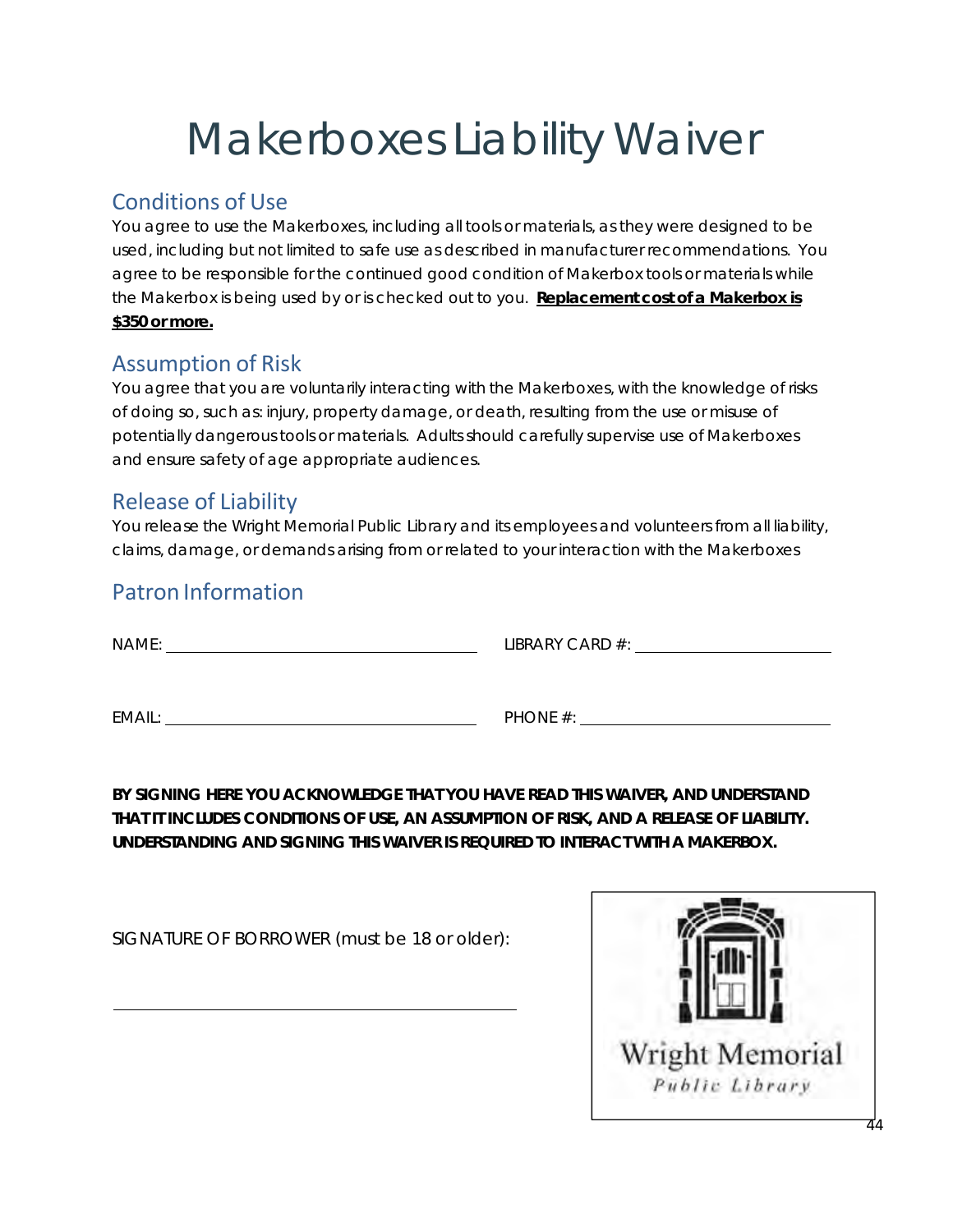| <b>Public Fax</b><br>Public Library<br>Total # of pages (with cover sheet): ___________<br><u> 1989 - Johann John Stone, mensk politik (f. 1989)</u> |                                |
|------------------------------------------------------------------------------------------------------------------------------------------------------|--------------------------------|
| Wright Memorial                                                                                                                                      | Staff Use Only:<br>Total Cost: |
| Date:                                                                                                                                                |                                |
| To:                                                                                                                                                  |                                |
| <b>Fax #:</b>                                                                                                                                        |                                |
|                                                                                                                                                      |                                |
| From:                                                                                                                                                |                                |
| Phone #:                                                                                                                                             |                                |
| <b>Comments:</b>                                                                                                                                     |                                |

Disclaimer: Wright Library is not responsible for content, or technical issues affecting delivery of, faxed documents. Patrons using Wright Library's faxing services are encouraged to confirm complete delivery of all faxes directly with the recipient.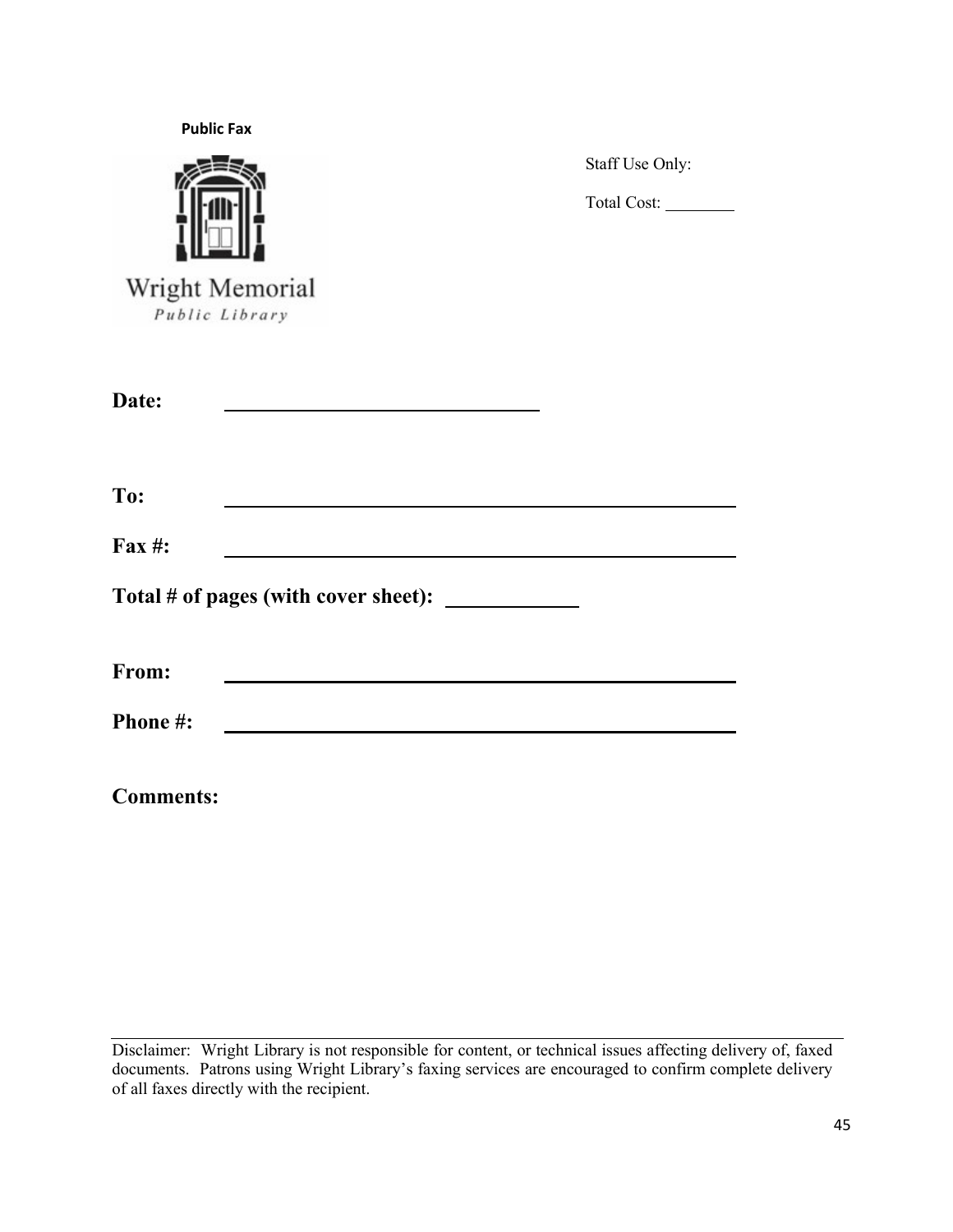**OHIO HISTORY CONNECTION** Ohio History Connection State Archives of Ohio Local Government Records Program MAY 14 2019 800 E, 17<sup>th</sup> Avenue Columbus, OH 43211-2474 STATE AND LOCAL

**HISTORY** 

CONNECTION

#### **GOVERNMENT RISCHION** RECORDS RETENTION SCHEDULE (RC-2)- Part 1

 $\frac{1}{\text{of}}$  /0

Page

See instructions before completing this form. Must be submitted with PART 2

|                                       | Count                                               | <b>Tammy Emrick</b> | (uuit)<br>Fiscal Officer | May 13, 2019       |
|---------------------------------------|-----------------------------------------------------|---------------------|--------------------------|--------------------|
| (signature of responsible official)   |                                                     | (name)              | (iite)                   | (date)             |
| <b>Section B: Records Commission</b>  |                                                     |                     |                          |                    |
| <b>Wright Memorial Public Library</b> |                                                     | Records Commission  |                          | 937-294-7171       |
| 1776 Far Hills Avenue                 | Onkwood                                             | 45419               | Montgomery               | (telephone number) |
| (address)                             | (city)                                              | (zip code)          | (county)                 |                    |
| Records Commission Chair Signature    |                                                     | 13 May 2019<br>Date |                          |                    |
|                                       | Section C: Ohio History Connection - State Archives | Sort. Rec.          |                          |                    |
| Signature)                            |                                                     |                     |                          |                    |

SAO-/LGRP-RC-2 (Part 1 & 2), Revised August 2014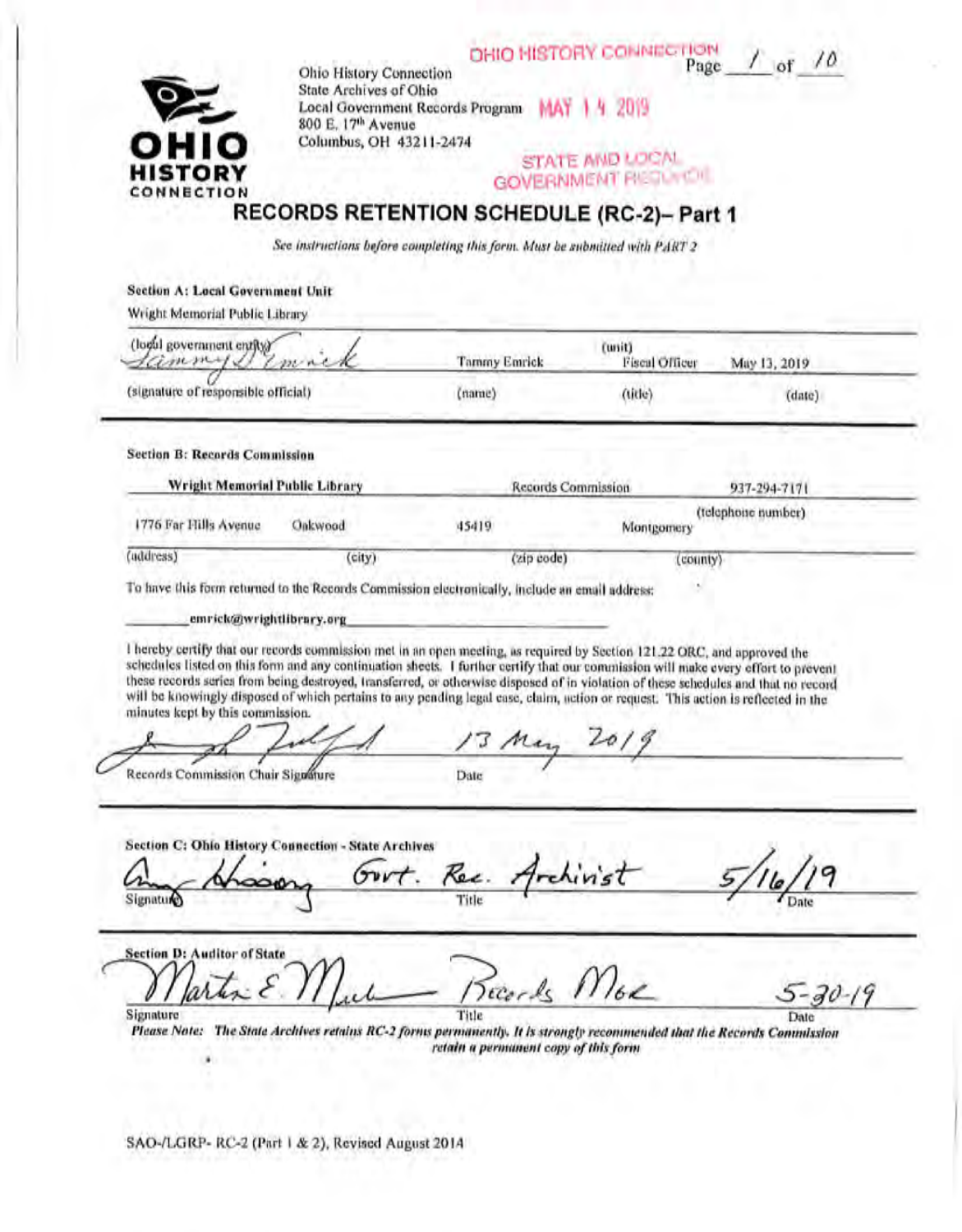| Category     | Schedule<br>Number | <b>Record Title and Description</b>                          | <b>Retention Period</b>                                                                                 | <b>Media Type</b>                      | Confidentiality | For use by<br>Auditor of<br><b>State or OHS-</b><br>LGRP | $RC-3$<br>Req. |
|--------------|--------------------|--------------------------------------------------------------|---------------------------------------------------------------------------------------------------------|----------------------------------------|-----------------|----------------------------------------------------------|----------------|
| Admin        | ADM-001            | Annual report of Library Statistics                          | Permanent                                                                                               | Paper/electronic                       | Public.         |                                                          |                |
| Admin        | ADM-002            | Annual report to State Library                               | Permanent                                                                                               | Paper/electronic                       | Public:         |                                                          |                |
| Admin        | ADM-003            | Applications for employment                                  | Retain with Personnel Files (if<br>employed); all others retain<br>for 1 year from application<br>date. | Paper/electronic                       | Confidential    |                                                          |                |
| Admin        | ADM-004            | Automated Library System (Polaris)<br>back-up                | Until superseded (no RC-3)                                                                              | Electronic (data<br>tape)              | Confidential    |                                                          |                |
| <b>Admin</b> | ADM-005            | Employee handbooks                                           | Until superseded                                                                                        | Paper/electronic                       | Public          |                                                          |                |
| Admin        | ADM-006            | <b>Facility - Annual Maintenance</b>                         | 5 years                                                                                                 | Paper/electronic                       | Public          |                                                          |                |
| Admin        | ADM-007            | Facility - Building Records &<br><b>Inspection Reports</b>   | 10 years                                                                                                | Paper/electronic                       | Public          |                                                          |                |
| Admin        | ADM-008            | Facility - Licenses & Permits                                | Until superseded                                                                                        | Paper/electronic                       | Public          |                                                          |                |
| Admin        | ADM-009            | Injury/Incident Reports                                      | 5 years provided no pending<br>action.                                                                  | Paper/electronic                       | Public          |                                                          |                |
| Admin        | ADM-010            | Interview materials for non-hires                            | 5 years                                                                                                 | Paper                                  | Confidential    |                                                          |                |
| Admin        | ADM-011            | Job Descriptions                                             | Until superseded (no RC-3)                                                                              | Paper/electronic                       | Public          |                                                          |                |
| Admin        | ADM-012            | Job postings/advertisements of job<br>openings or promotions | One year if no action pending Paper/electronic                                                          |                                        | Public          |                                                          |                |
| Admin        |                    | ADM-013 Network server back-up                               | Until superseded (no RC-3)                                                                              | Electronic<br>(external hard<br>drive) | Confidential    |                                                          |                |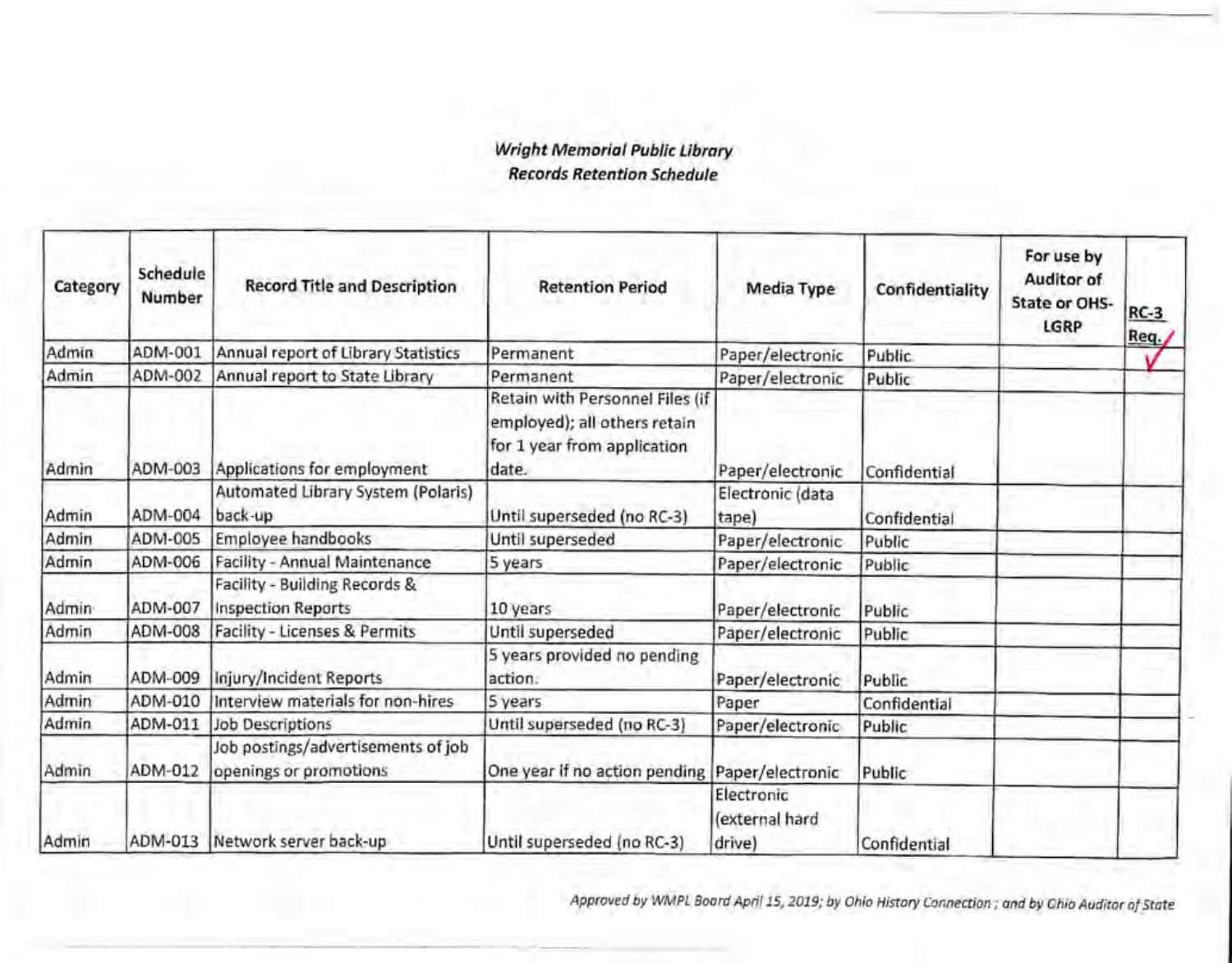Audited means: the years<br>encompassed by the records<br>have been audited by the Auditor of State and the audit report has been released pursuant to Sec. 117.26 O.R.C.

#### **Wright Memorial Public Library Records Retention Schedule**

| Category | <b>Schedule</b><br><b>Number</b> | <b>Record Title and Description</b>                                        | <b>Retention Period</b>                                          | <b>Media Type</b>                | Confidentiality | For use by<br><b>Auditor of</b><br>State or OHS-<br>LGRP | $RC-3$<br>Req. |
|----------|----------------------------------|----------------------------------------------------------------------------|------------------------------------------------------------------|----------------------------------|-----------------|----------------------------------------------------------|----------------|
| Admin    | ADM-014                          | Personnel files                                                            | Permanent                                                        | Paper                            | Public          |                                                          |                |
| Admin    | ADM-015                          | Public records request                                                     | 2 years                                                          | Paper/electronic                 | Public          |                                                          |                |
| Admin    | ADM-016                          | <b>Security Video Footage</b>                                              | 21 days; DVR automatically<br>overwrites as needed (no RC-<br>3) | Electronic                       | Public          |                                                          |                |
| Admin    | ADM-017                          | Surveys - Patron                                                           | 5 years                                                          | Paper/electronic                 | Public          |                                                          |                |
| Admin    | ADM-018                          | Wright Memorial Public Library<br><b>History Files</b>                     | Permanent                                                        | Paper                            | Public          |                                                          |                |
| Board    | BRD-001                          | Board Agenda packets                                                       | 3 years                                                          | Paper/electronic                 | Public          |                                                          |                |
| Board    | BRD-002                          | Board Audio recordings                                                     | Until minutes approved (no<br>$RC-3)$                            | Electronic (digital<br>recorder) | Public          |                                                          |                |
| Board    | <b>BRD-003</b>                   | <b>Board Member Appointment Files</b>                                      | Permanent                                                        | Paper                            | Public          |                                                          |                |
| Board    | <b>BRD-004</b>                   | <b>Board of Trustee Minutes</b>                                            | Permanent                                                        | Paper/electronic                 | Public          |                                                          |                |
| Board    | <b>BRD-005</b>                   | <b>Bylaws of the Board of Trustees</b>                                     | Permanent                                                        | Paper/electronic                 | Public          |                                                          |                |
| Board    | <b>BRD-006</b>                   | Policy Manuals (Employee<br>Handbook, Public Policies, Financial,<br>etc.) | Permanent                                                        | Paper/electronic                 | Public          |                                                          |                |
| Board    | <b>BRD-007</b>                   | <b>Records Commission/Records</b><br>Disposal documents                    | 10 years                                                         | Paper/electronic                 | Public          |                                                          |                |
| Finance  | FIN-001                          | Accounting records, not specified                                          | 5 years, provided audited                                        | Paper/electronic                 | Public          |                                                          |                |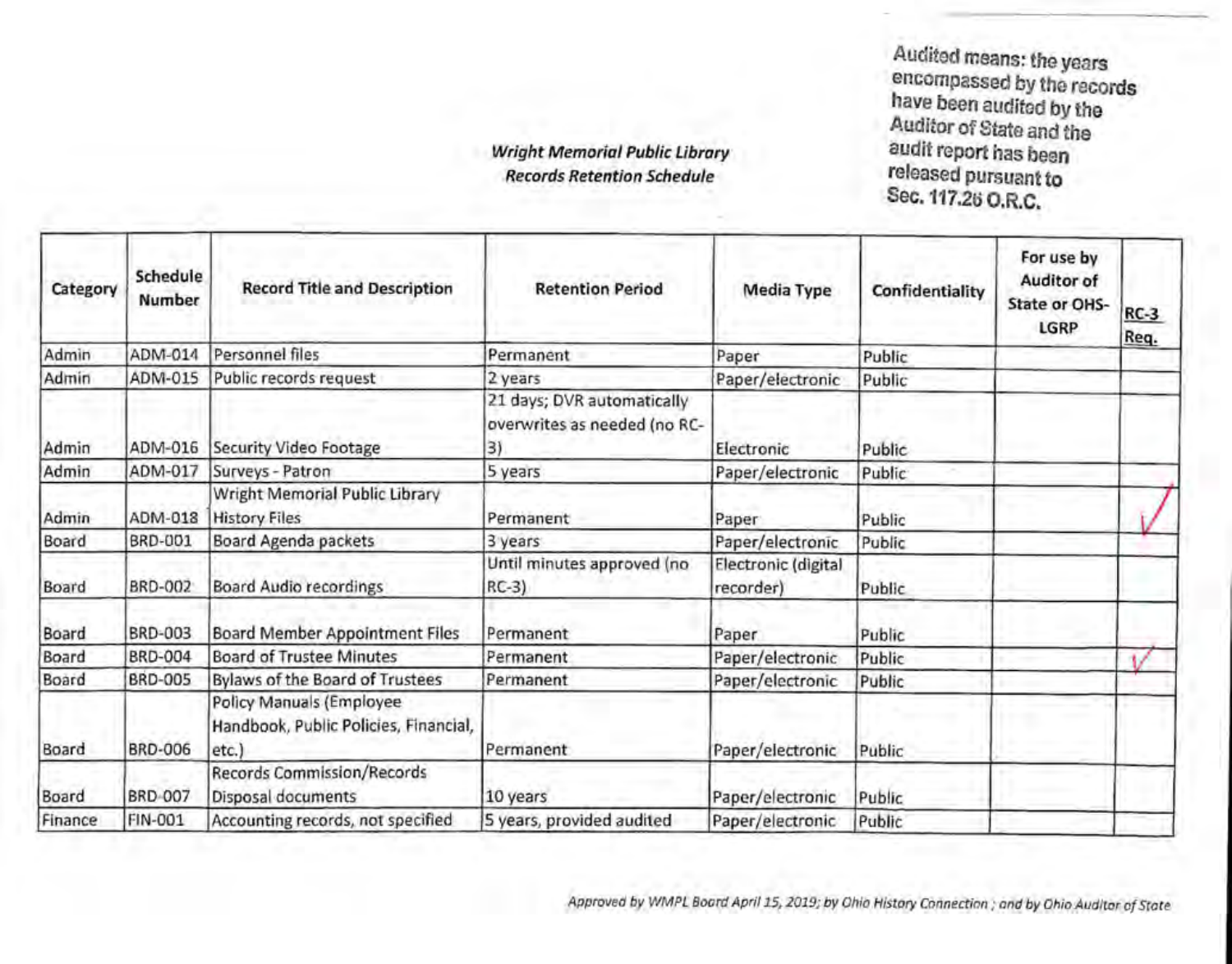o p

| Category | Schedule<br>Number | <b>Record Title and Description</b>            | <b>Retention Period</b>                                 | <b>Media Type</b> | Confidentiality | For use by<br>Auditor of<br>State or OHS-<br>LGRP | $RC-3$<br>Req. |
|----------|--------------------|------------------------------------------------|---------------------------------------------------------|-------------------|-----------------|---------------------------------------------------|----------------|
| Finance  | <b>FIN-002</b>     | Accounting system (UAN) backup                 | 2 years, provided audited (no<br>$RC-3)$                | Electronic (CD)   | Public          |                                                   |                |
| Finance  | <b>FIN-003</b>     | Accounts payable ledger/check<br>registers     | 5 years, provided audited                               | Paper/electronic  | Public          |                                                   |                |
| Finance  | FIN-004            | <b>Amended Official Certificates</b>           | 5 years, provided audited                               | Paper/electronic  | Public          |                                                   |                |
| Finance  | <b>FIN-005</b>     | <b>Annual Budget Resolutions</b>               | 5 years, provided audited                               | Paper/electronic  | Public          |                                                   |                |
| Finance  | <b>FIN-006</b>     | Annual Certificate of Estimated<br>Resources   | 5 years, provided audited                               | Paper/electronic  | Public          |                                                   |                |
| Finance  | FIN-007            | Annual financial report to Auditor of<br>State | Permanent                                               | Paper/electronic  | Public          |                                                   |                |
| Finance  | FIN-008            | Appropriation ledgers                          | 5 years, provided audited                               | Paper/electronic  | Public          |                                                   |                |
| Finance  | FIN-009            | Audit reports from State Auditor               | 5 years                                                 | Paper/electronic  | Public          |                                                   |                |
| Finance  | FIN-010            | Bank deposit receipts/documents                | 5 years, provided audited                               | Paper/electronic  | Public          |                                                   |                |
| Finance  | FIN-011            | Bank statements/documents                      | 5 years, provided audited                               | Paper/electronic  | Public          |                                                   |                |
| Finance  | FIN-012            | Bids - successful                              | 15 years after completion of<br>project                 | Paper/electronic  | Public          |                                                   |                |
| Finance  | FIN-013            | Bids - unsuccessful                            | 3 years after "Letting of<br>Contract" provided audited | Paper/electronic  | Public          |                                                   |                |
| Finance  | <b>FIN-014</b>     | Bi-weekly report of leave use and<br>balances  | Until incorporated in annual<br>leave balance report    | Paper/electronic  | Public          |                                                   |                |
| Finance  | FIN-015            | Budgets - annual                               | 10 years                                                | Paper/electronic  | Public          |                                                   |                |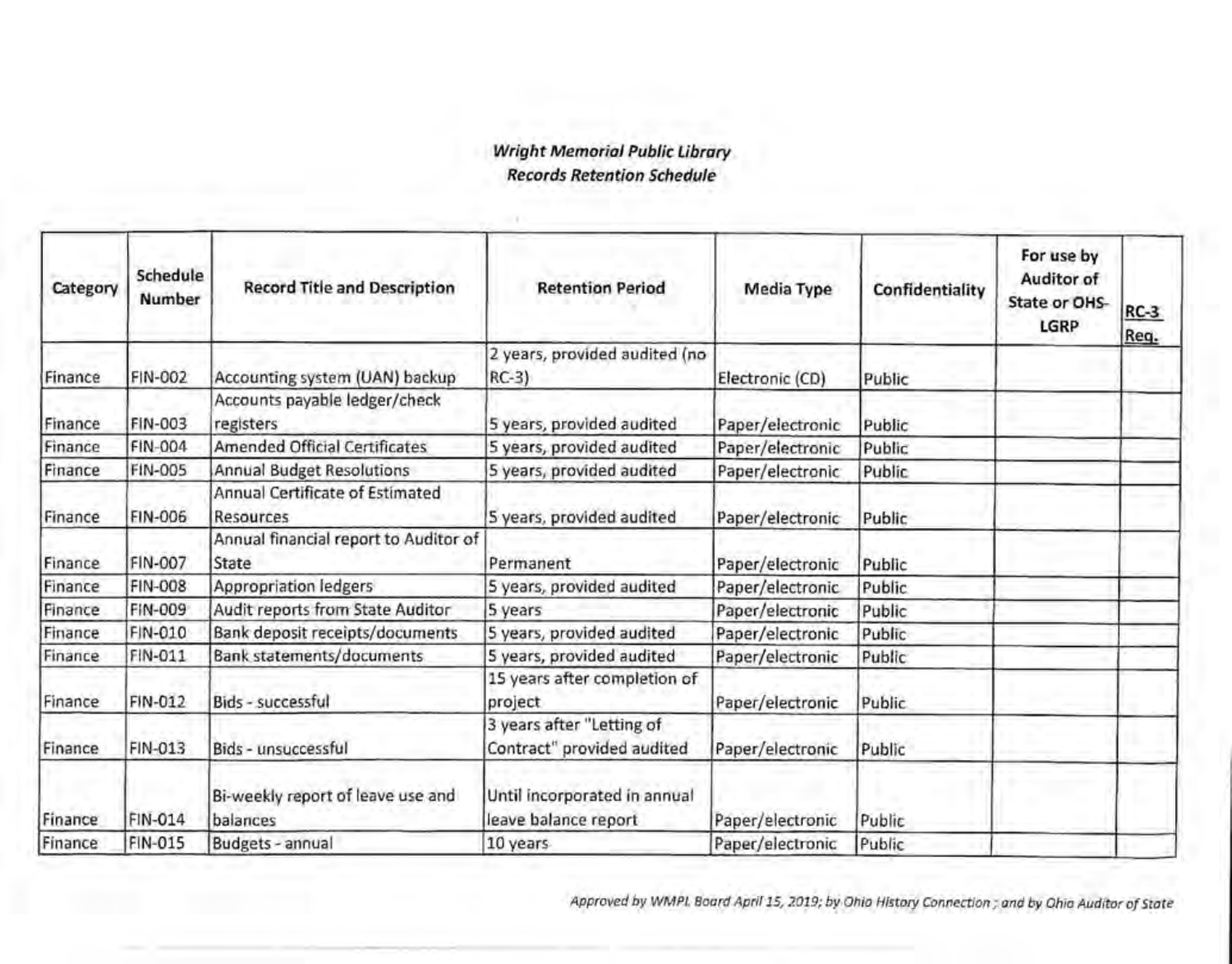| Category | Schedule<br>Number | <b>Record Title and Description</b>                                    | <b>Retention Period</b>                                          | Media Type       | Confidentiality | For use by<br>Auditor of<br>State or OHS-<br>LGRP | $RC-3$<br>Req. |
|----------|--------------------|------------------------------------------------------------------------|------------------------------------------------------------------|------------------|-----------------|---------------------------------------------------|----------------|
| Finance  | FIN-016            | <b>Building specifications/plans</b>                                   | Permanent                                                        | Paper/electronic | Public          |                                                   |                |
| Finance  | FIN-017            | Cancelled checks                                                       | 4 years, provided audited                                        | Paper/electronic | Public          |                                                   |                |
| Finance  | FIN-018            | Cash journals                                                          | 4 years, provided audited                                        | Paper/electronic | Public          |                                                   |                |
| Finance  | FIN-019            | Cash register tapes                                                    | Until audited                                                    | Paper/electronic | Public          |                                                   |                |
| Finance  | FIN-020            | Certificate of Total Amount from<br>Sources Available for Expenditures | 4 years, provided audited                                        | Paper/electronic | Public          |                                                   |                |
| Finance  | FIN-021            | Contracts and Leases                                                   | 15 years after expiration                                        | Paper/electronic | Public          |                                                   |                |
| Finance  | FIN-022            | Court orders for payroll deducation                                    | 2 years after termination of<br>employment or order<br>rescinded | Paper/electronic | Public          |                                                   |                |
| Finance  | FIN-023            | Deferred Compensation Deduction<br>Reports                             | 5 years, provided audited                                        | Paper/electronic | Public          |                                                   |                |
| Finance  | FIN-024            | <b>Depository Agreements</b>                                           | 5 years, provided audited                                        | Paper/electronic | Public          |                                                   |                |
| Finance  | FIN-025            | Documentation of Leave                                                 | 5 years, provided audited                                        | Paper/electronic | <b>Public</b>   |                                                   |                |
| Finance  | FIN-026            | Employee earning records                                               | 5 years after termination of<br>employment                       | Paper/electronic | Public          |                                                   |                |
| Finance  | <b>FIN-027</b>     | Employee request for leave forms                                       | Until audited                                                    | Paper/electronic | <b>Public</b>   |                                                   |                |
| Finance  | <b>FIN-028</b>     | <b>Employee Withholding Requests</b>                                   | Until superseded or<br>employment terminated                     | Paper/electronic | Public          |                                                   |                |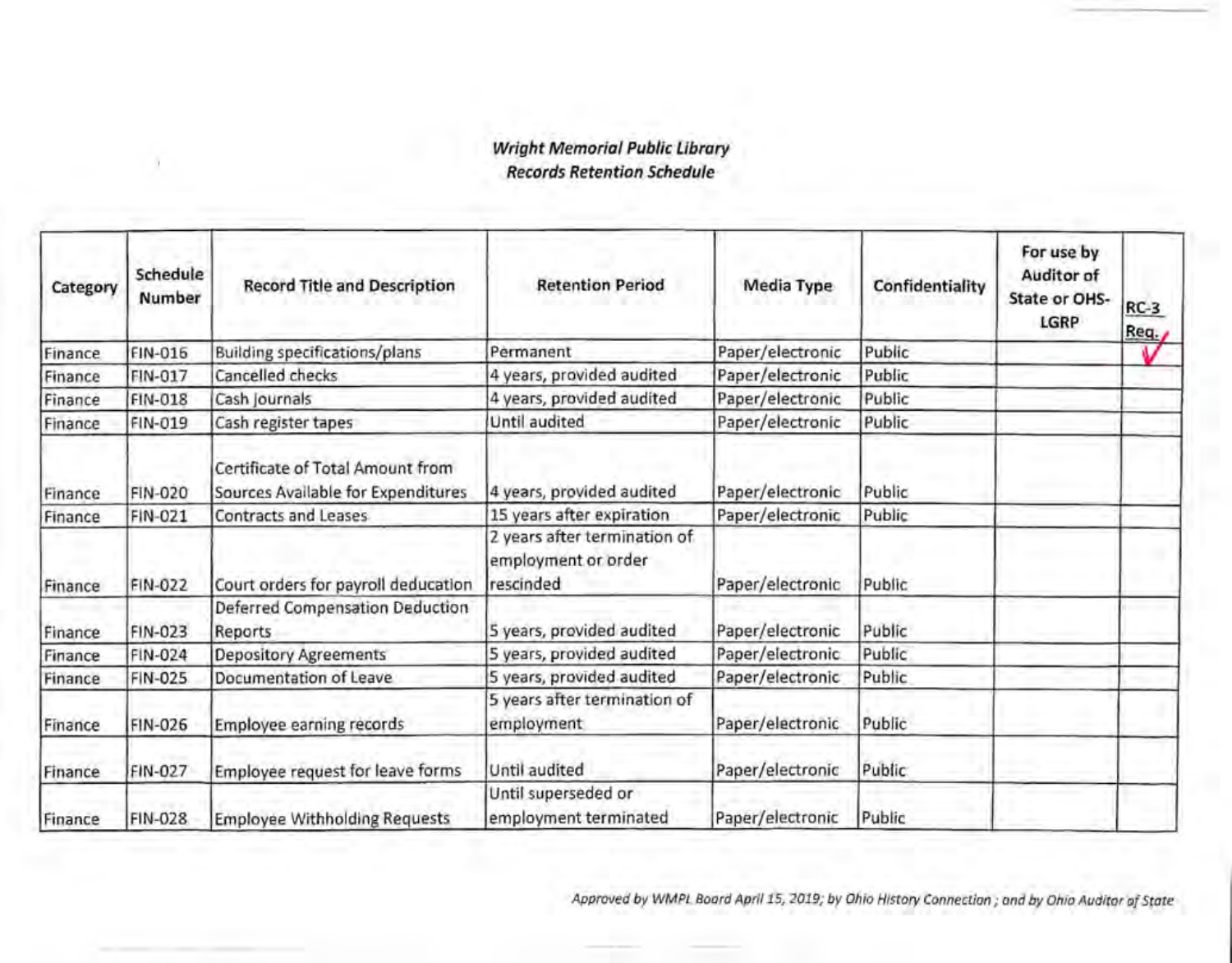| Category | Schedule<br>Number | <b>Record Title and Description</b>                                                 | <b>Retention Period</b>                                                                               | <b>Media Type</b> | Confidentiality | For use by<br>Auditor of<br>State or OHS-<br>LGRP | $RC-3$<br>Req. |
|----------|--------------------|-------------------------------------------------------------------------------------|-------------------------------------------------------------------------------------------------------|-------------------|-----------------|---------------------------------------------------|----------------|
| Finance  | FIN-029            | Employer quarterly Federal Tax<br>Return                                            | 5 years, provided audited                                                                             | Paper/electronic  | Public          |                                                   |                |
| Finance  | FIN-030            | <b>Encumbrance and Expenditure</b><br>journals                                      | 5 years, provided audited                                                                             | Paper/electronic  | Public          |                                                   |                |
| Finance  | FIN-031            | E-rate Paperwork                                                                    | 5 years, provided audited                                                                             | Paper/electronic  | Public          |                                                   |                |
| Finance  | FIN-032            | Garnishment orders                                                                  | 5 years after termination of<br>employment or order<br>rescinded                                      | Paper/electronic  | Public          |                                                   |                |
| Finance  | <b>FIN-033</b>     | Gift donor forms - gifts for library                                                | 3 years                                                                                               | Paper/electronic  | Public          |                                                   |                |
| Finance  | FIN-034            | I-9 Immigration Verification forms<br>(retained separately from personnel<br>files) | 3 years after date of hire, or<br>one year after termination of<br>employment, whichever is<br>later. | Paper/electronic  | Public          |                                                   |                |
| Finance  | <b>FIN-035</b>     | Insurance policies                                                                  | 2 years after expiration,<br>provided all claims settled                                              | Paper/electronic  | Public          |                                                   |                |
| Finance  | FIN-036            | Inventories, Equipment & Furniture                                                  | 5 years, provided audited                                                                             | Paper/electronic  | Public          |                                                   |                |
| Finance  | FIN-037            | Investment reports                                                                  | 5 years, provided audited                                                                             | Paper/electronic  | Public          |                                                   |                |
| Finance  | <b>FIN-038</b>     | Levy Official files - Info created by<br>the Library                                | Life of levy plus 5 years                                                                             | Paper/electronic  | Public          |                                                   |                |
| Finance  | <b>FIN-039</b>     | Library Materials Inventory                                                         | Until superseded                                                                                      | Paper/electronic  | Public          |                                                   |                |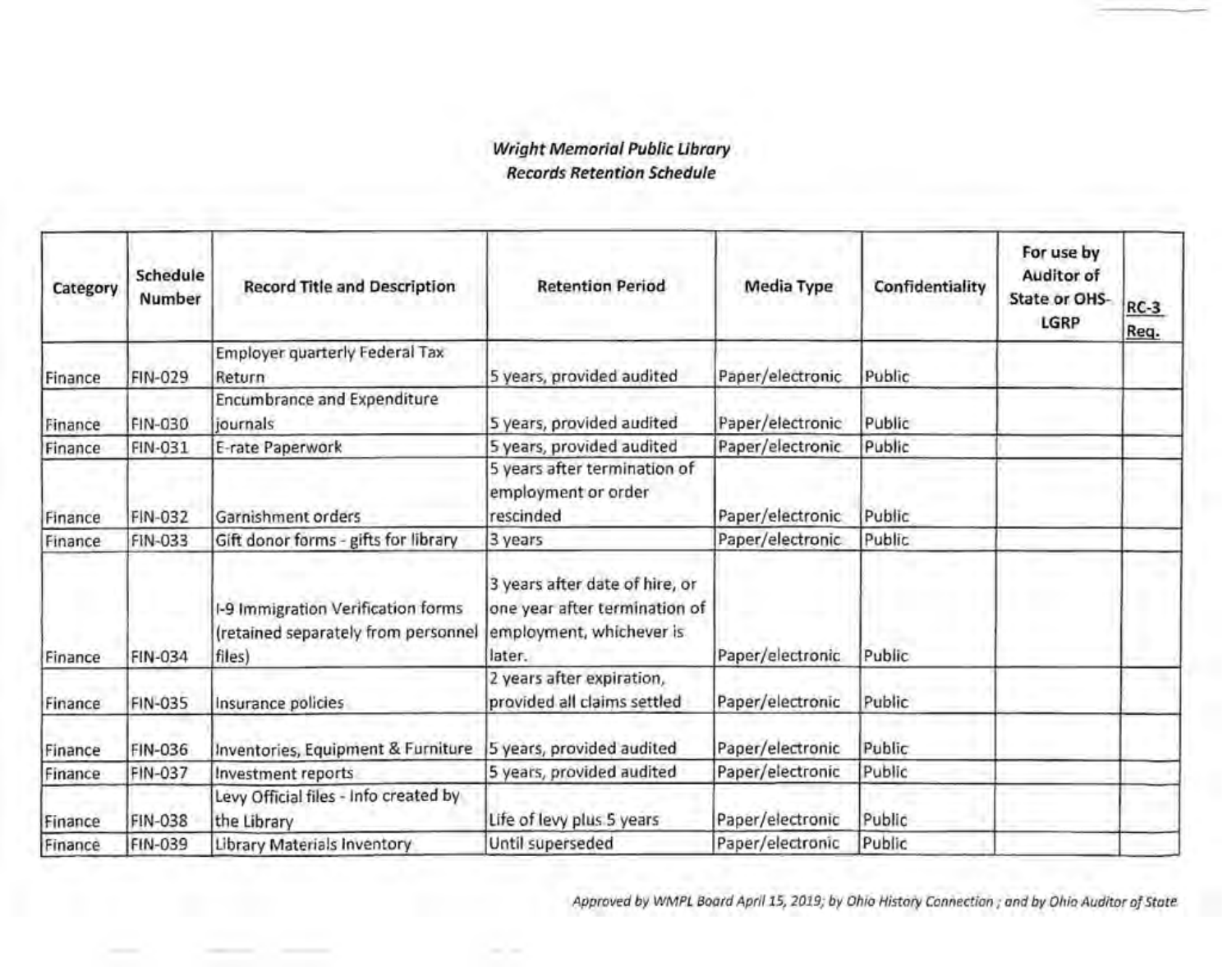| Category | Schedule<br>Number | <b>Record Title and Description</b>                        | <b>Retention Period</b>                       | <b>Media Type</b> | Confidentiality | For use by<br>Auditor of<br>State or OHS-<br>LGRP | $RC-3$<br>Req. |
|----------|--------------------|------------------------------------------------------------|-----------------------------------------------|-------------------|-----------------|---------------------------------------------------|----------------|
| Finance  | FIN-040            | Ohio Public Employment Retirement<br><b>System Reports</b> | Permanent                                     | Paper/electronic  | Public          |                                                   |                |
| Finance  | FIN-041            | Payroll journal/ledgers                                    | 5 years, provided audited                     | Paper/electronic  | Public          |                                                   |                |
| Finance  | <b>FIN-042</b>     | Payroll reports                                            | 5 years, provided audited                     | Paper/electronic  | Public          |                                                   |                |
| Finance  | FIN-043            | Purchase orders                                            | 5 years, provided audited                     | Paper/electronic  | Public          |                                                   |                |
| Finance  | FIN-044            | Receipt books                                              | Until audited                                 | Paper/electronic  | Public          |                                                   |                |
| Finance  | <b>FIN-045</b>     | Receipt journals                                           | 5 years, provided audited                     | Paper/electronic  | Public          |                                                   |                |
| Finance  | FIN-046            | <b>Reports to Retirement Systems</b>                       | 50 years                                      | Paper/electronic  | Public          |                                                   |                |
| Finance  | FIN-047            | <b>Tax Withholding reports</b>                             | 6 years, provided audited                     | Paper/electronic  | Public          |                                                   |                |
| Finance  | <b>FIN-048</b>     | <b>Time Sheets</b>                                         | 4 years, provided audited                     | Paper/electronic  | Public          |                                                   |                |
| Finance  | FIN-049            | Unemployment compensation<br>claims                        | 4 years, provided audited                     | Paper/electronic  | Public          |                                                   |                |
| Finance  | <b>FIN-050</b>     | Vouchers with invoices                                     | 5 years, provided audited                     | Paper/electronic  | Public          |                                                   |                |
| Finance  | <b>FIN-051</b>     | W-2 forms                                                  | 6 years, provided audited                     | Paper/electronic  | Confidential    |                                                   |                |
| Finance  | <b>FIN-052</b>     | W-4 forms                                                  | Until superseded; permanent                   | Paper/electronic  | Confidential    |                                                   |                |
| Finance  | <b>FIN-053</b>     | W-9 Forms                                                  | Permanent                                     | Paper/electronic  | Confidential    |                                                   |                |
| Finance  | <b>FIN-054</b>     | <b>Workers' Compensation Claims</b>                        | 7 years after termination of<br>employment    | Paper/electronic  | Confidential    |                                                   |                |
| General  | GEN-001            | Calendar/Planners                                          | Until no longer useful (no RC-<br>3 required) | Paper/electronic  | Public          |                                                   |                |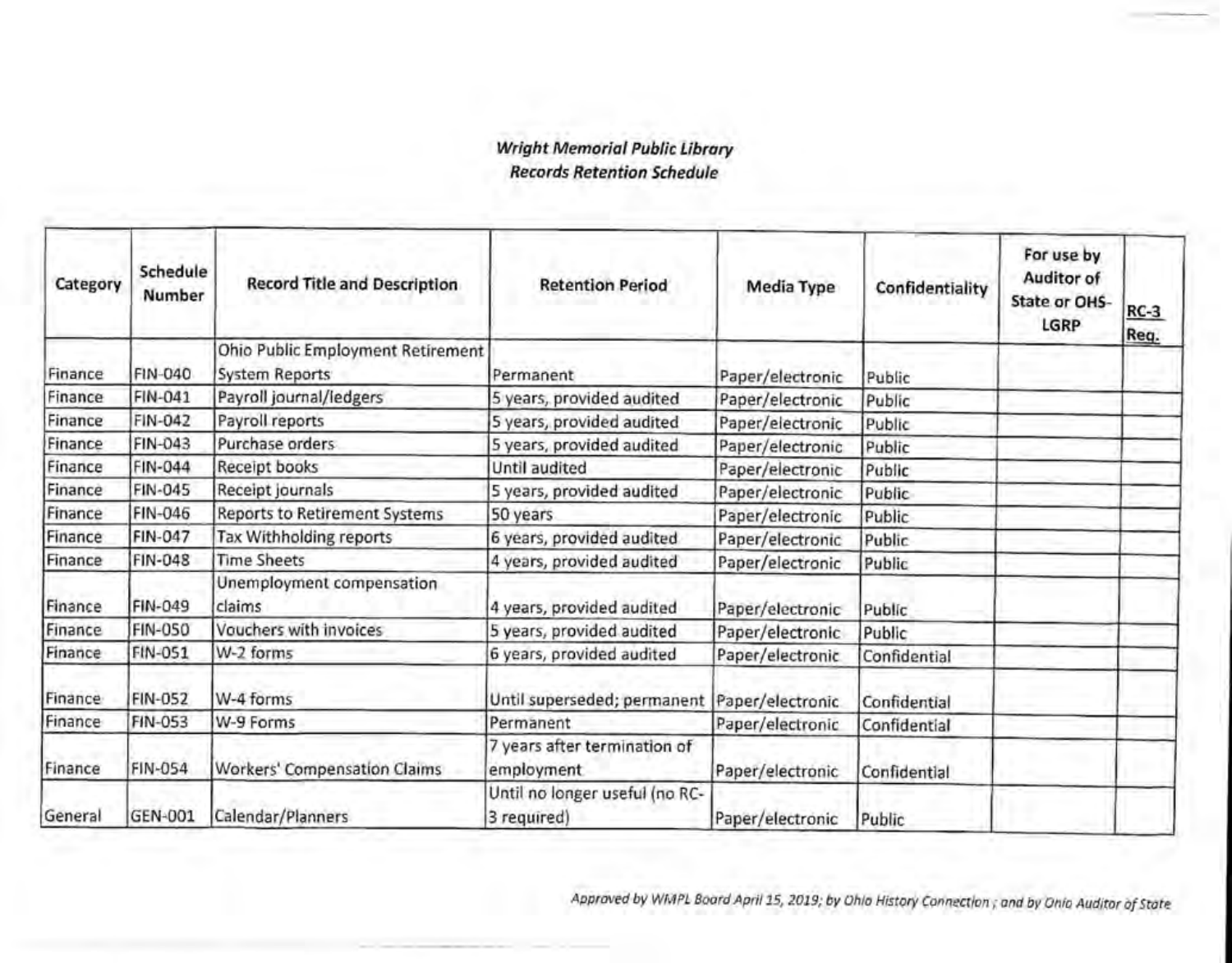| Category | Schedule<br>Number | <b>Record Title and Description</b>                  | <b>Retention Period</b>                                    | Media Type       | Confidentiality | For use by<br>Auditor of<br>State or OHS-<br>LGRP | $RC-3$<br>Req. |
|----------|--------------------|------------------------------------------------------|------------------------------------------------------------|------------------|-----------------|---------------------------------------------------|----------------|
| General  | <b>GEN-002</b>     | Compliments, Complaints,<br><b>Suggestions</b>       | 1 year, unless assigned to an<br>employee's personnel file | Paper            | Public          |                                                   |                |
| General  | <b>GEN-003</b>     | <b>Contest Entry Forms</b>                           | Until no longer useful (no RC-<br>3 required)              | Paper            | Confidential    |                                                   |                |
| General  | <b>GEN-004</b>     | Departmental Budget<br>Documentation                 | 2 years                                                    | Paper/electronic | Public          |                                                   |                |
| General  | GEN-005            | Departmental Reports/Statistics                      | 2 years                                                    | Paper/electronic | <b>Public</b>   |                                                   |                |
| General  | <b>GEN-006</b>     | General Correspondence                               | 1 year                                                     | Paper/electronic | Public          |                                                   |                |
| General  | <b>GEN-007</b>     | <b>Grant Files</b>                                   | 5 years                                                    | Paper/electronic | Public          |                                                   |                |
| General  | <b>GEN-008</b>     | Interlibrary Loan Records                            | 30 days, unless financial<br>obligations (no RC-3)         | Paper/electronic | Confidential    |                                                   |                |
| General  | <b>GEN-009</b>     | Laptop & eReader Loan Agreement<br>Forms             | For the duration of the public.<br>service (no RC-3)       | Paper            | Confidential    |                                                   |                |
| General  | <b>GEN-010</b>     | Lost Books/Fine Records                              | Once paid removed from<br>patron history (no RC-3)         | Paper/electronic | Confidential    |                                                   |                |
| General  | <b>GEN-011</b>     | <b>Meeting Room Records</b>                          | 1 years                                                    | Paper/electronic | Public          |                                                   |                |
| General  | <b>GEN-012</b>     | Memberships - Professional or Civic<br>Organizations | Until no longer useful (no RC-<br>3 required)              | Paper/electronic | Public          |                                                   |                |
| General  | GEN-013            | Patron Record of Internet log-on                     | Until end of business day (no-<br>$RC-3)$                  | Paper/electronic | Public          |                                                   |                |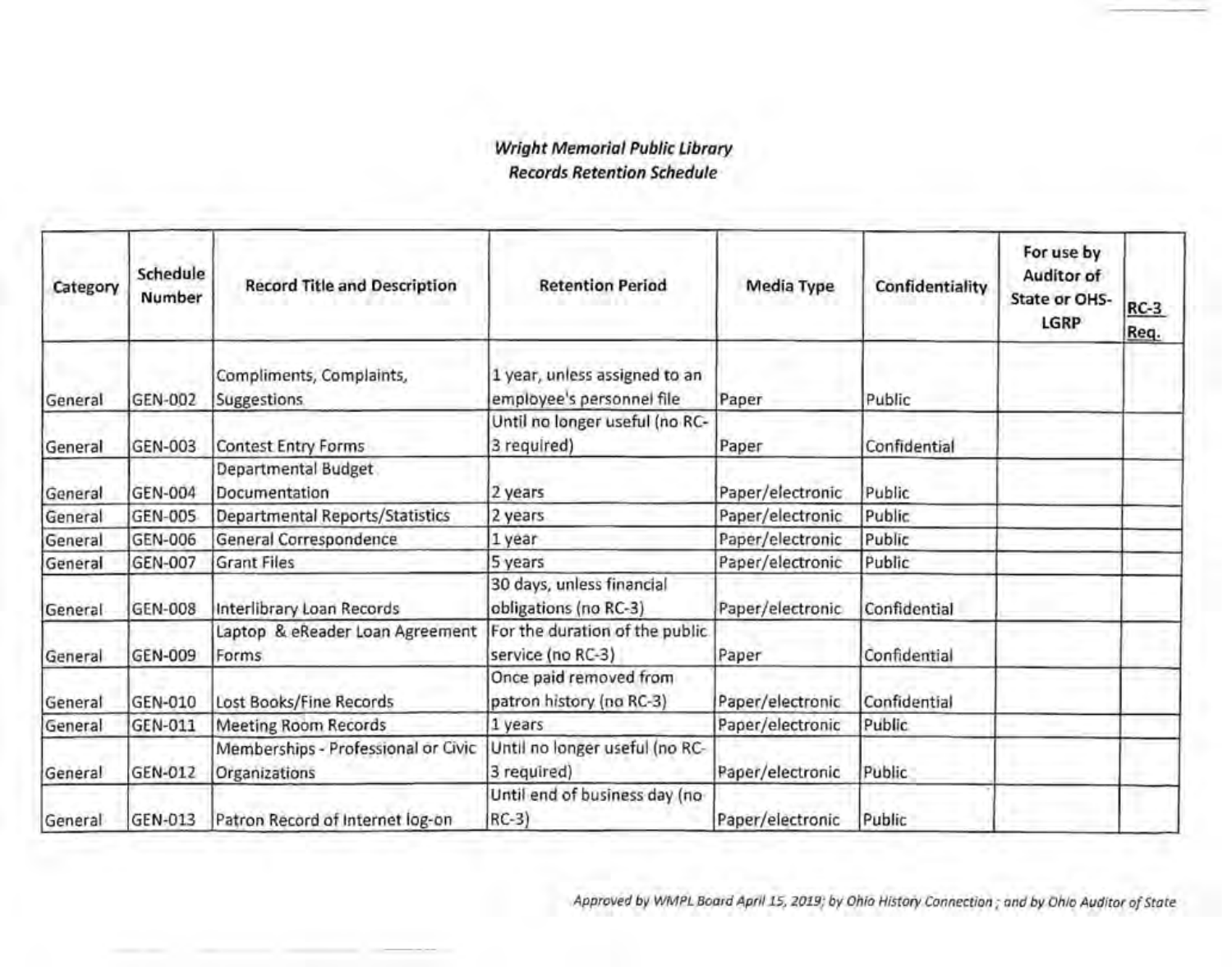| Category           | Schedule<br><b>Number</b> | <b>Record Title and Description</b>                      | <b>Retention Period</b>                                                                                        | <b>Media Type</b>                    | Confidentiality        | For use by<br><b>Auditor of</b><br>State or OHS-<br>LGRP | $RC-3$<br>Req. |
|--------------------|---------------------------|----------------------------------------------------------|----------------------------------------------------------------------------------------------------------------|--------------------------------------|------------------------|----------------------------------------------------------|----------------|
| General            | GEN-014                   | Patron Record of Materials<br>Borrowed                   | Until materials are returned<br>$(no RC-3)$                                                                    | Paper/electronic                     | Confidential           |                                                          |                |
| General<br>General | GEN-015<br>GEN-016        | Photographs<br><b>Procedures</b>                         | 30 days, unless assigned to<br>Wright Library's history files<br>Until no longer useful (no RC-<br>3 required) | Paper/electronic                     | Public                 |                                                          |                |
| General            | GEN-017                   | <b>Program Permission Documents</b>                      | 2 years                                                                                                        | Paper/electronic<br>Paper/electronic | Public<br>Confidential |                                                          |                |
| General            | <b>GEN-018</b>            | Project files                                            | 30 days, unless assigned to<br>Wright Library's history files<br>Until no longer useful (no RC-                | Paper/electronic                     | Public                 |                                                          |                |
| General            | GEN-019                   | <b>Public Program Registrations</b>                      | 3 required)                                                                                                    | Paper/electronic                     | Public                 |                                                          |                |
| General            | <b>GEN-020</b>            | Publicity Files (newsletters, flyers,<br>press releases) | 1 year                                                                                                         | Paper/electronic                     | Public                 |                                                          |                |
| General            | GEN-021                   | Request for reconsideration of<br>library materials      | 1 year                                                                                                         | Paper/electronic                     | Public                 |                                                          |                |
| General            | <b>GEN-022</b>            | Request to Enable a Blocked<br>Website                   | 1 year                                                                                                         | Paper                                | Public                 |                                                          |                |
| General            | <b>GEN-023</b>            | <b>Request to Purchase Materials</b>                     | 1 year                                                                                                         | Paper/electronic                     | Public                 |                                                          |                |
| General            | <b>GEN-024</b>            | Signs                                                    | Until no longer useful (no RC-<br>3 required)                                                                  | Paper                                | Public                 |                                                          |                |